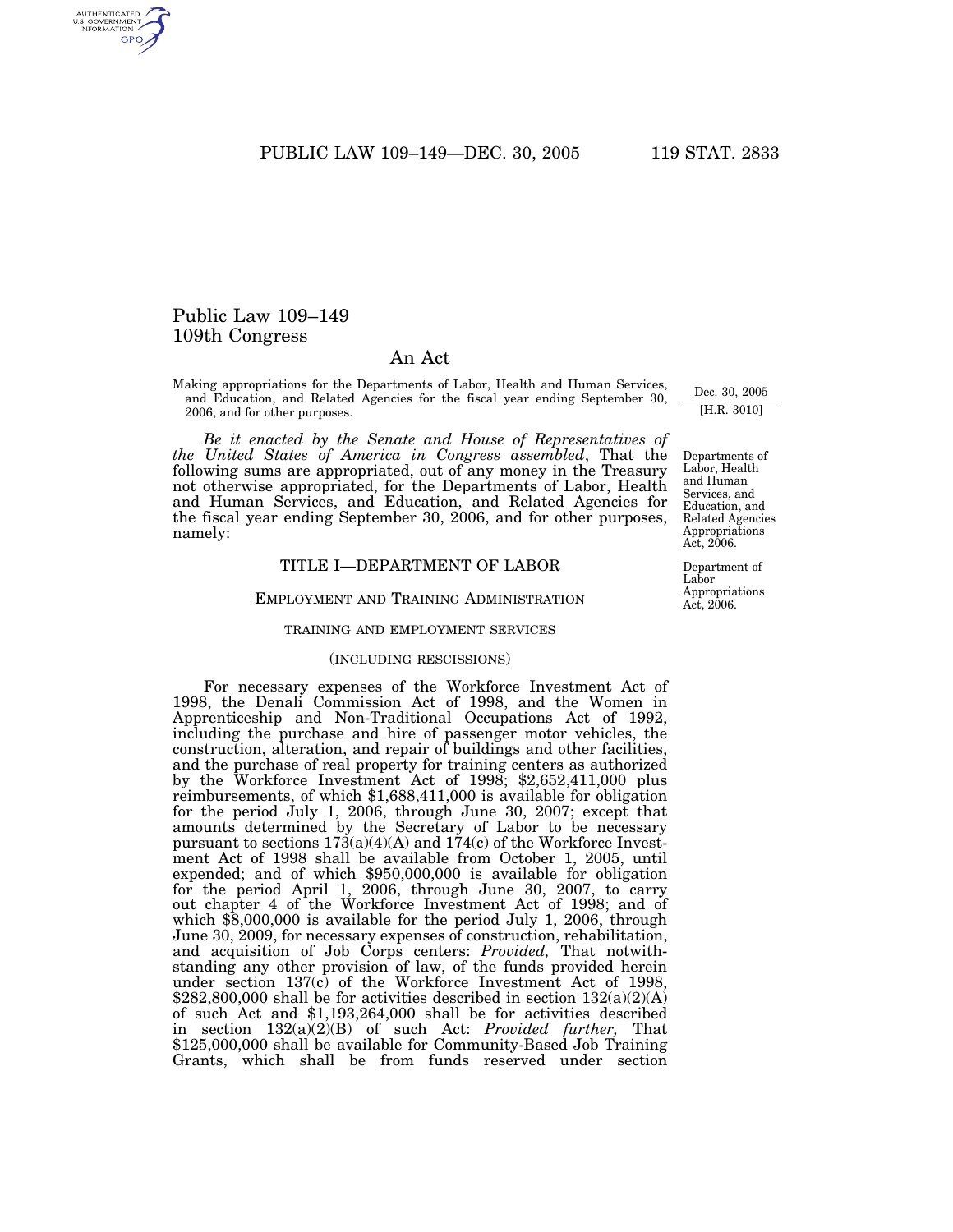$132(a)(2)(A)$  of the Workforce Investment Act of 1998 and shall be used to carry out such grants under section 171(d) of such Act, except that the 10 percent limitation otherwise applicable to the amount of funds that may be used to carry out section 171(d) shall not be applicable to funds used for Community-Based Job Training grants: *Provided further,* That funds provided to carry out section  $132(a)(2)(A)$  of the Workforce Investment Act of 1998 may be used to provide assistance to a State for State-wide or local use in order to address cases where there have been worker dislocations across multiple sectors or across multiple local areas and such workers remain dislocated; coordinate the State workforce development plan with emerging economic development needs; and train such eligible dislocated workers: *Provided further,* That \$7,936,000 shall be for carrying out section 172 of the Workforce Investment Act of 1998: *Provided further,* That \$982,000 shall be for carrying out Public Law 102–530: *Provided further,* That, notwithstanding any other provision of law or related regulation, \$80,557,000 shall be for carrying out section 167 of the Workforce Investment Act of 1998, including \$75,053,000 for formula grants, \$5,000,000 for migrant and seasonal housing (of which not less than 70 percent shall be for permanent housing), and \$504,000 for other discretionary purposes, and that the Department shall take no action limiting the number or proportion of eligible participants receiving related assistance services or discouraging grantees from providing such services: *Provided further,* That notwithstanding the transfer limitation under section 133(b)(4) of such Act, up to 30 percent of such funds may be transferred by a local board if approved by the Governor: *Provided further,* That funds provided to carry out section 171(d) of the Workforce Investment Act of 1998 may be used for demonstration projects that provide assistance to new entrants in the workforce and incumbent workers: *Provided further,* That no funds from any other appropriation shall be used to provide meal services at or for Job Corps centers.

For necessary expenses of the Workforce Investment Act of 1998, including the purchase and hire of passenger motor vehicles, the construction, alteration, and repair of buildings and other facilities, and the purchase of real property for training centers as authorized by the Act; \$2,463,000,000 plus reimbursements, of which \$2,363,000,000 is available for obligation for the period October 1, 2006, through June 30, 2007, and of which \$100,000,000 is available for the period October 1, 2006, through June 30, 2009, for necessary expenses of construction, rehabilitation, and acquisition of Job Corps centers.

Of the funds provided under this heading in Public Law 108– 7 to carry out section 173(a)(4)(A) of the Workforce Investment Act of 1998, \$20,000,000 are rescinded.

Of the funds provided under this heading in Public Law 107– 117, \$5,000,000 are rescinded.

Of the funds provided under this heading in division F of Public Law 108–447 for Community-Based Job Training Grants, \$125,000,000 is rescinded.

The Secretary of Labor shall take no action to amend, through regulatory or administration action, the definition established in 20 CFR 667.220 for functions and activities under title I of the Workforce Investment Act of 1998, or to modify, through regulatory or administrative action, the procedure for redesignation of local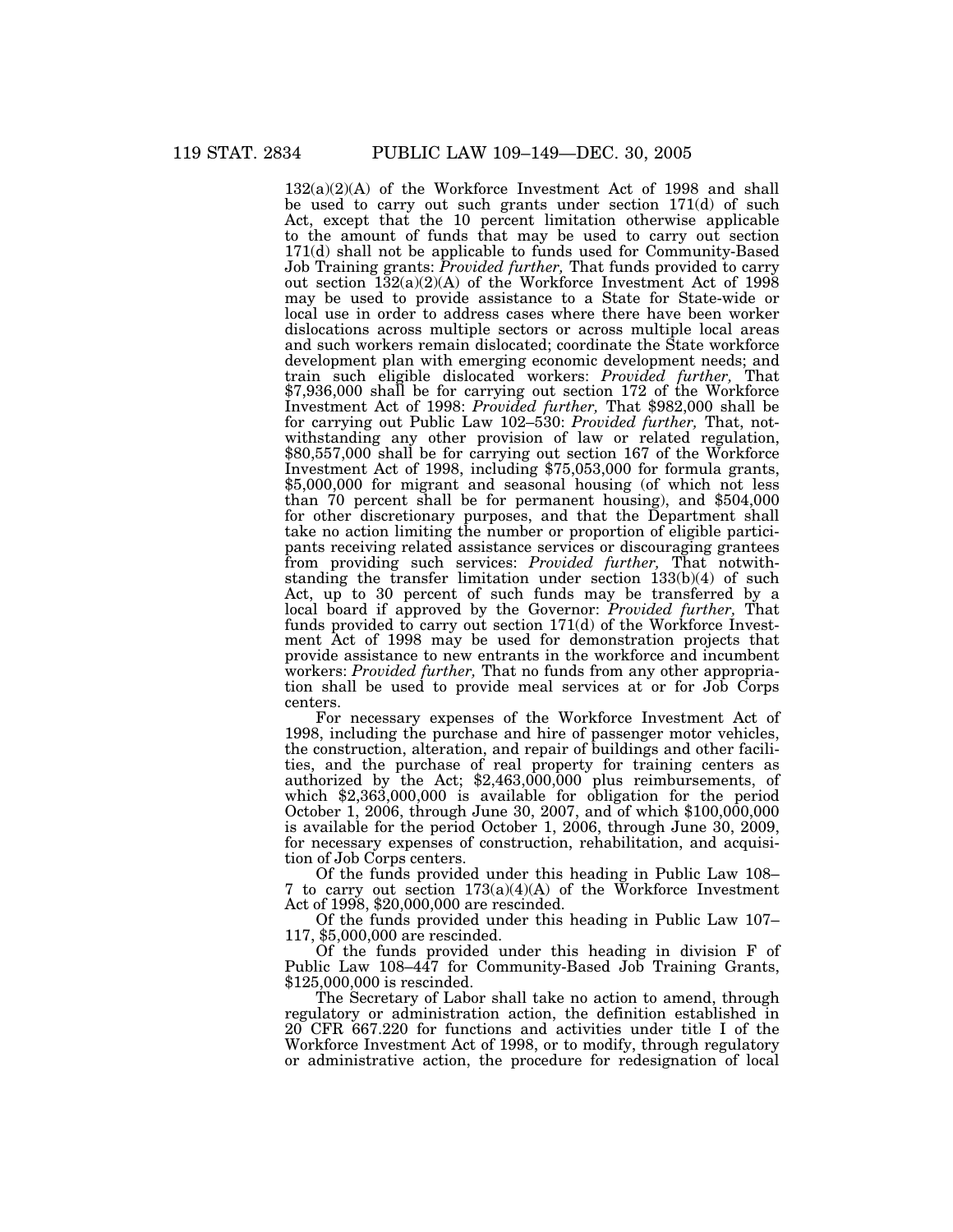areas as specified in subtitle B of title I of that Act (including applying the standards specified in section  $116(a)(3)(B)$  of that Act, but notwithstanding the time limits specified in section  $116(a)(3)(B)$  of that Act), until such time as legislation reauthorizing the Act is enacted. Nothing in the preceding sentence shall permit or require the Secretary of Labor to withdraw approval for such redesignation from a State that received the approval not later than October 12, 2005, or to revise action taken or modify the redesignation procedure being used by the Secretary in order to complete such redesignation for a State that initiated the process of such redesignation by submitting any request for such redesignation not later than October 26, 2005.

#### COMMUNITY SERVICE EMPLOYMENT FOR OLDER AMERICANS

To carry out title V of the Older Americans Act of 1965, as amended, \$436,678,000.

#### FEDERAL UNEMPLOYMENT BENEFITS AND ALLOWANCES

For payments during the current fiscal year of trade adjustment benefit payments and allowances under part I and section 246; and for training, allowances for job search and relocation, and related State administrative expenses under part II of chapter 2, title II of the Trade Act of 1974 (including the benefits and services described under sections 123(c)(2) and 151(b) and (c) of the Trade Adjustment Assistance Reform Act of 2002, Public Law 107–210), \$966,400,000, together with such amounts as may be necessary to be charged to the subsequent appropriation for payments for any period subsequent to September 15 of the current year.

### STATE UNEMPLOYMENT INSURANCE AND EMPLOYMENT SERVICE OPERATIONS

For authorized administrative expenses, \$125,312,000, together with not to exceed \$3,266,766,000 (including not to exceed \$1,228,000 which may be used for amortization payments to States which had independent retirement plans in their State employment service agencies prior to 1980), which may be expended from the Employment Security Administration Account in the Unemployment Trust Fund including the cost of administering section 51 of the Internal Revenue Code of 1986, as amended, section  $7(d)$ of the Wagner-Peyser Act, as amended, the Trade Act of 1974, as amended, the Immigration Act of 1990, and the Immigration and Nationality Act, as amended, and of which the sums available in the allocation for activities authorized by title III of the Social Security Act, as amended (42 U.S.C. 502–504), and the sums available in the allocation for necessary administrative expenses for carrying out 5 U.S.C. 8501–8523, shall be available for obligation by the States through December 31, 2006, except that funds used for automation acquisitions shall be available for obligation by the States through September 30, 2008; of which \$125,312,000, together with not to exceed \$700,000,000 of the amount which may be expended from said trust fund, shall be available for obligation for the period July 1, 2006, through June 30, 2007, to fund activities under the Act of June 6, 1933, as amended, including the cost of penalty mail authorized under 39 U.S.C. 3202(a)(1)(E)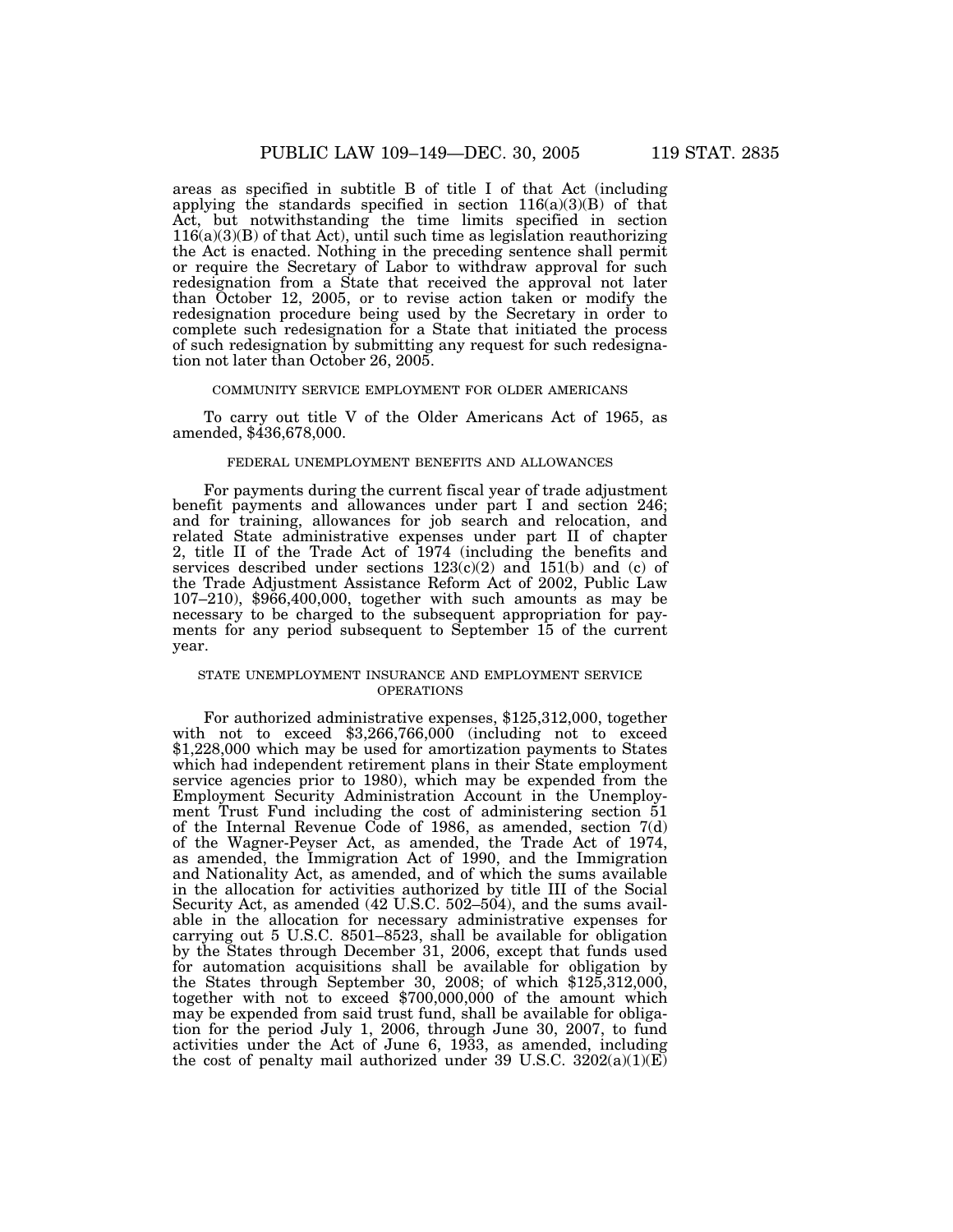made available to States in lieu of allotments for such purpose: *Provided,* That to the extent that the Average Weekly Insured Unemployment (AWIU) for fiscal year 2006 is projected by the Department of Labor to exceed 2,800,000, an additional \$28,600,000 shall be available for obligation for every 100,000 increase in the AWIU level (including a pro rata amount for any increment less than 100,000) from the Employment Security Administration Account of the Unemployment Trust Fund: *Provided further,* That funds appropriated in this Act which are used to establish a national one-stop career center system, or which are used to support the national activities of the Federal-State unemployment insurance or immigration programs, may be obligated in contracts, grants or agreements with non-State entities: *Provided further,* That funds appropriated in this Act for activities authorized under the Wagner-Peyser Act, as amended, and title III of the Social Security Act, may be used by the States to fund integrated Employment Service and Unemployment Insurance automation efforts, notwithstanding cost allocation principles prescribed under Office of Management and Budget Circular A–87.

### ADVANCES TO THE UNEMPLOYMENT TRUST FUND AND OTHER FUNDS

For repayable advances to the Unemployment Trust Fund as authorized by sections 905(d) and 1203 of the Social Security Act, as amended, and to the Black Lung Disability Trust Fund as authorized by section  $9501(c)(1)$  of the Internal Revenue Code of 1954, as amended; and for nonrepayable advances to the Unemployment Trust Fund as authorized by section 8509 of title 5, United States Code, and to the "Federal unemployment benefits and allowances'' account, to remain available until September 30, 2007, \$465,000,000.

In addition, for making repayable advances to the Black Lung Disability Trust Fund in the current fiscal year after September 15, 2006, for costs incurred by the Black Lung Disability Trust Fund in the current fiscal year, such sums as may be necessary.

#### PROGRAM ADMINISTRATION

For expenses of administering employment and training programs, \$117,123,000, together with not to exceed \$82,877,000, which may be expended from the Employment Security Administration Account in the Unemployment Trust Fund.

#### WORKERS COMPENSATION PROGRAMS

#### (RESCISSION)

Of funds provided under this heading in the Emergency Supplemental Appropriations Act, 2002 (Public Law 107–117, division B), \$120,000,000 are rescinded.

### EMPLOYEE BENEFITS SECURITY ADMINISTRATION

#### SALARIES AND EXPENSES

For necessary expenses for the Employee Benefits Security Administration, \$134,900,000.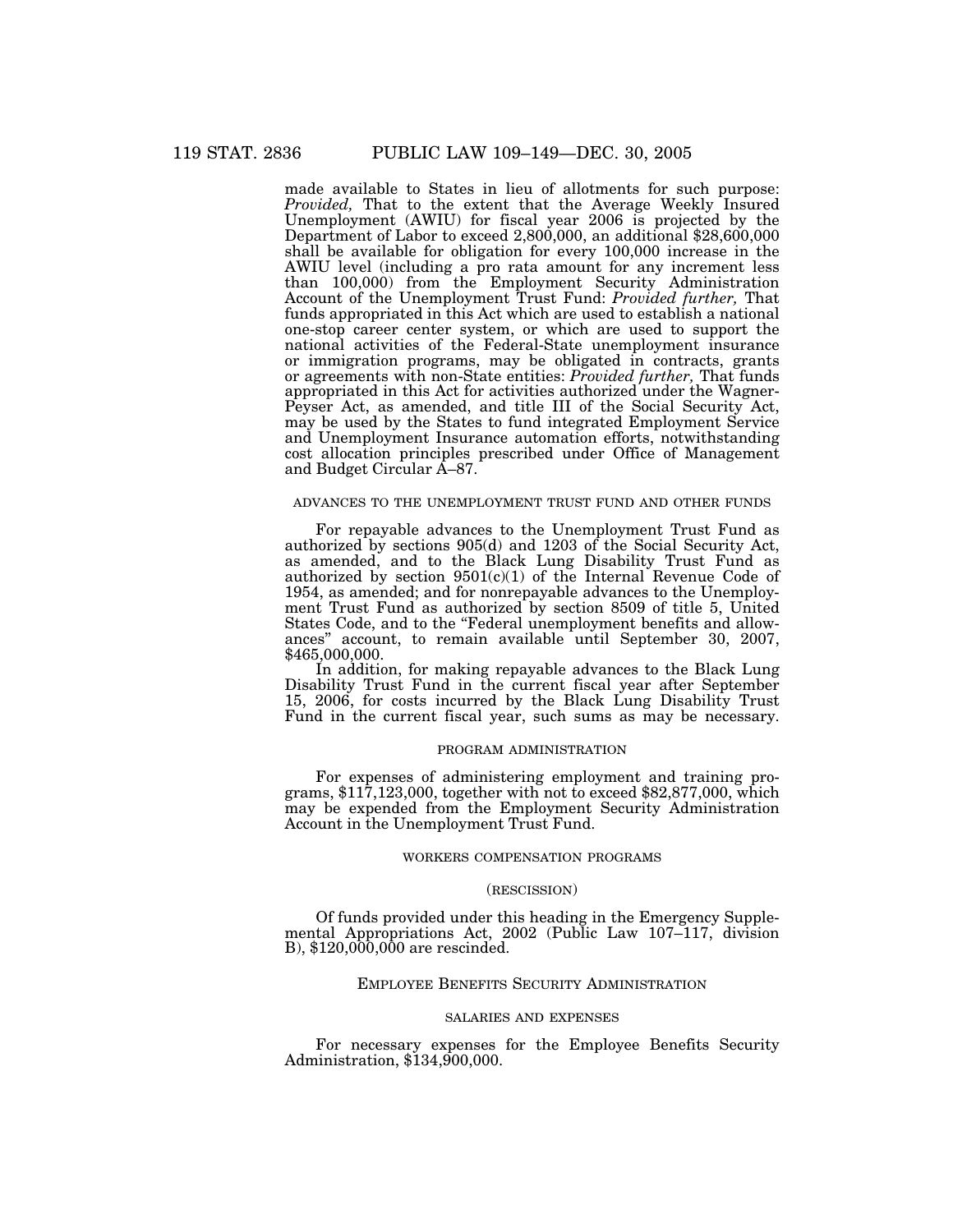### PENSION BENEFIT GUARANTY CORPORATION

#### PENSION BENEFIT GUARANTY CORPORATION FUND

The Pension Benefit Guaranty Corporation is authorized to make such expenditures, including financial assistance authorized by section 104 of Public Law 96–364, within limits of funds and borrowing authority available to such Corporation, and in accord with law, and to make such contracts and commitments without regard to fiscal year limitations as provided by section 104 of the Government Corporation Control Act, as amended (31 U.S.C. 9104), as may be necessary in carrying out the program, including associated administrative expenses, through September 30, 2006, for such Corporation: *Provided,* That none of the funds available to the Corporation for fiscal year 2006 shall be available for obligations for administrative expenses in excess of \$296,978,000: *Provided further,* That obligations in excess of such amount may be incurred after approval by the Office of Management and Budget and the Committees on Appropriations of the House and Senate.

### EMPLOYMENT STANDARDS ADMINISTRATION

#### SALARIES AND EXPENSES

For necessary expenses for the Employment Standards Administration, including reimbursement to State, Federal, and local agencies and their employees for inspection services rendered, \$413,168,000, together with \$2,048,000 which may be expended from the Special Fund in accordance with sections 39(c), 44(d), and 44(j) of the Longshore and Harbor Workers' Compensation Act: *Provided*, That the Secretary of Labor is authorized to establish and, in accordance with 31 U.S.C. 3302, collect and deposit in the Treasury fees for processing applications and issuing certificates under sections 11(d) and 14 of the Fair Labor Standards Act of 1938, as amended (29 U.S.C. 211(d) and 214) and for processing applications and issuing registrations under title I of the Migrant and Seasonal Agricultural Worker Protection Act (29 U.S.C. 1801 et seq.).

### SPECIAL BENEFITS

#### (INCLUDING TRANSFER OF FUNDS)

For the payment of compensation, benefits, and expenses (except administrative expenses) accruing during the current or any prior fiscal year authorized by title 5, chapter 81 of the United States Code; continuation of benefits as provided for under the heading "Civilian War Benefits" in the Federal Security Agency Appropriation Act, 1947; the Employees' Compensation Commission Appropriation Act, 1944; sections  $4(c)$  and  $5(f)$  of the War Claims Act of 1948 (50 U.S.C. App. 2012); and 50 percent of the additional compensation and benefits required by section 10(h) of the Longshore and Harbor Workers' Compensation Act, as amended, \$237,000,000, together with such amounts as may be necessary to be charged to the subsequent year appropriation for the payment of compensation and other benefits for any period subsequent to August 15 of the current year: *Provided,* That amounts appropriated may be used under section 8104 of title 5, United States Code, by the Secretary of Labor to reimburse an employer, who is not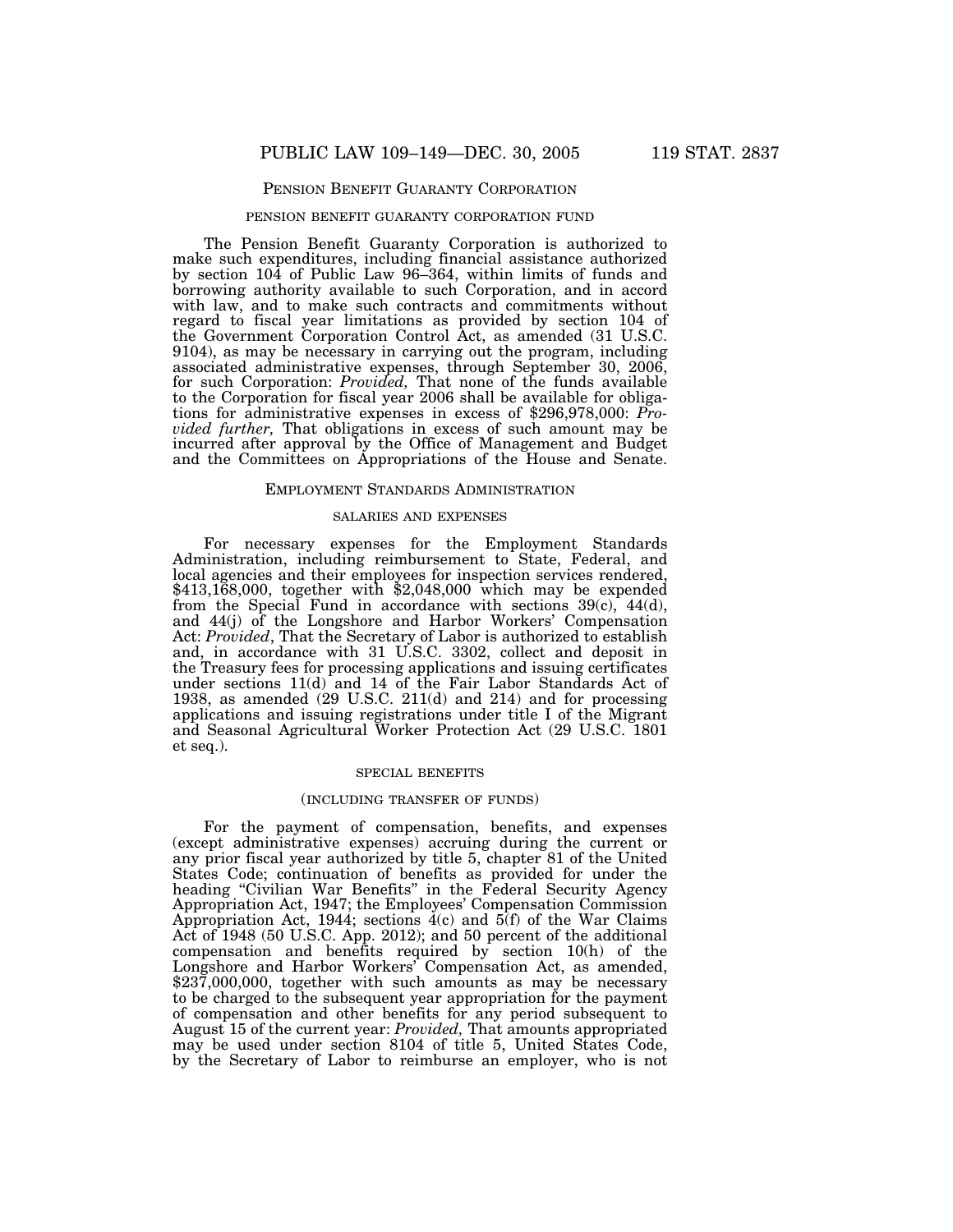the employer at the time of injury, for portions of the salary of a reemployed, disabled beneficiary: *Provided further,* That balances of reimbursements unobligated on September 30, 2005, shall remain available until expended for the payment of compensation, benefits, and expenses: *Provided further,* That in addition there shall be transferred to this appropriation from the Postal Service and from any other corporation or instrumentality required under section 8147(c) of title 5, United States Code, to pay an amount for its fair share of the cost of administration, such sums as the Secretary determines to be the cost of administration for employees of such fair share entities through September 30, 2006: *Provided further,* That of those funds transferred to this account from the fair share entities to pay the cost of administration of the Federal Employees' Compensation Act, \$53,695,000 shall be made available to the Secretary as follows:

(1) For enhancement and maintenance of automated data systems and telecommunications systems,  $$13,305,000.\n(2) For$ 

automated workload processing operations, including document imaging, centralized mail intake and medical bill processing, \$27,148,000.

(3) For periodic roll management and medical review, \$13,242,000.

(4) The remaining funds shall be paid into the Treasury as miscellaneous receipts:

*Provided further*, That the Secretary may require that any person filing a notice of injury or a claim for benefits under chapter 81 of title 5, United States Code, or 33 U.S.C. 901 et seq., provide as part of such notice and claim, such identifying information (including Social Security account number) as such regulations may prescribe.

### SPECIAL BENEFITS FOR DISABLED COAL MINERS

For carrying out title IV of the Federal Mine Safety and Health Act of 1977, as amended by Public Law 107-275 (the "Act"), \$232,250,000, to remain available until expended.

For making after July 31 of the current fiscal year, benefit payments to individuals under title IV of the Act, for costs incurred in the current fiscal year, such amounts as may be necessary.

For making benefit payments under title IV for the first quarter of fiscal year  $2007$ ,  $74,000,000$ , to remain available until expended.

#### ADMINISTRATIVE EXPENSES, ENERGY EMPLOYEES OCCUPATIONAL ILLNESS COMPENSATION FUND

#### (INCLUDING TRANSFER OF FUNDS)

For necessary expenses to administer the Energy Employees Occupational Illness Compensation Act, \$96,081,000, to remain available until expended: *Provided,* That the Secretary of Labor is authorized to transfer to any executive agency with authority under the Energy Employees Occupational Illness Compensation Act, including within the Department of Labor, such sums as may be necessary in fiscal year 2006 to carry out those authorities: *Provided further,* That the Secretary may require that any person filing a claim for benefits under the Act provide as part of such claim, such identifying information (including Social Security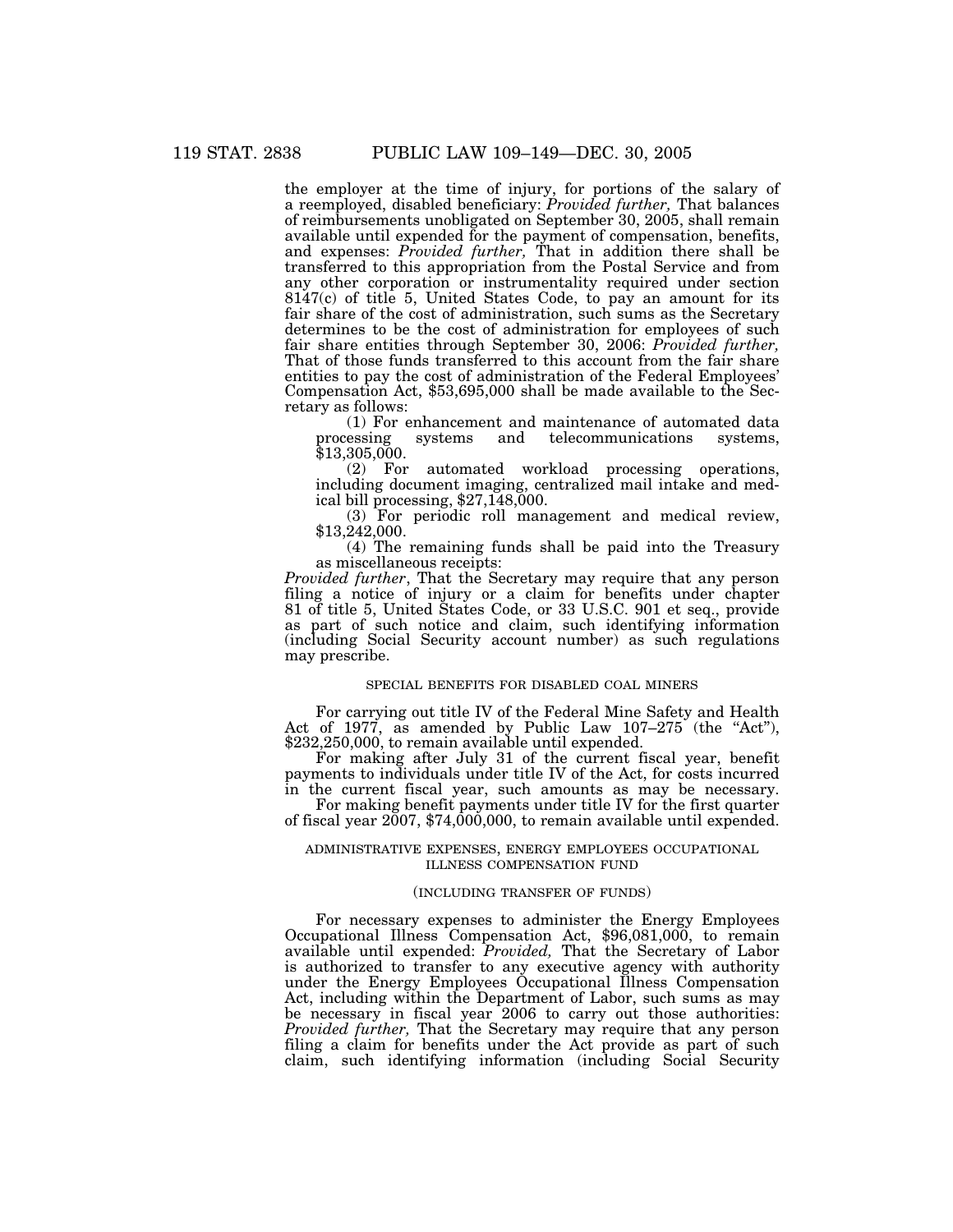account number) as may be prescribed: *Provided further,* That not Deadline. later than 30 days after enactment, in addition to other sums transferred by the Secretary of Labor to the National Institute for Occupational Safety and Health (''NIOSH'') for the administration of the Energy Employees Occupational Illness Compensation Program ("EEOICPA"), the Secretary of Labor shall transfer \$4,500,000 to NIOSH from the funds appropriated to the Energy Employees Occupational Illness Compensation Fund (42 U.S.C. 7384e), for use by or in support of the Advisory Board on Radiation and Worker Health (''the Board'') to carry out its statutory responsibilities under EEOICPA (42 U.S.C. 7384n–q), including obtaining audits, technical assistance and other support from the Board's audit contractor with regard to radiation dose estimation and reconstruction efforts, site profiles, procedures, and review of Special Exposure Cohort petitions and evaluation reports.

### BLACK LUNG DISABILITY TRUST FUND

#### (INCLUDING TRANSFER OF FUNDS)

In fiscal year 2006 and thereafter, such sums as may be necessary from the Black Lung Disability Trust Fund, to remain available until expended, for payment of all benefits authorized by section  $9501(\bar{d})(1)$ ,  $(2)$ ,  $(4)$ , and  $(7)$  of the Internal Revenue Code of 1954, as amended; and interest on advances, as authorized by section  $9501(c)(2)$  of that Act. In addition, the following amounts shall be available from the Fund for fiscal year 2006 for expenses of operation and administration of the Black Lung Benefits program, as authorized by section 9501(d)(5): \$33,050,000 for transfer to the Employment Standards Administration ''Salaries and Expenses<sup>3</sup>; \$24,239,000 for transfer to Departmental Management, "Salaries and Expenses"; \$344,000 for transfer to Departmental Management "Office of Inspector General"; and \$356,000 for payments into miscellaneous receipts for the expenses of the Department of the Treasury.

### OCCUPATIONAL SAFETY AND HEALTH ADMINISTRATION

#### SALARIES AND EXPENSES

For necessary expenses for the Occupational Safety and Health Administration, \$477,199,000, including not to exceed \$92,013,000 which shall be the maximum amount available for grants to States under section 23(g) of the Occupational Safety and Health Act (the ''Act''), which grants shall be no less than 50 percent of the costs of State occupational safety and health programs required to be incurred under plans approved by the Secretary under section 18 of the Act; and, in addition, notwithstanding 31 U.S.C. 3302, the Occupational Safety and Health Administration may retain up to \$750,000 per fiscal year of training institute course tuition fees, otherwise authorized by law to be collected, and may utilize such sums for occupational safety and health training and education grants: *Provided,* That, notwithstanding 31 U.S.C. 3302, the Secretary of Labor is authorized, during the fiscal year ending September 30, 2006, to collect and retain fees for services provided to Nationally Recognized Testing Laboratories, and may utilize such sums, in accordance with the provisions of 29 U.S.C. 9a,

26 USC 9501 note.

29 USC 670 note.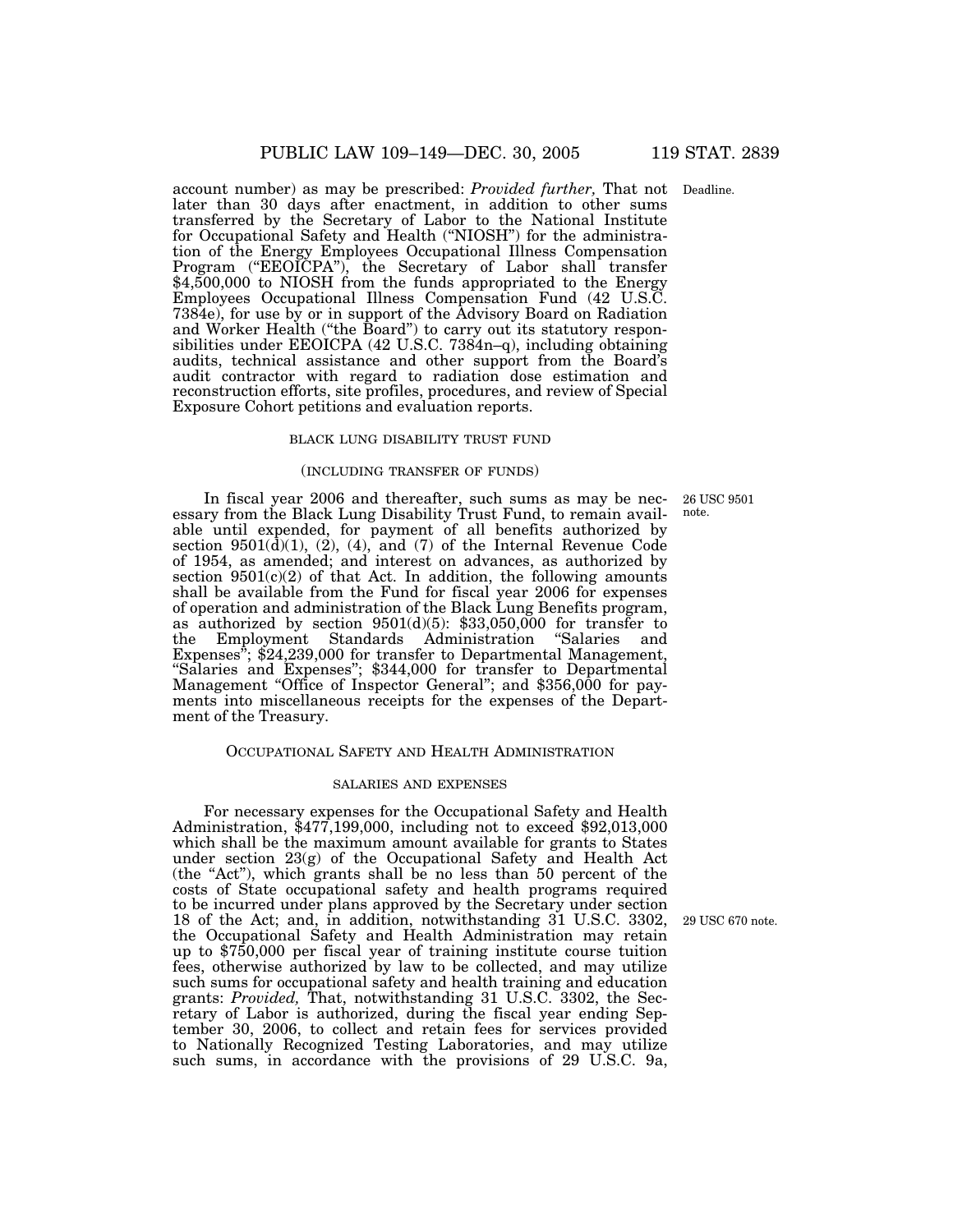to administer national and international laboratory recognition programs that ensure the safety of equipment and products used by workers in the workplace: *Provided further,* That none of the funds appropriated under this paragraph shall be obligated or expended to prescribe, issue, administer, or enforce any standard, rule, regulation, or order under the Act which is applicable to any person who is engaged in a farming operation which does not maintain a temporary labor camp and employs 10 or fewer employees: *Provided further,* That no funds appropriated under this paragraph shall be obligated or expended to administer or enforce any standard, rule, regulation, or order under the Act with respect to any employer of 10 or fewer employees who is included within a category having a Days Away, Restricted, or Transferred (DART) occupational injury and illness rate, at the most precise industrial classification code for which such data are published, less than the national average rate as such rates are most recently published by the Secretary, acting through the Bureau of Labor Statistics, in accordance with section 24 of that Act (29 U.S.C. 673), except—

(1) to provide, as authorized by such Act, consultation, technical assistance, educational and training services, and to conduct surveys and studies;

(2) to conduct an inspection or investigation in response to an employee complaint, to issue a citation for violations found during such inspection, and to assess a penalty for violations which are not corrected within a reasonable abatement period and for any willful violations found;

(3) to take any action authorized by such Act with respect to imminent dangers;

(4) to take any action authorized by such Act with respect to health hazards;

(5) to take any action authorized by such Act with respect to a report of an employment accident which is fatal to one or more employees or which results in hospitalization of two or more employees, and to take any action pursuant to such investigation authorized by such Act; and

(6) to take any action authorized by such Act with respect to complaints of discrimination against employees for exercising rights under such Act:

*Provided further,* That the foregoing proviso shall not apply to any person who is engaged in a farming operation which does not maintain a temporary labor camp and employs 10 or fewer employees: *Provided further,* That not less than \$3,200,000 shall be used to extend funding for the Institutional Competency Building training grants which commenced in September 2000, for program activities for the period of September 30, 2006, to September 30, 2007, provided that a grantee has demonstrated satisfactory performance: *Provided further,* That none of the funds appropriated under this paragraph shall be obligated or expended to administer or enforce the provisions of 29 CFR 1910.134 $(f)(2)$  (General Industry Respiratory Protection Standard) to the extent that such provisions require the annual fit testing (after the initial fit testing) of respirators for occupational exposure to tuberculosis.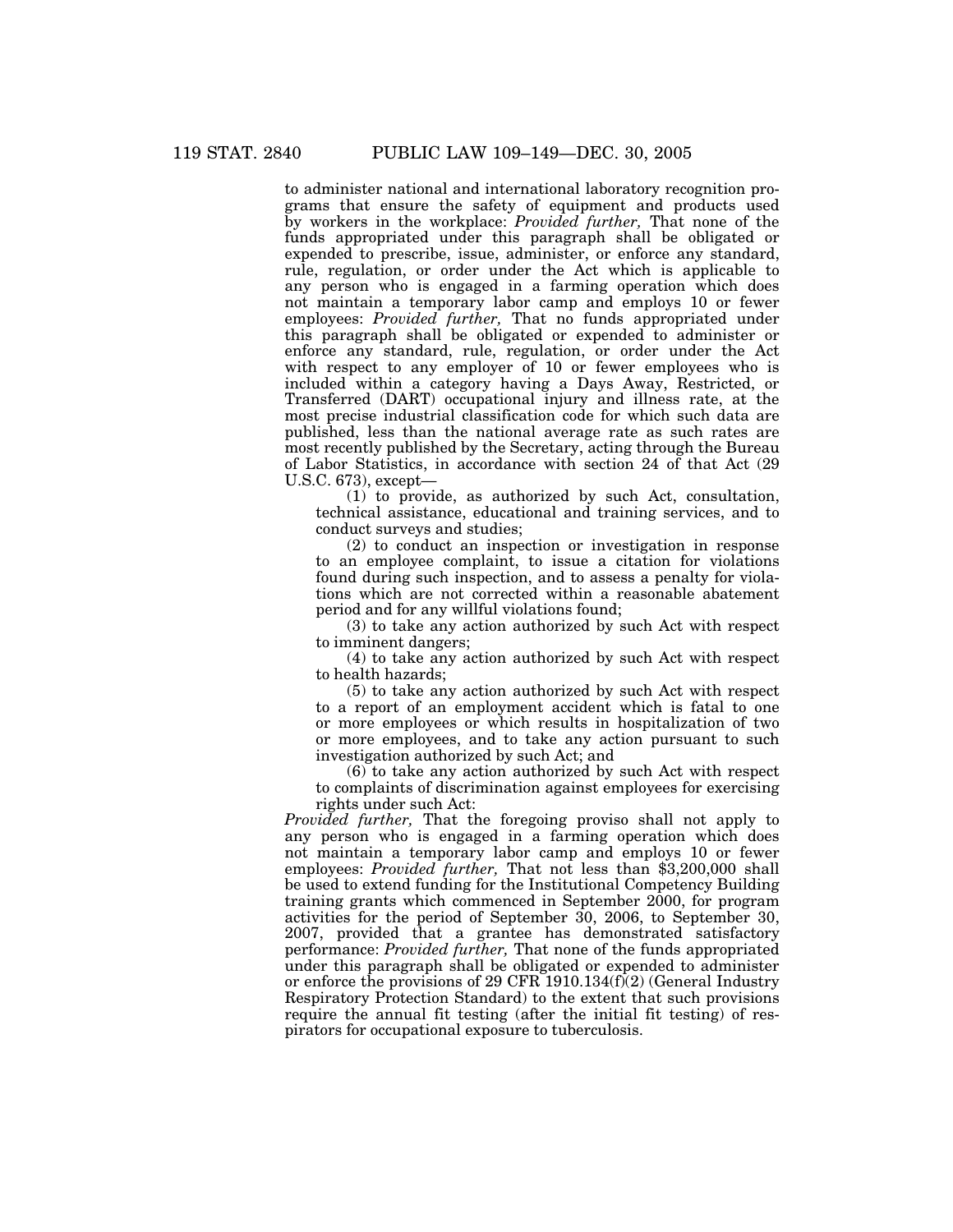### MINE SAFETY AND HEALTH ADMINISTRATION

#### SALARIES AND EXPENSES

For necessary expenses for the Mine Safety and Health Administration, \$280,490,000, including purchase and bestowal of certificates and trophies in connection with mine rescue and firstaid work, and the hire of passenger motor vehicles, including up to \$2,000,000 for mine rescue and recovery activities; in addition, not to exceed \$750,000 may be collected by the National Mine Health and Safety Academy for room, board, tuition, and the sale of training materials, otherwise authorized by law to be collected, to be available for mine safety and health education and training activities, notwithstanding 31 U.S.C. 3302; and, in addition, the Mine Safety and Health Administration may retain up to \$1,000,000 from fees collected for the approval and certification of equipment, materials, and explosives for use in mines, and may utilize such sums for such activities; the Secretary is authorized to accept lands, buildings, equipment, and other contributions from public and private sources and to prosecute projects in cooperation with other agencies, Federal, State, or private; the Mine Safety and Health Administration is authorized to promote health and safety education and training in the mining community through cooperative programs with States, industry, and safety associations; the Secretary is authorized to recognize the Joseph A. Holmes Safety Association as a principal safety association and, notwithstanding any other provision of law, may provide funds and, with or without reimbursement, personnel, including service of Mine Safety and Health Administration officials as officers in local chapters or in the national organization; and any funds available to the department may be used, with the approval of the Secretary, to provide for the costs of mine rescue and survival operations in the event of a major disaster.

#### BUREAU OF LABOR STATISTICS

#### SALARIES AND EXPENSES

For necessary expenses for the Bureau of Labor Statistics, including advances or reimbursements to State, Federal, and local agencies and their employees for services rendered, \$464,678,000, together with not to exceed \$77,845,000, which may be expended from the Employment Security Administration Account in the Unemployment Trust Fund, of which \$5,000,000 may be used to fund the mass layoff statistics program under section 15 of the Wagner-Peyser Act (29 U.S.C. 49l–2): *Provided,* That the Current Employment Survey shall maintain the content of the survey issued prior to June 2005 with respect to the collection of data for the women worker series.

#### OFFICE OF DISABILITY EMPLOYMENT POLICY

#### SALARIES AND EXPENSES

For necessary expenses for the Office of Disability Employment Policy to provide leadership, develop policy and initiatives, and award grants furthering the objective of eliminating barriers to the training and employment of people with disabilities, \$27,934,000.

30 USC 962.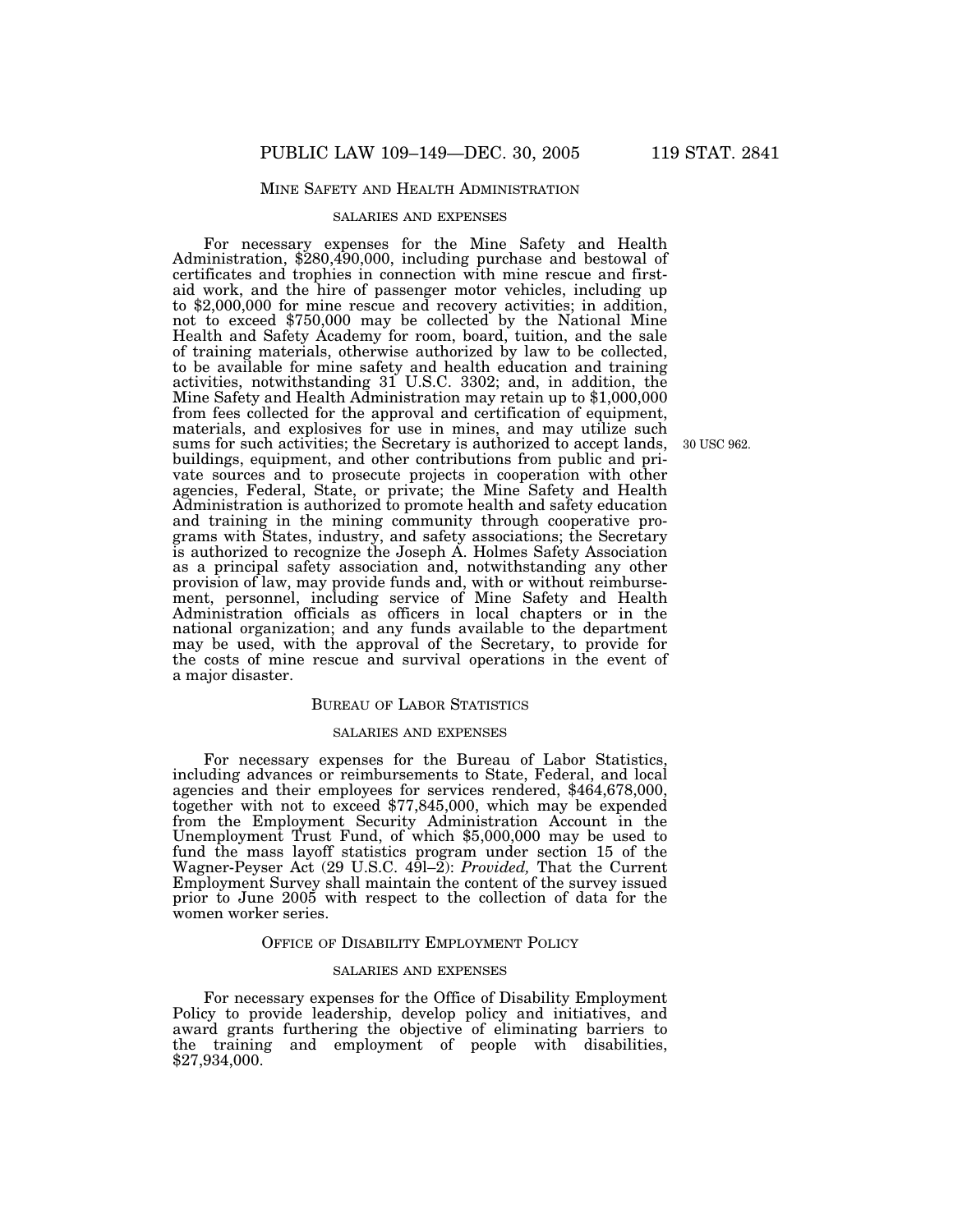## DEPARTMENTAL MANAGEMENT

#### SALARIES AND EXPENSES

For necessary expenses for Departmental Management, including the hire of three sedans, and including the management or operation, through contracts, grants or other arrangements of Departmental activities conducted by or through the Bureau of International Labor Affairs, including bilateral and multilateral technical assistance and other international labor activities, \$300,275,000, of which \$6,944,000, to remain available until September 30, 2007, is for Frances Perkins Building Security Enhancements, and \$29,760,000 is for the acquisition of Departmental information technology, architecture, infrastructure, equipment, software and related needs, which will be allocated by the Department's Chief Information Officer in accordance with the Department's capital investment management process to assure a sound investment strategy; together with not to exceed \$311,000, which may be expended from the Employment Security Administration Account in the Unemployment Trust Fund.

### VETERANS EMPLOYMENT AND TRAINING

Not to exceed \$194,834,000 may be derived from the Employment Security Administration Account in the Unemployment Trust Fund to carry out the provisions of 38 U.S.C. 4100–4113, 4211– 4215, and 4321–4327, and Public Law 103–353, and which shall be available for obligation by the States through December 31, 2006, of which \$1,984,000 is for the National Veterans' Employment and Training Services Institute. To carry out the Homeless Veterans Reintegration Programs (38 U.S.C. 2021) and the Veterans Workforce Investment Programs (29 U.S.C. 2913), \$29,500,000, of which \$7,500,000 shall be available for obligation for the period July 1, 2006, through June 30, 2007.

## OFFICE OF INSPECTOR GENERAL

For salaries and expenses of the Office of Inspector General in carrying out the provisions of the Inspector General Act of 1978, as amended, \$66,211,000, together with not to exceed \$5,608,000, which may be expended from the Employment Security Administration Account in the Unemployment Trust Fund.

#### WORKING CAPITAL FUND

For the acquisition of a new core accounting system for the Department of Labor, including hardware and software infrastructure and the costs associated with implementation thereof, \$6,230,000.

#### GENERAL PROVISIONS

SEC. 101. None of the funds appropriated in this title for the Job Corps shall be used to pay the salary of an individual, either as direct costs or any proration as an indirect cost, at a rate in excess of Executive Level I.

SEC. 102. Not later than 90 days after the date of enactment of this Act, the Secretary of Labor shall permanently establish and maintain an Office of Job Corps within the Office of the

Deadline. Establishment. 29 USC 2883a.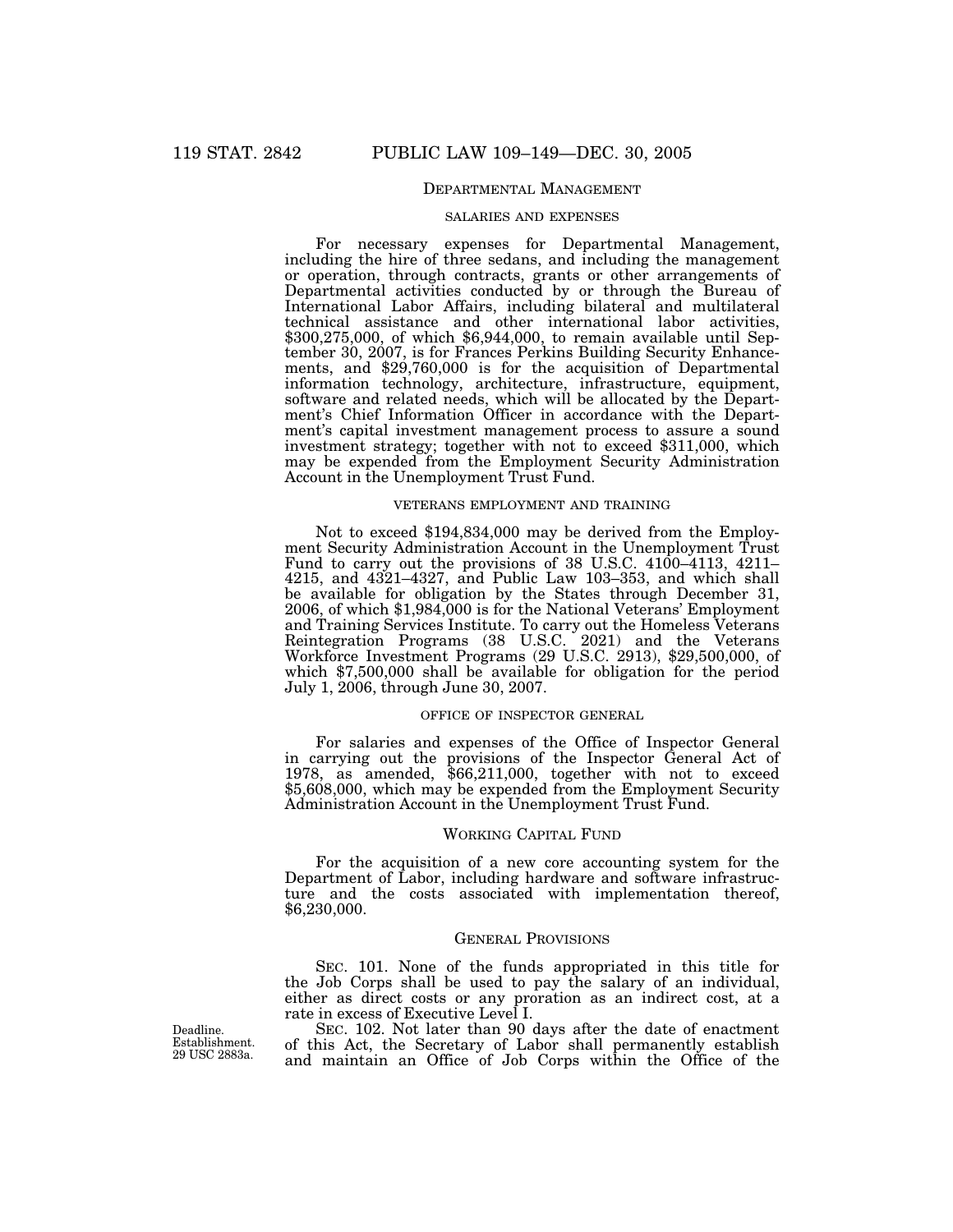Secretary, in the Department of Labor, to carry out the functions (including duties, responsibilities, and procedures) of subtitle C of title I of the Workforce Investment Act of 1998 (29 U.S.C. 2881 et seq.). The Secretary shall appoint a senior member of the civil service to head that Office of Job Corps and carry out subtitle C. The Secretary shall transfer funds appropriated for the program carried out under that subtitle C, including the administration of such program, to the head of that Office of Job Corps. The head of that Office of Job Corps shall have contracting authority and shall receive support as necessary from the Assistant Secretary for Administration and Management with respect to contracting functions and the Assistant Secretary for Policy with respect to research and evaluation functions.

#### (TRANSFER OF FUNDS)

SEC. 103. Not to exceed 1 percent of any discretionary funds (pursuant to the Balanced Budget and Emergency Deficit Control Act of 1985, as amended) which are appropriated for the current fiscal year for the Department of Labor in this Act may be transferred between a program, project, or activity, but no such program, project, or activity shall be increased by more than 3 percent by any such transfer: *Provided,* That a program, project, or activity may be increased by up to an additional 2 percent subject to approval by the House and Senate Committees on Appropriations: *Provided further,* That the transfer authority granted by this section shall be available only to meet emergency needs and shall not be used to create any new program or to fund any project or activity for which no funds are provided in this Act: *Provided further,* That the Appropriations Committees of both Houses of Congress are notified at least 15 days in advance of any transfer.

SEC. 104. In accordance with Executive Order No. 13126, none of the funds appropriated or otherwise made available pursuant to this Act shall be obligated or expended for the procurement of goods mined, produced, manufactured, or harvested or services rendered, whole or in part, by forced or indentured child labor in industries and host countries already identified by the United States Department of Labor prior to enactment of this Act.

SEC. 105. There is authorized to be appropriated such sums as may be necessary to the Denali Commission through the Department of Labor to conduct job training of the local workforce where Denali Commission projects will be constructed.

SEC. 106. For purposes of chapter 8 of division B of the Department of Defense and Emergency Supplemental Appropriations for Recovery from and Response to Terrorist Attacks on the United States Act, 2002 (Public Law 107–117), payments made by the New York Workers' Compensation Board to the New York Crime Victims Board and the New York State Insurance Fund before the date of the enactment of this Act shall be deemed to have been made for workers compensation programs.

SEC. 107. The Department of Labor shall submit its fiscal SEC. 107. The Department of Labor shall submit its fiscal Budget.<br>year 2007 congressional budget justifications to the Committees on Appropriations of the House of Representatives and the Senate in the format and level of detail used by the Department of Education in its fiscal year 2006 congressional budget justifications.

SEC. 108. The Secretary shall prepare and submit not later Deadline. than July 1, 2006, to the Committees on Appropriations of the Senate and of the House an operating plan that outlines the planned

Appointment.

Notification. Deadline.

Child labor.

New York.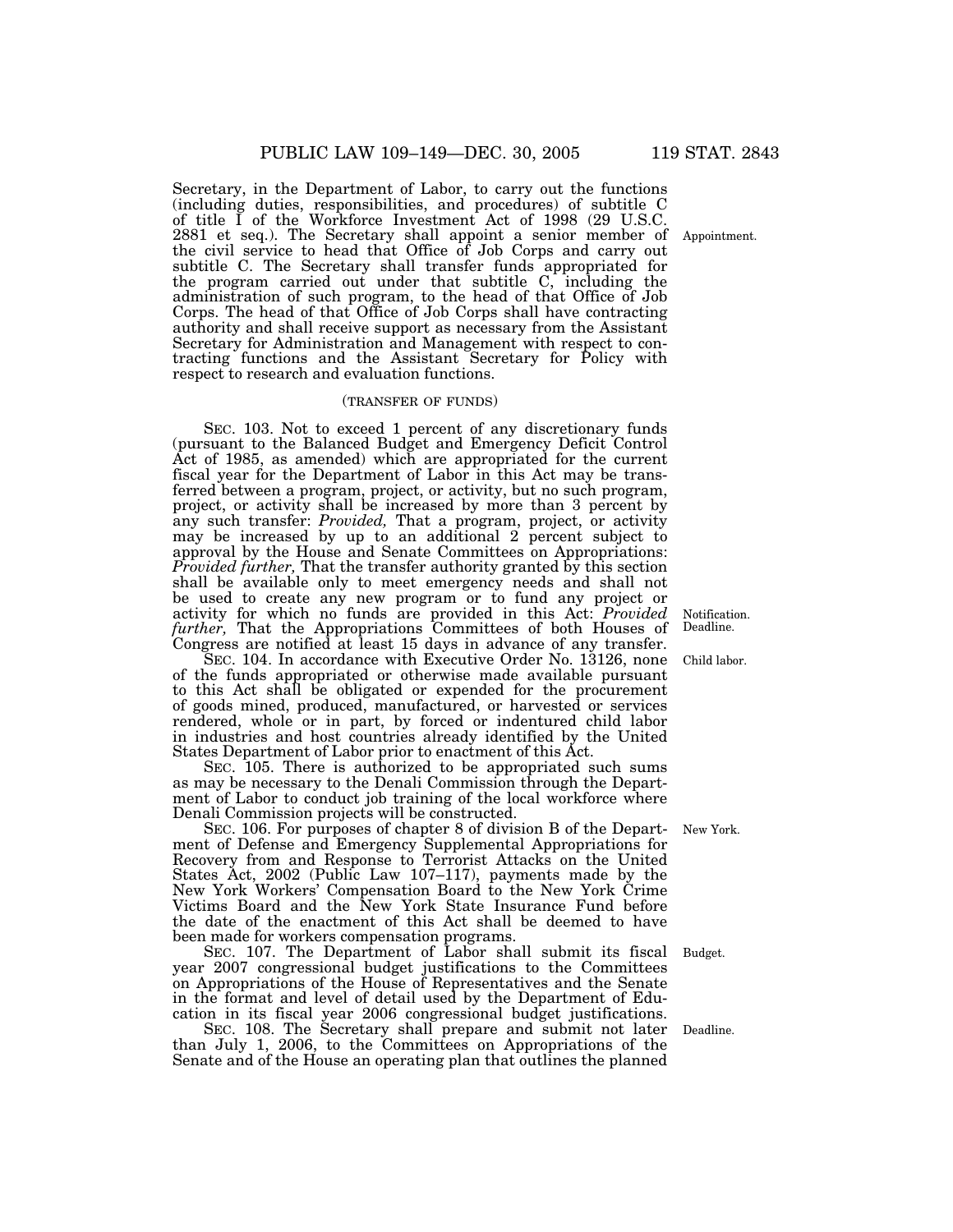allocation by major project and activity of fiscal year 2006 funds made available for section 171 of the Workforce Investment Act. This title may be cited as the ''Department of Labor Appropriations Act, 2006''.

Department of Health and Human Services Appropriations Act, 2006.

## TITLE II—DEPARTMENT OF HEALTH AND HUMAN SERVICES

### HEALTH RESOURCES AND SERVICES ADMINISTRATION

# HEALTH RESOURCES AND SERVICES

For carrying out titles II, III, IV, VII, VIII, X, XII, XIX, and XXVI of the Public Health Service Act, section 427(a) of the Federal Coal Mine Health and Safety Act, title V and sections 1128E, and 711, and 1820 of the Social Security Act, the Health Care Quality Improvement Act of 1986, as amended, the Native Hawaiian Health Care Act of 1988, as amended, the Cardiac Arrest Survival Act of 2000, section 712 of the American Jobs Creation Act of 2004, and for expenses necessary to support activities related to countering potential biological, disease, nuclear, radiological and chemical threats to civilian populations, \$6,629,661,000 of which \$64,180,000 from general revenues, notwithstanding section 1820(j) of the Social Security Act, shall be available for carrying out the Medicare rural hospital flexibility grants program under section 1820 of such Act (of which \$25,000,000 is for a Delta health initiative Rural Health, Education, and Workforce Infrastructure Demonstration Program which shall solicit and fund proposals from local governments, hospitals, universities, and rural public healthrelated entities and organizations for research development, educational programs, job training, and construction of public healthrelated facilities): *Provided,* That of the funds made available under this heading, \$222,000 shall be available until expended for facilities renovations at the Gillis W. Long Hansen's Disease Center: *Provided further*, That in addition to fees authorized by section 427(b) of the Health Care Quality Improvement Act of 1986, fees shall be collected for the full disclosure of information under the Act sufficient to recover the full costs of operating the National Practitioner Data Bank, and shall remain available until expended to carry out that Act: *Provided further,* That fees collected for the full disclosure of information under the ''Health Care Fraud and Abuse Data Collection Program'', authorized by section 1128E(d)(2) of the Social Security Act, shall be sufficient to recover the full costs of operating the program, and shall remain available until expended to carry out that Act: *Provided further,* That no more than \$40,000 is available until expended for carrying out the provisions of 42 U.S.C. 233(o) including associated administrative expenses: *Provided further,* That no more than \$45,000,000 is available until expended for carrying out the provisions of Public Law 104–73 and for expenses incurred by the Department of Health and Human Services pertaining to administrative claims made under such law: *Provided further,* That \$4,000,000 is available until expended for the National Cord Blood Stem Cell Bank Program as described in House Report 108–401: *Provided further,* That of the funds made available under this heading, \$285,963,000 shall be for the program under title X of the Public Health Service Act to provide for voluntary family planning projects: *Provided further,* That amounts provided to said projects under such title shall not be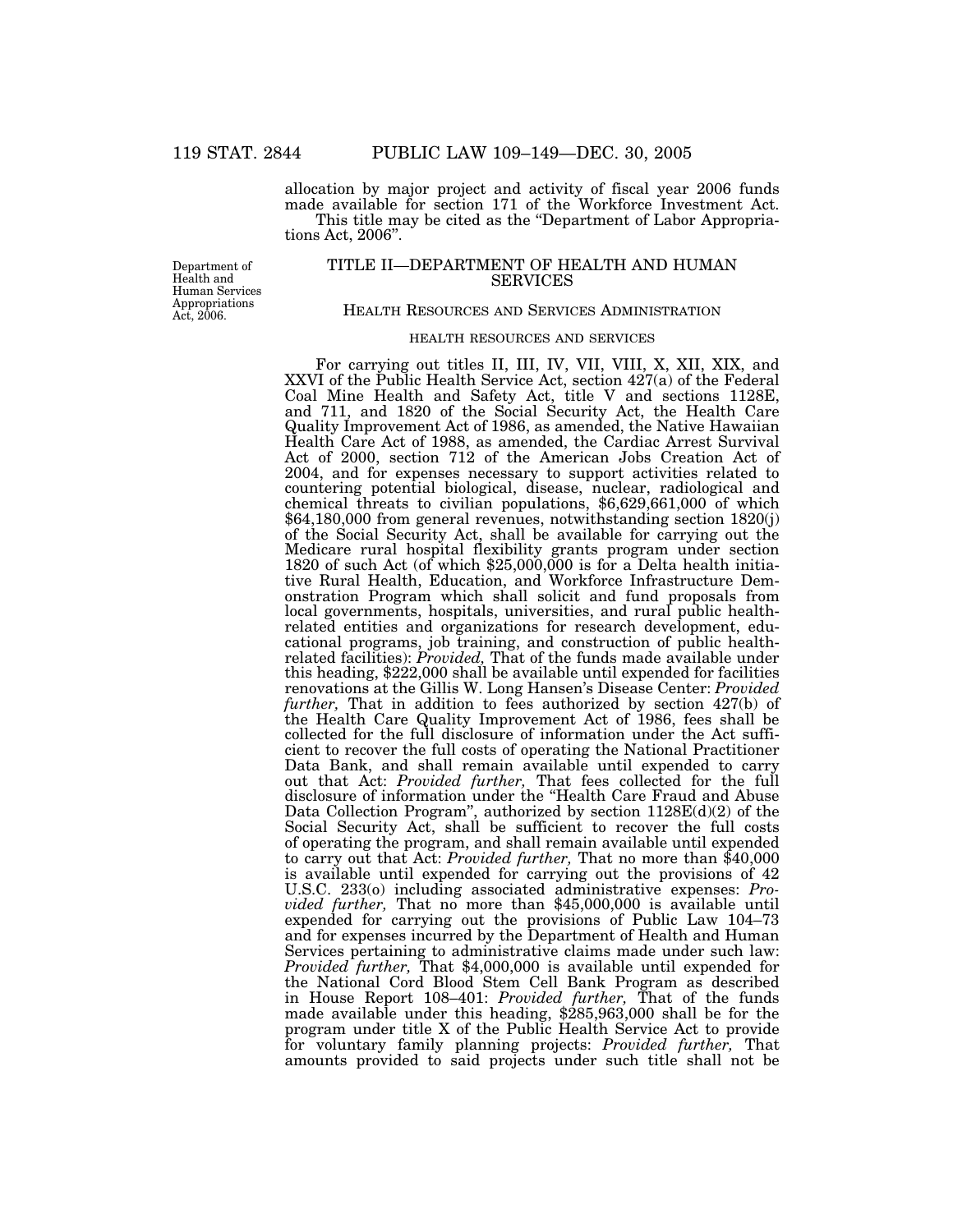expended for abortions, that all pregnancy counseling shall be nondirective, and that such amounts shall not be expended for any activity (including the publication or distribution of literature) that in any way tends to promote public support or opposition to any legislative proposal or candidate for public office: *Provided further,* That \$797,521,000 shall be for State AIDS Drug Assistance Programs authorized by section 2616 of the Public Health Service Act: *Provided further,* That in addition to amounts provided herein, \$25,000,000 shall be available from amounts available under section 241 of the Public Health Service Act to carry out Parts A, B, C, and D of title XXVI of the Public Health Service Act to fund section 2691 Special Projects of National Significance: *Provided further,* That, notwithstanding section 502(a)(1) of the Social Security Act, not to exceed \$117,108,000 is available for carrying out special projects of regional and national significance pursuant to section 501(a)(2) of such Act: *Provided further,* That of the funds provided, \$39,680,000 shall be provided to the Denali Commission as a direct lump payment pursuant to Public Law 106–113.

#### HEALTH EDUCATION ASSISTANCE LOANS PROGRAM ACCOUNT

Such sums as may be necessary to carry out the purpose of the program, as authorized by title VII of the Public Health Service Act, as amended. For administrative expenses to carry out the guaranteed loan program, including section 709 of the Public Health Service Act, \$2,916,000.

#### VACCINE INJURY COMPENSATION PROGRAM TRUST FUND

For payments from the Vaccine Injury Compensation Program Trust Fund, such sums as may be necessary for claims associated with vaccine-related injury or death with respect to vaccines administered after September 30, 1988, pursuant to subtitle 2 of title XXI of the Public Health Service Act, to remain available until expended: *Provided,* That for necessary administrative expenses, not to exceed \$3,600,000 shall be available from the Trust Fund to the Secretary of Health and Human Services.

## CENTERS FOR DISEASE CONTROL AND PREVENTION

#### DISEASE CONTROL, RESEARCH, AND TRAINING

To carry out titles II, III, VII, XI, XV, XVII, XIX, XXI, and XXVI of the Public Health Service Act, sections 101, 102, 103, 201, 202, 203, 301, and 501 of the Federal Mine Safety and Health Act of 1977, sections 20, 21, and 22 of the Occupational Safety and Health Act of 1970, title IV of the Immigration and Nationality Act, section 501 of the Refugee Education Assistance Act of 1980, and for expenses necessary to support activities related to countering potential biological, disease, nuclear, radiological, and chemical threats to civilian populations; including purchase and insurance of official motor vehicles in foreign countries; and purchase, hire, maintenance, and operation of aircraft, \$5,884,934,000, of which \$160,000,000 shall remain available until expended for equipment, construction and renovation of facilities; of which \$30,000,000 of the amounts available for immunization activities shall remain available until expended; of which \$530,000,000 shall remain available until expended for the Strategic National Stockpile; and of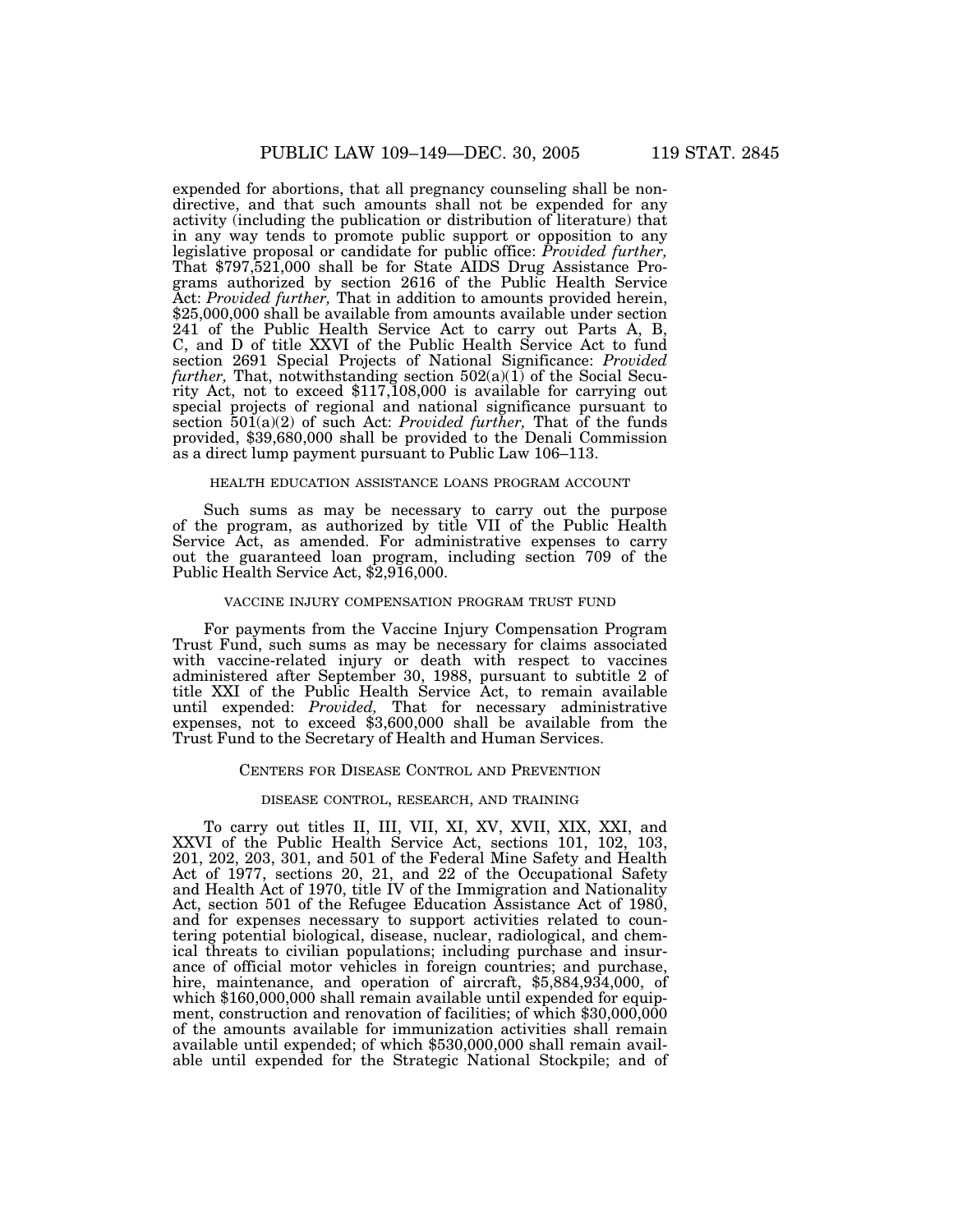which \$123,883,000 for international HIV/AIDS shall remain available until September 30, 2007. In addition, such sums as may be derived from authorized user fees, which shall be credited to this account: *Provided,* That in addition to amounts provided herein, the following amounts shall be available from amounts available under section 241 of the Public Health Service Act: (1) \$12,794,000 to carry out the National Immunization Surveys; (2) \$109,021,000 to carry out the National Center for Health Statistics surveys; (3) \$24,751,000 to carry out information systems standards development and architecture and applications-based research used at local public health levels; (4)  $$463,000$  for Health Marketing evaluations;  $(5)$  \$31,000,000 to carry out Public Health Research; and  $(6)$ \$87,071,000 to carry out research activities within the National Occupational Research Agenda: *Provided further,* That none of the funds made available for injury prevention and control at the Centers for Disease Control and Prevention may be used, in whole or in part, to advocate or promote gun control: *Provided further,* That up to \$31,800,000 shall be made available until expended for Individual Learning Accounts for full-time equivalent employees of the Centers for Disease Control and Prevention: *Provided further,* That the Director may redirect the total amount made available under authority of Public Law 101–502, section 3, dated November 3, 1990, to activities the Director may so designate: *Provided further,* That the Congress is to be notified promptly of any such transfer: *Provided further,* That not to exceed \$12,500,000 may be available for making grants under section 1509 of the Public Health Service Act to not more than 15 States, tribes, or tribal organizations: *Provided further,* That notwithstanding any other provision of law, a single contract or related contracts for development and construction of facilities may be employed which collectively include the full scope of the project: *Provided further,* That the solicitation and contract shall contain the clause ''availability of funds'' found at 48 CFR 52.232–18: *Provided further,* That of the funds appropriated, \$10,000 is for official reception and representation expenses when specifically approved by the Director of the Centers for Disease Control and Prevention: *Provided further,* That employees of the Centers for Disease Control and Prevention or the Public Health Service, both civilian and Commissioned Officers, detailed to States, municipalities, or other organizations under authority of section 214 of the Public Health Service Act, shall be treated as non-Federal employees for reporting purposes only and shall not be included within any personnel ceiling applicable to the Agency, Service, or the Department of Health and Human Services during the period of detail or assignment.

### NATIONAL INSTITUTES OF HEALTH

## NATIONAL CANCER INSTITUTE

For carrying out section 301 and title IV of the Public Health Service Act with respect to cancer, \$4,841,774,000, of which up to \$8,000,000 may be used for facilities repairs and improvements at the NCI-Frederick Federally Funded Research and Development Center in Frederick, Maryland.

Notification.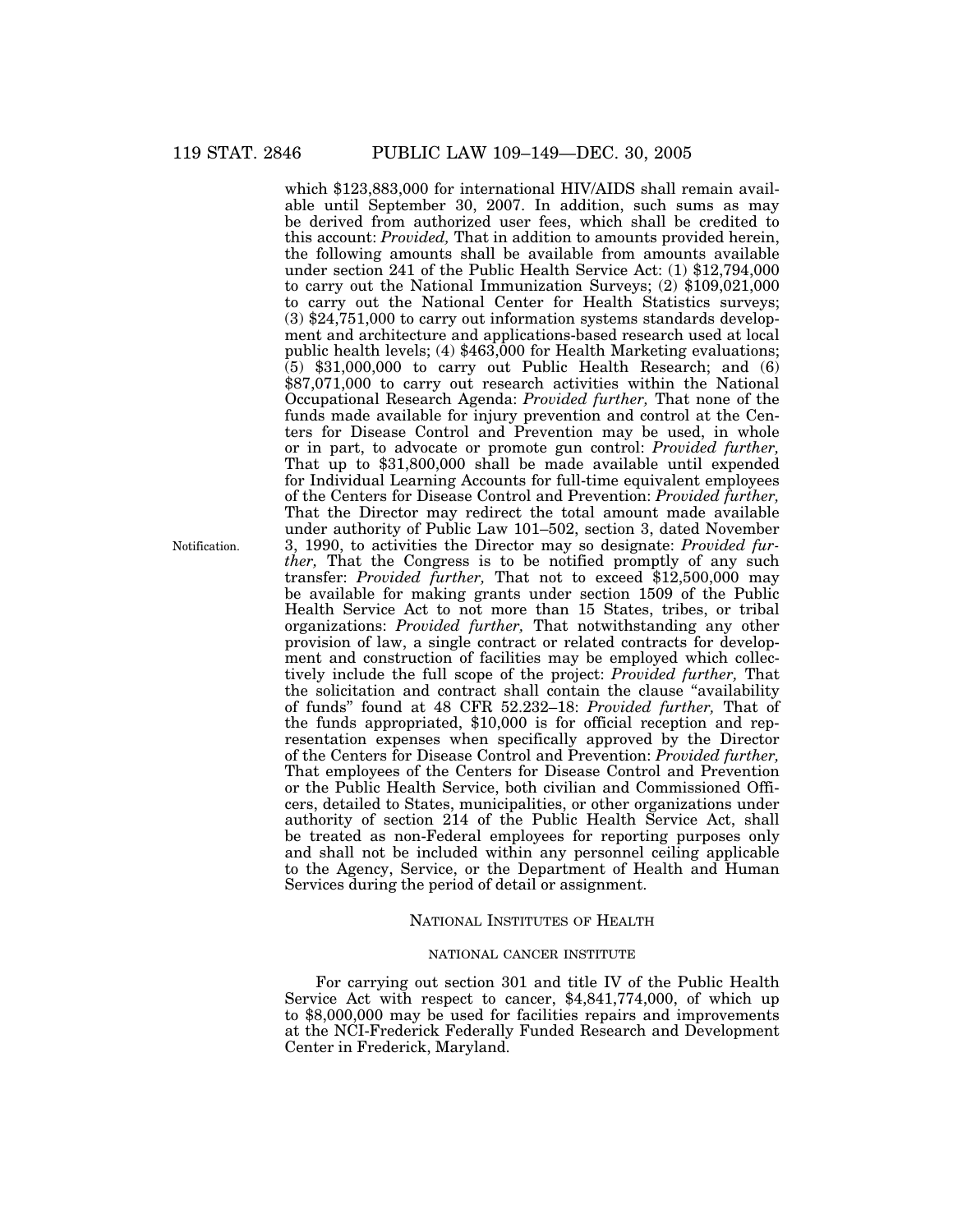### NATIONAL HEART, LUNG, AND BLOOD INSTITUTE

For carrying out section 301 and title IV of the Public Health Service Act with respect to cardiovascular, lung, and blood diseases, and blood and blood products,  $$2,951,270,000$ .

### NATIONAL INSTITUTE OF DENTAL AND CRANIOFACIAL RESEARCH

For carrying out section 301 and title IV of the Public Health Service Act with respect to dental disease, \$393,269,000.

### NATIONAL INSTITUTE OF DIABETES AND DIGESTIVE AND KIDNEY DISEASES

For carrying out section 301 and title IV of the Public Health Service Act with respect to diabetes and digestive and kidney disease, \$1,722,146,000.

### NATIONAL INSTITUTE OF NEUROLOGICAL DISORDERS AND STROKE

For carrying out section 301 and title IV of the Public Health Service Act with respect to neurological disorders and stroke, \$1,550,260,000.

#### NATIONAL INSTITUTE OF ALLERGY AND INFECTIOUS DISEASES

### (INCLUDING TRANSFER OF FUNDS)

For carrying out section 301 and title IV of the Public Health Service Act with respect to allergy and infectious diseases, \$4,459,395,000: *Provided,* That \$100,000,000 may be made available to International Assistance Programs ''Global Fund to Fight HIV/ AIDS, Malaria, and Tuberculosis'', to remain available until expended: *Provided further,* That up to \$30,000,000 shall be for extramural facilities construction grants to enhance the Nation's capability to do research on biological and other agents.

### NATIONAL INSTITUTE OF GENERAL MEDICAL SCIENCES

For carrying out section 301 and title IV of the Public Health Service Act with respect to general medical sciences, \$1,955,170,000.

NATIONAL INSTITUTE OF CHILD HEALTH AND HUMAN DEVELOPMENT

For carrying out section 301 and title IV of the Public Health Service Act with respect to child health and human development, \$1,277,544,000.

### NATIONAL EYE INSTITUTE

For carrying out section 301 and title IV of the Public Health Service Act with respect to eye diseases and visual disorders, \$673,491,000.

### NATIONAL INSTITUTE OF ENVIRONMENTAL HEALTH SCIENCES

For carrying out sections 301 and 311 and title IV of the Public Health Service Act with respect to environmental health sciences, \$647,608,000.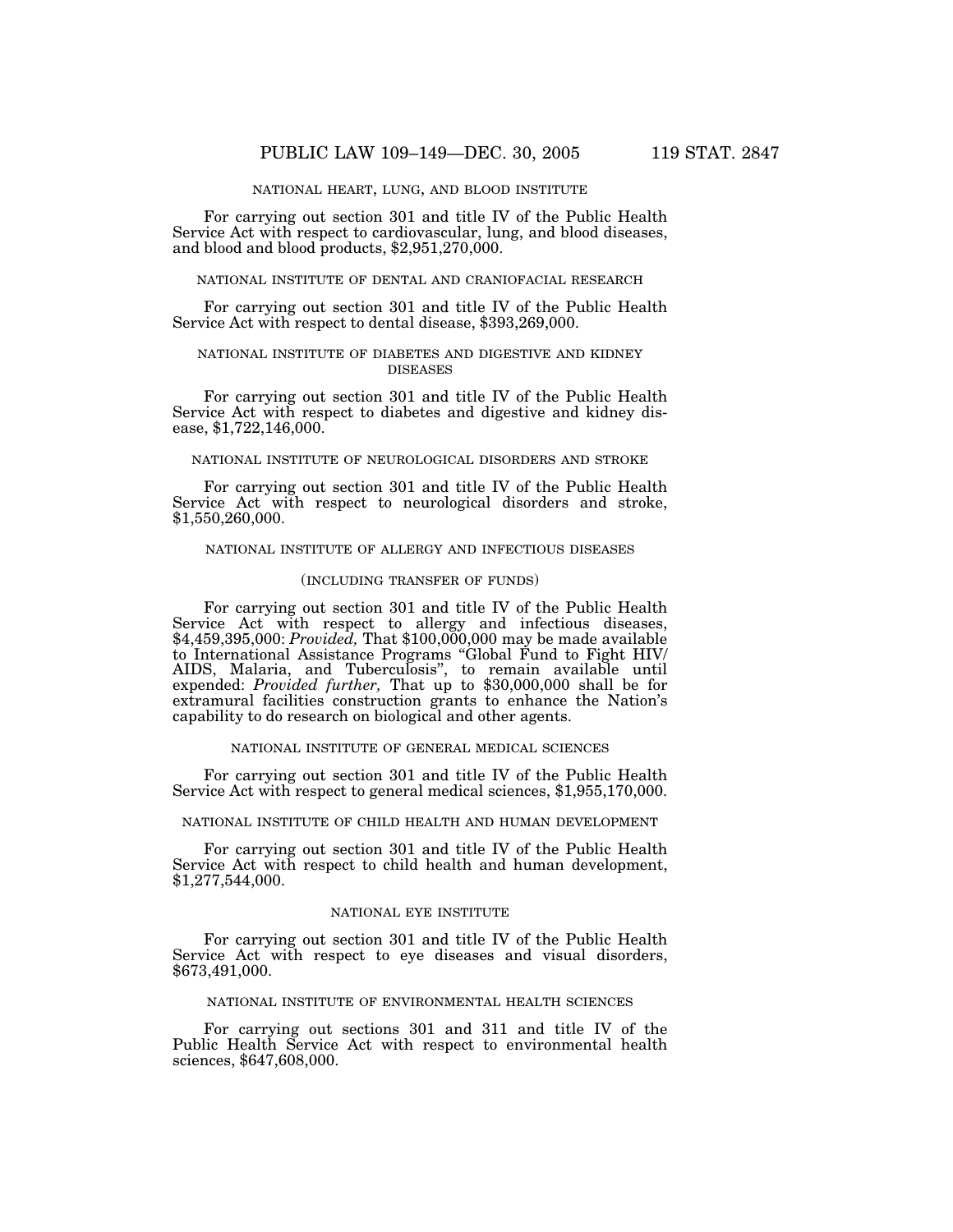## NATIONAL INSTITUTE ON AGING

For carrying out section 301 and title IV of the Public Health Service Act with respect to aging, \$1,057,203,000.

## NATIONAL INSTITUTE OF ARTHRITIS AND MUSCULOSKELETAL AND SKIN DISEASES

For carrying out section 301 and title IV of the Public Health Service Act with respect to arthritis and musculoskeletal and skin diseases, \$513,063,000.

## NATIONAL INSTITUTE ON DEAFNESS AND OTHER COMMUNICATION DISORDERS

For carrying out section 301 and title IV of the Public Health Service Act with respect to deafness and other communication disorders, \$397,432,000.

#### NATIONAL INSTITUTE OF NURSING RESEARCH

For carrying out section 301 and title IV of the Public Health Service Act with respect to nursing research, \$138,729,000.

### NATIONAL INSTITUTE ON ALCOHOL ABUSE AND ALCOHOLISM

For carrying out section 301 and title IV of the Public Health Service Act with respect to alcohol abuse and alcoholism, \$440,333,000.

### NATIONAL INSTITUTE ON DRUG ABUSE

For carrying out section 301 and title IV of the Public Health Service Act with respect to drug abuse, \$1,010,130,000.

### NATIONAL INSTITUTE OF MENTAL HEALTH

For carrying out section 301 and title IV of the Public Health Service Act with respect to mental health, \$1,417,692,000.

#### NATIONAL HUMAN GENOME RESEARCH INSTITUTE

For carrying out section 301 and title IV of the Public Health Service Act with respect to human genome research, \$490,959,000.

### NATIONAL INSTITUTE OF BIOMEDICAL IMAGING AND BIOENGINEERING

For carrying out section 301 and title IV of the Public Health Service Act with respect to biomedical imaging and bioengineering research, \$299,808,000.

#### NATIONAL CENTER FOR RESEARCH RESOURCES

For carrying out section 301 and title IV of the Public Health Service Act with respect to research resources and general research support grants, \$1,110,203,000: *Provided,* That none of these funds shall be used to pay recipients of the general research support grants program any amount for indirect expenses in connection with such grants.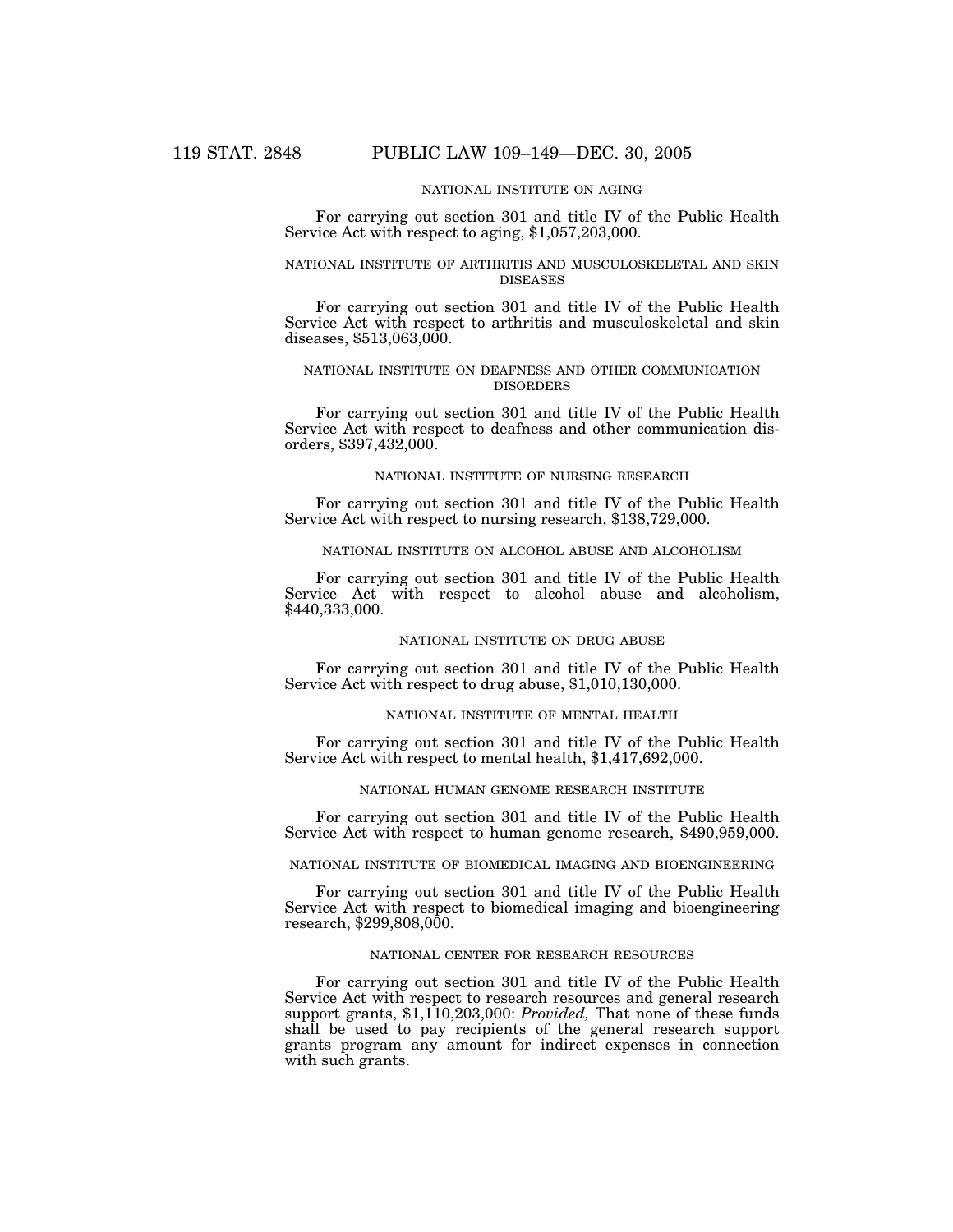### NATIONAL CENTER FOR COMPLEMENTARY AND ALTERNATIVE MEDICINE

For carrying out section 301 and title IV of the Public Health Service Act with respect to complementary and alternative medicine, \$122,692,000.

### NATIONAL CENTER ON MINORITY HEALTH AND HEALTH DISPARITIES

For carrying out section 301 and title IV of the Public Health Service Act with respect to minority health and health disparities research, \$197,379,000.

### JOHN E. FOGARTY INTERNATIONAL CENTER

For carrying out the activities at the John E. Fogarty International Center, \$67,048,000.

### NATIONAL LIBRARY OF MEDICINE

For carrying out section 301 and title IV of the Public Health Service Act with respect to health information communications, \$318,091,000, of which \$4,000,000 shall be available until expended for improvement of information systems: *Provided,* That in fiscal year 2006, the Library may enter into personal services contracts for the provision of services in facilities owned, operated, or constructed under the jurisdiction of the National Institutes of Health:<br>Provided further, That in addition to amounts provided herein, \$8,200,000 shall be available from amounts available under section 241 of the Public Health Service Act to carry out National Information Center on Health Services Research and Health Care Technology and related health services.

## OFFICE OF THE DIRECTOR

#### (INCLUDING TRANSFER OF FUNDS)

For carrying out the responsibilities of the Office of the Director, National Institutes of Health, \$482,895,000, of which up to \$10,000,000 shall be used to carry out section 217 of this Act: *Provided,* That funding shall be available for the purchase of not to exceed 29 passenger motor vehicles for replacement only: *Provided further,* That the Director may direct up to 1 percent of the total amount made available in this or any other Act to all National Institutes of Health appropriations to activities the Director may so designate: *Provided further,* That no such appropriation shall be decreased by more than 1 percent by any such transfers and that the Congress is promptly notified of the transfer: *Provided further,* That the National Institutes of Health is authorized to collect third party payments for the cost of clinical services that are incurred in National Institutes of Health research facilities and that such payments shall be credited to the National Institutes of Health Management Fund: *Provided further,* That all funds credited to the National Institutes of Health Management Fund shall remain available for one fiscal year after the fiscal year in which they are deposited: *Provided further,* That up to \$500,000 shall be available to carry out section 499 of the Public Health Service Act: *Provided further,* That in addition to the transfer authority provided above, a uniform percentage of the amounts appropriated

Notification.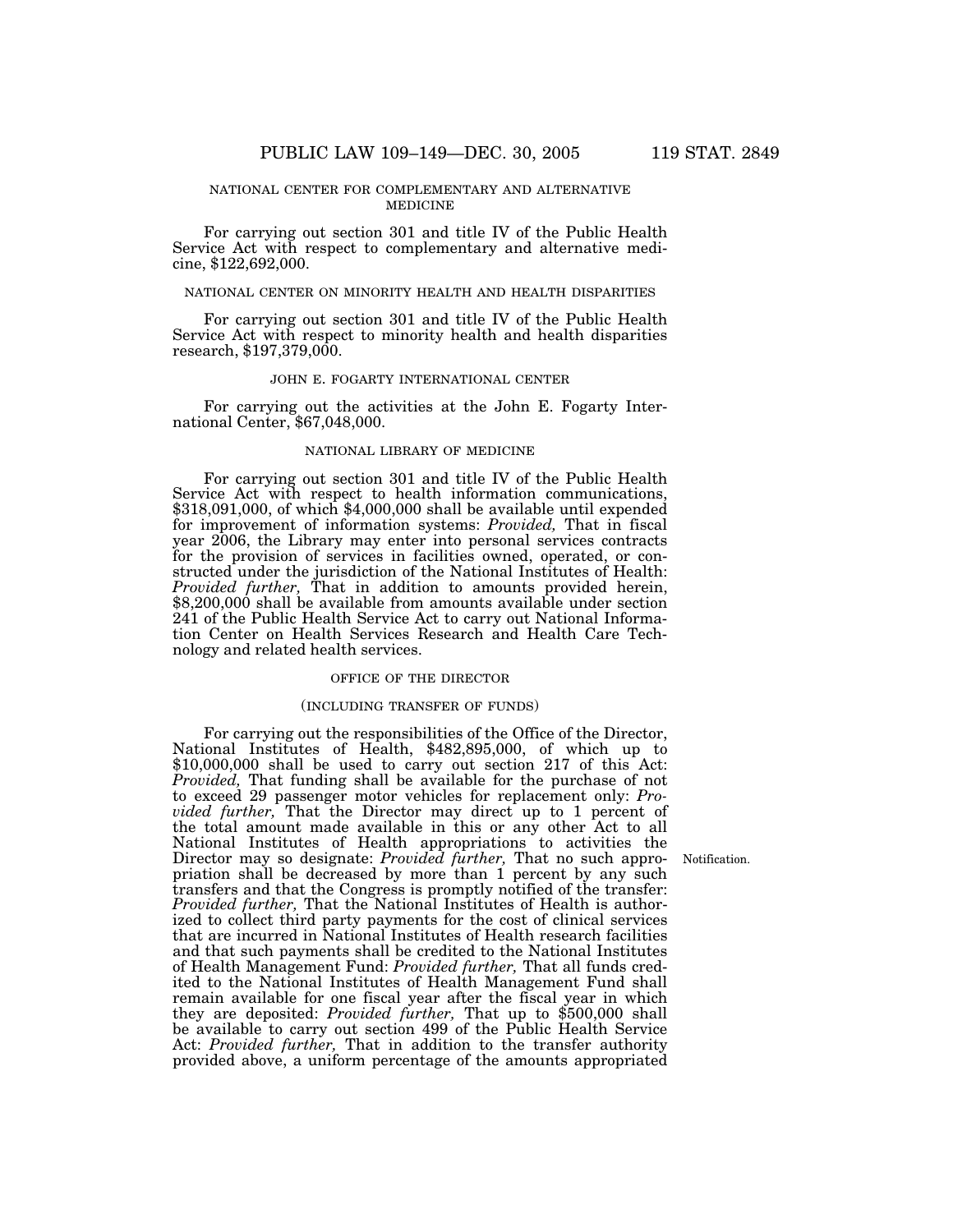in this Act to each Institute and Center may be transferred and utilized for the National Institutes of Health Roadmap for Medical Research: *Provided further,* That the amount utilized under the preceding proviso shall not exceed \$250,000,000 without prior notification to the Committees on Appropriations of the House of Representatives and the Senate: *Provided further,* That amounts transferred and utilized under the preceding two provisos shall be in addition to amounts made available for the Roadmap for Medical Research from the Director's Discretionary Fund and to any amounts allocated to activities related to the Roadmap through the normal research priority-setting process of individual Institutes and Centers: *Provided further,* That of the funds provided \$10,000 shall be for official reception and representation expenses when specifically approved by the Director of NIH: *Provided further,* That the Office of AIDS Research within the Office of the Director, NIH may spend up to \$4,000,000 to make grants for construction or renovation of facilities as provided for in section  $2354(a)(5)(B)$ of the Public Health Service Act: *Provided further,* That of the funds provided \$97,000,000 shall be for expenses necessary to support activities related to countering potential nuclear, radiological and chemical threats to civilian populations.

## BUILDINGS AND FACILITIES

For the study of, construction of, renovation of, and acquisition of equipment for, facilities of or used by the National Institutes of Health, including the acquisition of real property, \$81,900,000, to remain available until expended.

### SUBSTANCE ABUSE AND MENTAL HEALTH SERVICES ADMINISTRATION

#### SUBSTANCE ABUSE AND MENTAL HEALTH SERVICES

For carrying out titles V and XIX of the Public Health Service Act ("PHS Act") with respect to substance abuse and mental health services, the Protection and Advocacy for Individuals with Mental Illness Act, and section 301 of the PHS Act with respect to program management, \$3,237,813,000: *Provided,* That notwithstanding section  $520A(f)(2)$  of the PHS Act, no funds appropriated for carrying out section 520A are available for carrying out section 1971 of the PHS Act: *Provided further,* That in addition to amounts provided herein, the following amounts shall be available under section 241 of the PHS Act: (1) \$79,200,000 to carry out subpart II of part B of title XIX of the PHS Act to fund section 1935(b) technical assistance, national data, data collection and evaluation activities, and further that the total available under this Act for section 1935(b) activities shall not exceed 5 percent of the amounts appropriated for subpart II of part B of title XIX; (2) \$21,803,000 to carry out subpart I of part B of title XIX of the PHS Act to fund section 1920(b) technical assistance, national data, data collection and evaluation activities, and further that the total available under this Act for section 1920(b) activities shall not exceed 5 percent of the amounts appropriated for subpart I of part B of title XIX; (3) \$16,000,000 to carry out national surveys on drug abuse; and (4) \$4,300,000 to evaluate substance abuse treatment programs.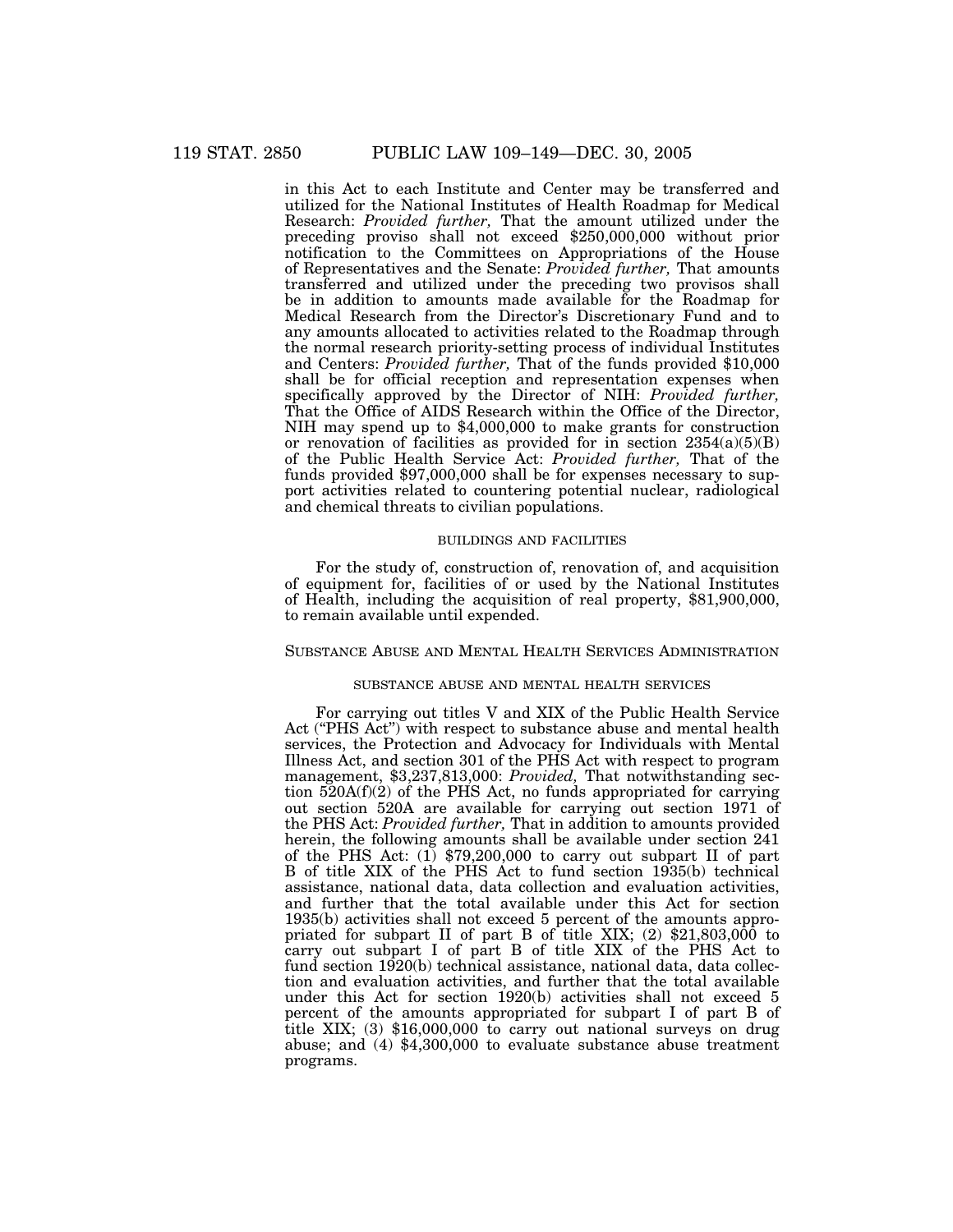## AGENCY FOR HEALTHCARE RESEARCH AND QUALITY

#### HEALTHCARE RESEARCH AND QUALITY

For carrying out titles III and IX of the Public Health Service Act, and part A of title XI of the Social Security Act, amounts received from Freedom of Information Act fees, reimbursable and interagency agreements, and the sale of data shall be credited to this appropriation and shall remain available until expended: *Provided*, That the amount made available pursuant to section 927(c) of the Public Health Service Act shall not exceed \$318,695,000: *Provided further,* That not more than \$50,000,000 of these funds shall be for the development of scientific evidence that supports the implementation and evaluation of health care information technology systems.

### CENTERS FOR MEDICARE AND MEDICAID SERVICES

#### GRANTS TO STATES FOR MEDICAID

For carrying out, except as otherwise provided, titles XI and XIX of the Social Security Act, \$156,954,419,000, to remain available until expended.

For making, after May 31, 2006, payments to States under title XIX of the Social Security Act for the last quarter of fiscal year 2006 for unanticipated costs, incurred for the current fiscal year, such sums as may be necessary.

For making payments to States or in the case of section 1928 on behalf of States under title XIX of the Social Security Act for the first quarter of fiscal year 2007, \$62,783,825,000, to remain available until expended.

Payment under title XIX may be made for any quarter with respect to a State plan or plan amendment in effect during such quarter, if submitted in or prior to such quarter and approved in that or any subsequent quarter.

### PAYMENTS TO HEALTH CARE TRUST FUNDS

For payment to the Federal Hospital Insurance and the Federal Supplementary Medical Insurance Trust Funds, as provided under section 1844, 1860D–16, and 1860D–31 of the Social Security Act, sections 103(c) and 111(d) of the Social Security Amendments of 1965, section 278(d) of Public Law 97–248, and for administrative expenses incurred pursuant to section 201(g) of the Social Security Act, \$177,742,200,000.

In addition, for making matching payments under section 1844, and benefit payments under sections 1860D–16 and 1860D–31, of the Social Security Act, not anticipated in budget estimates, such sums as may be necessary.

#### PROGRAM MANAGEMENT

For carrying out, except as otherwise provided, titles XI, XVIII, XIX, and XXI of the Social Security Act, titles XIII and XXVII of the Public Health Service Act, and the Clinical Laboratory Improvement Amendments of 1988, not to exceed \$3,170,927,000, to be transferred from the Federal Hospital Insurance and the Federal Supplementary Medical Insurance Trust Funds, as authorized by section 201(g) of the Social Security Act; together with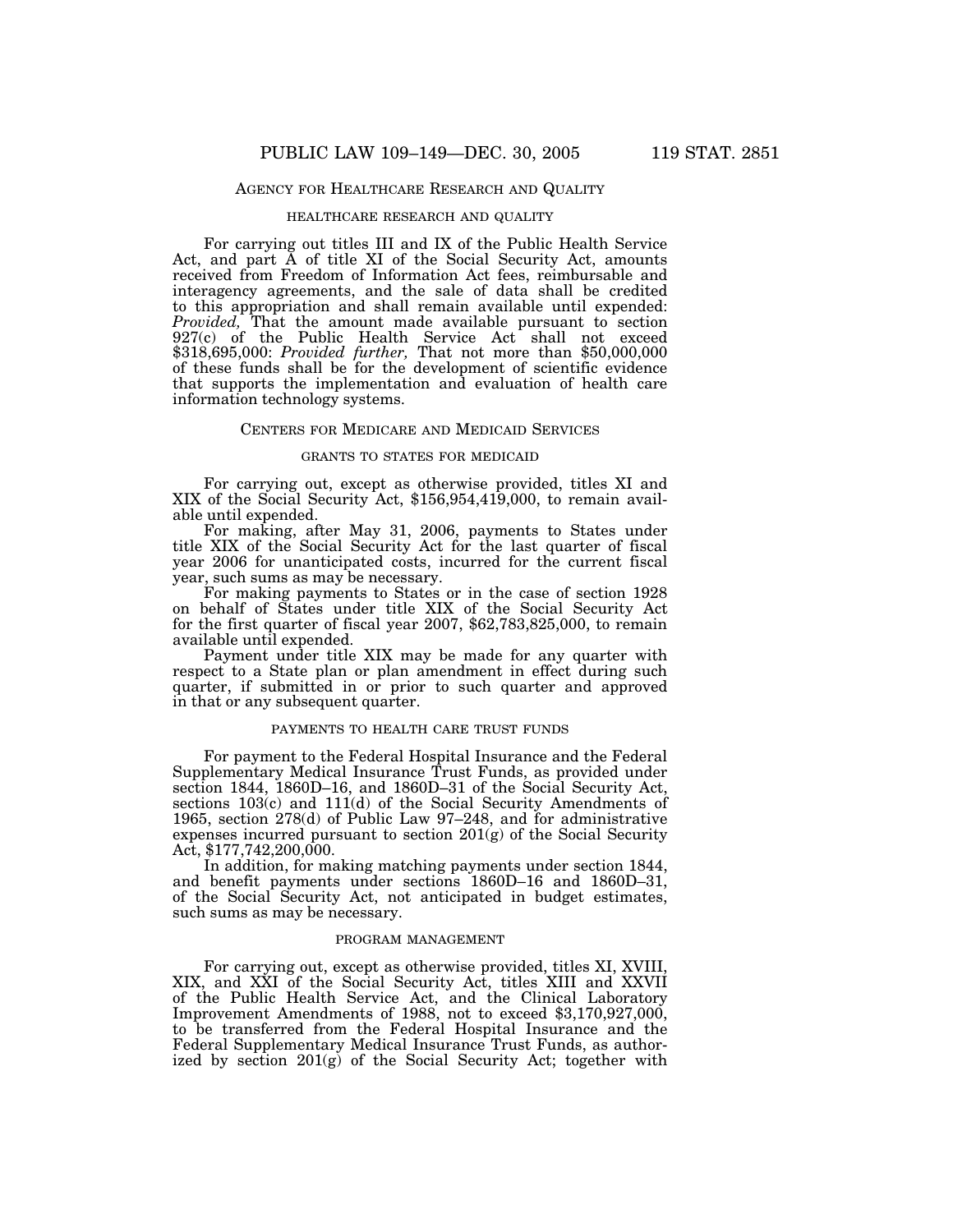all funds collected in accordance with section 353 of the Public Health Service Act and section 1857(e)(2) of the Social Security Act, and such sums as may be collected from authorized user fees and the sale of data, which shall remain available until expended: *Provided,* That all funds derived in accordance with 31 U.S.C. 9701 from organizations established under title XIII of the Public Health Service Act shall be credited to and available for carrying out the purposes of this appropriation: *Provided further,* That \$24,205,000, to remain available until September 30, 2007, is for contract costs for the Centers for Medicare and Medicaid Services Systems Revitalization Plan: *Provided further,* That \$79,934,000, to remain available until September 30, 2007, is for contract costs for the Healthcare Integrated General Ledger Accounting System: *Provided further,* That funds appropriated under this heading are available for the Healthy Start, Grow Smart program under which the Centers for Medicare and Medicaid Services may, directly or through grants, contracts, or cooperative agreements, produce and distribute informational materials including, but not limited to, pamphlets and brochures on infant and toddler health care to expectant parents enrolled in the Medicaid program and to parents and guardians enrolled in such program with infants and children: *Provided further,* That the Secretary of Health and Human Services is directed to collect fees in fiscal year 2006 from Medicare Advantage organizations pursuant to section 1857(e)(2) of the Social Security Act and from eligible organizations with risk-sharing contracts under section 1876 of that Act pursuant to section 1876(k)(4)(D) of that Act: *Provided further,* That to the extent Medicare claims volume is projected by the Centers for Medicare and Medicaid Services (CMS) to exceed 200,000,000 Part A claims and/or 1,022,100,000 Part B claims, an additional \$32,500,000 shall be available for obligation for every 50,000,000 increase in Medicare claims volume (including a pro rata amount for any increment less than 50,000,000) from the Federal Hospital Insurance and the Federal Supplementary Medical Insurance Trust Funds.

## HEALTH MAINTENANCE ORGANIZATION LOAN AND LOAN GUARANTEE FUND

For carrying out subsections (d) and (e) of section 1308 of the Public Health Service Act, any amounts received by the Secretary in connection with loans and loan guarantees under title XIII of the Public Health Service Act, to be available without fiscal year limitation for the payment of outstanding obligations. During fiscal year 2006, no commitments for direct loans or loan guarantees shall be made.

## ADMINISTRATION FOR CHILDREN AND FAMILIES

### PAYMENTS TO STATES FOR CHILD SUPPORT ENFORCEMENT AND FAMILY SUPPORT PROGRAMS

For making payments to States or other non-Federal entities under titles I, IV–D, X, XI, XIV, and XVI of the Social Security Act and the Act of July 5, 1960 (24 U.S.C. chapter 9), \$2,121,643,000, to remain available until expended; and for such purposes for the first quarter of fiscal year 2007, \$1,200,000,000, to remain available until expended.

Fees.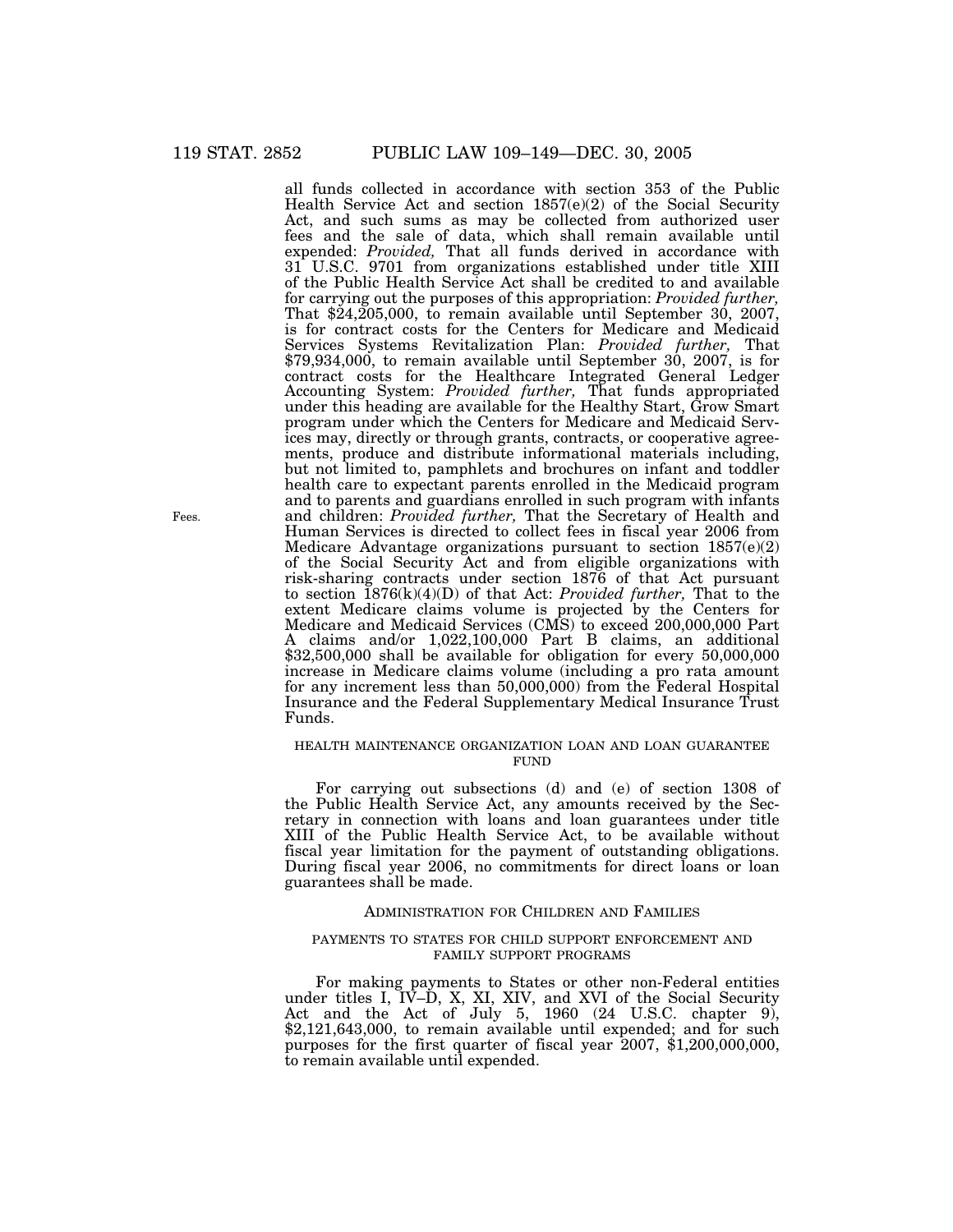For making payments to each State for carrying out the program of Aid to Families with Dependent Children under title IV– A of the Social Security Act before the effective date of the program of Temporary Assistance for Needy Families (TANF) with respect to such State, such sums as may be necessary: *Provided,* That the sum of the amounts available to a State with respect to expenditures under such title IV–A in fiscal year 1997 under this appropriation and under such title IV–A as amended by the Personal Responsibility and Work Opportunity Reconciliation Act of 1996 shall not exceed the limitations under section 116(b) of such Act.

For making, after May 31 of the current fiscal year, payments to States or other non-Federal entities under titles I, IV–D, X, XI, XIV, and XVI of the Social Security Act and the Act of July 5, 1960 (24 U.S.C. chapter 9), for the last 3 months of the current fiscal year for unanticipated costs, incurred for the current fiscal year, such sums as may be necessary.

#### LOW-INCOME HOME ENERGY ASSISTANCE

For making payments under title XXVI of the Omnibus Budget Reconciliation Act of 1981, \$2,000,000,000.

For making payments under title XXVI of the Omnibus Budget Reconciliation Act of 1981, \$183,000,000, to remain available until September 30, 2006: *Provided,* That these funds are for the unanticipated home energy assistance needs of one or more States, as authorized by section 2604(e) of such Act, and notwithstanding the designation requirement of section 2602(e) of such Act.

## REFUGEE AND ENTRANT ASSISTANCE

For necessary expenses for refugee and entrant assistance activities and for costs associated with the care and placement of unaccompanied alien children authorized by title IV of the Immigration and Nationality Act and section 501 of the Refugee Education Assistance Act of 1980 (Public Law 96–422), for carrying out section 462 of the Homeland Security Act of 2002 (Public Law 107–296), and for carrying out the Torture Victims Relief Act of 2003 (Public Law 108–179), \$575,579,000, of which up to \$9,915,000 shall be available to carry out the Trafficking Victims Protection Act of 2003 (Public Law 108–193): *Provided,* That funds appropriated under this heading pursuant to section 414(a) of the Immigration and Nationality Act and section 462 of the Homeland Security Act of 2002 for fiscal year 2006 shall be available for the costs of assistance provided and other activities to remain available through September 30, 2008.

### PAYMENTS TO STATES FOR THE CHILD CARE AND DEVELOPMENT BLOCK GRANT

For carrying out sections 658A through 658R of the Omnibus Budget Reconciliation Act of 1981 (The Child Care and Development Block Grant Act of 1990), \$2,082,910,000 shall be used to supplement, not supplant State general revenue funds for child care assistance for low-income families: *Provided,* That \$18,967,040 shall be available for child care resource and referral and school-aged child care activities, of which \$992,000 shall be for the Child Care Aware toll-free hotline: *Provided further,* That, in addition to the amounts required to be reserved by the States under section 658G,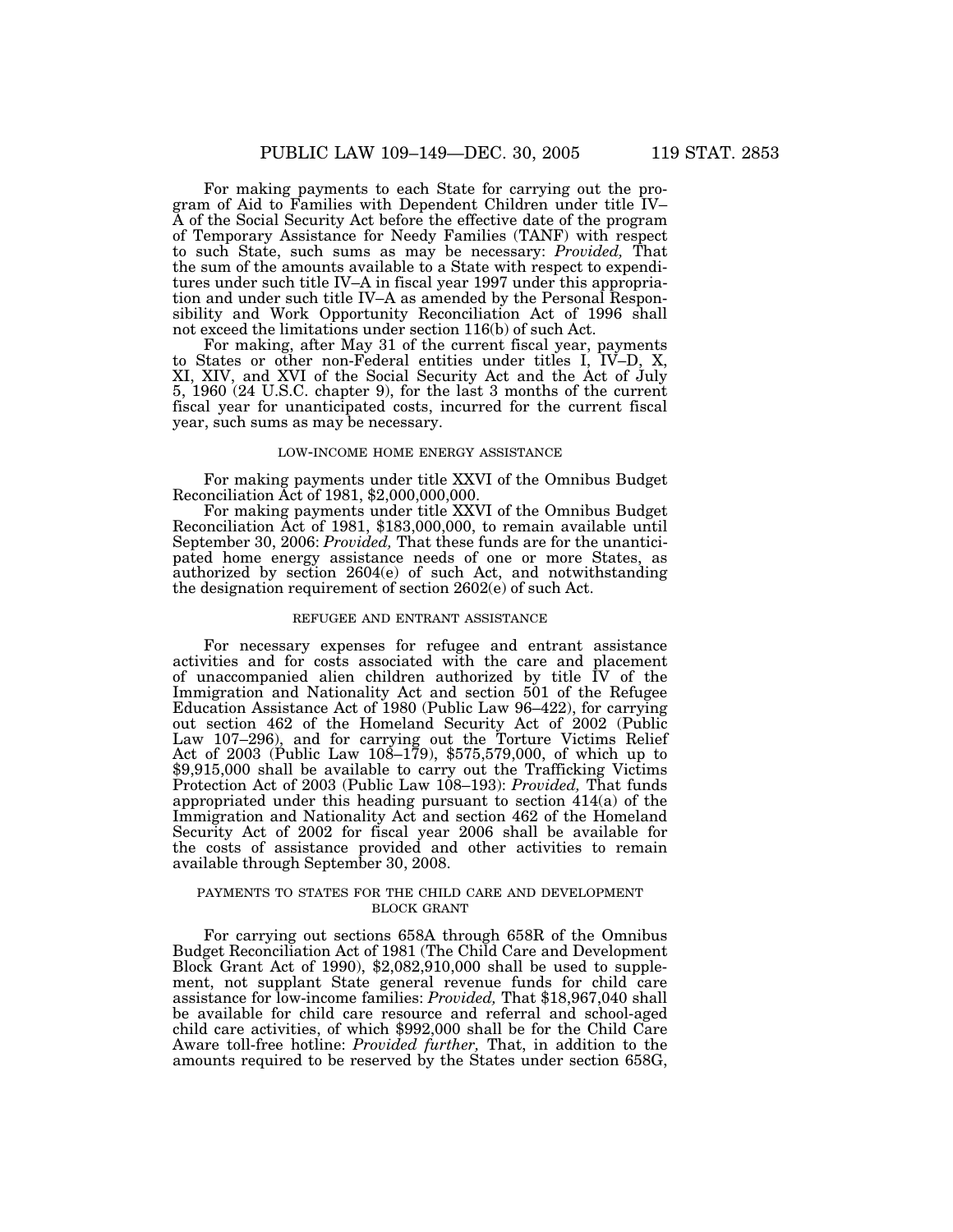\$270,490,624 shall be reserved by the States for activities authorized under section 658G, of which \$99,200,000 shall be for activities that improve the quality of infant and toddler care: *Provided further,* That \$9,920,000 shall be for use by the Secretary for child care research, demonstration, and evaluation activities.

### SOCIAL SERVICES BLOCK GRANT

For making grants to States pursuant to section 2002 of the Social Security Act, \$1,700,000,000: *Provided,* That notwithstanding subparagraph  $(B)$  of section  $404(d)(2)$  of such Act, the applicable percent specified under such subparagraph for a State to carry out State programs pursuant to title XX of such Act shall be 10 percent.

#### CHILDREN AND FAMILIES SERVICES PROGRAMS

#### (INCLUDING RESCISSION OF FUNDS)

For carrying out, except as otherwise provided, the Runaway and Homeless Youth Act, the Developmental Disabilities Assistance and Bill of Rights Act, the Head Start Act, the Child Abuse Prevention and Treatment Act, sections 310 and 316 of the Family Violence Prevention and Services Act, as amended, the Native American Programs Act of 1974, title II of Public Law 95–266 (adoption opportunities), the Adoption and Safe Families Act of 1997 (Public Law 105–89), sections 1201 and 1211 of the Children's Health Act of 2000, the Abandoned Infants Assistance Act of 1988, sections 261 and 291 of the Help America Vote Act of 2002, part B(1) of title IV and sections 413, 429A, 1110, and 1115 of the Social Security Act, and sections 40155, 40211, and 40241 of Public Law 103–322; for making payments under the Community Services Block Grant Act, sections 439(h), 473A, and 477(i) of the Social Security Act, and title IV of Public Law 105–285, and for necessary administrative expenses to carry out said Acts and titles I, IV, V, X, XI, XIV, XVI, and XX of the Social Security Act, the Act of July 5, 1960 (24 U.S.C. chapter 9), the Omnibus Budget Reconciliation Act of 1981, title IV of the Immigration and Nationality Act, section 501 of the Refugee Education Assistance Act of 1980, sections 40155, 40211, and 40241 of Public Law 103–322, and section 126 and titles IV and V of Public Law 100–485, \$8,922,213,000, of which \$18,000,000, to remain available until September 30, 2007, shall be for grants to States for adoption incentive payments, as authorized by section 473A of title IV of the Social Security Act (42 U.S.C. 670–679) and may be made for adoptions completed before September 30, 2006: *Provided,* That \$6,843,114,000 shall be for making payments under the Head Start Act, of which \$1,388,800,000 shall become available October 1, 2006, and remain available through September 30, 2007: *Provided further,* That \$701,590,000 shall be for making payments under the Community Services Block Grant Act: *Provided further,* That not less than \$7,367,000 shall be for section 680(3)(B) of the Community Services Block Grant Act: *Provided further,* That in addition to amounts provided herein, \$6,000,000 shall be available from amounts available under section 241 of the Public Health Service Act to carry out the provisions of section 1110 of the Social Security Act: *Provided further,* That to the extent Community Services Block Grant funds are distributed as grant funds by a State to an eligible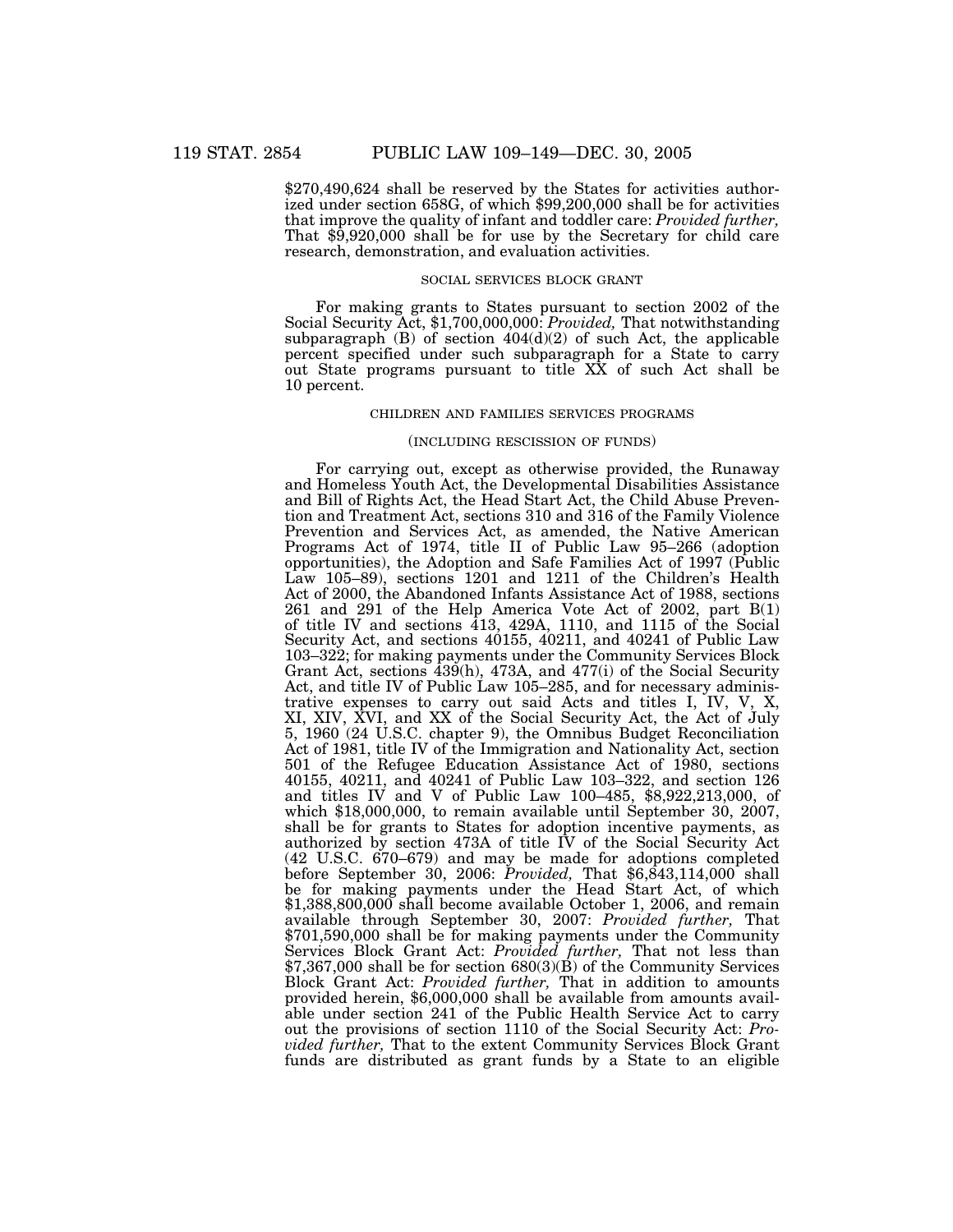entity as provided under the Act, and have not been expended by such entity, they shall remain with such entity for carryover into the next fiscal year for expenditure by such entity consistent with program purposes: *Provided further,* That the Secretary shall establish procedures regarding the disposition of intangible property which permits grant funds, or intangible assets acquired with funds authorized under section 680 of the Community Services Block Grant Act, as amended, to become the sole property of such grantees after a period of not more than 12 years after the end of the grant for purposes and uses consistent with the original grant: *Provided further*, That funds appropriated for section 680(a)(2) of the Community Services Block Grant Act, as amended, shall be available for financing construction and rehabilitation and loans or investments in private business enterprises owned by community development corporations: *Provided further,* That \$65,000,000 is for a compassion capital fund to provide grants to charitable organizations to emulate model social service programs and to encourage research on the best practices of social service organizations: *Provided further,* That \$15,879,000 shall be for activities authorized by the Help America Vote Act of 2002, of which \$11,000,000 shall be for payments to States to promote access for voters with disabilities, and of which \$4,879,000 shall be for payments to States for protection and advocacy systems for voters with disabilities: *Provided further*, That \$110,000,000 shall be for making competitive grants to provide abstinence education (as defined by section 510(b)(2) of the Social Security Act) to adolescents, and for Federal costs of administering the grant: *Provided further*, That grants under the immediately preceding proviso shall be made only to public and private entities which agree that, with respect to an adolescent to whom the entities provide abstinence education under such grant, the entities will not provide to that adolescent any other education regarding sexual conduct, except that, in the case of an entity expressly required by law to provide health information or services the adolescent shall not be precluded from seeking health information or services from the entity in a different setting than the setting in which abstinence education was provided: *Provided further,* That within amounts provided herein for abstinence education for adolescents, up to \$10,000,000 may be available for a national abstinence education campaign: *Provided further,* That in addition to amounts provided herein for abstinence education for adolescents, \$4,500,000 shall be available from amounts available under section 241 of the Public Health Service Act to carry out evaluations (including longitudinal evaluations) of adolescent pregnancy prevention approaches: *Provided further,* That \$2,000,000 shall be for improving the Public Assistance Reporting Information System, including grants to States to support data collection for a study of the system's effectiveness.

Of the funds provided under this heading in Public Law 108– 447 to carry out section 473A of title IV of the Social Security Act (42 U.S.C. 670–679), \$22,500,000 are rescinded.

#### PROMOTING SAFE AND STABLE FAMILIES

For carrying out section 436 of the Social Security Act, \$305,000,000 and for section 437, \$90,000,000.

Procedures. Grants. 42 USC 9921 note.

Grants. Abstinence.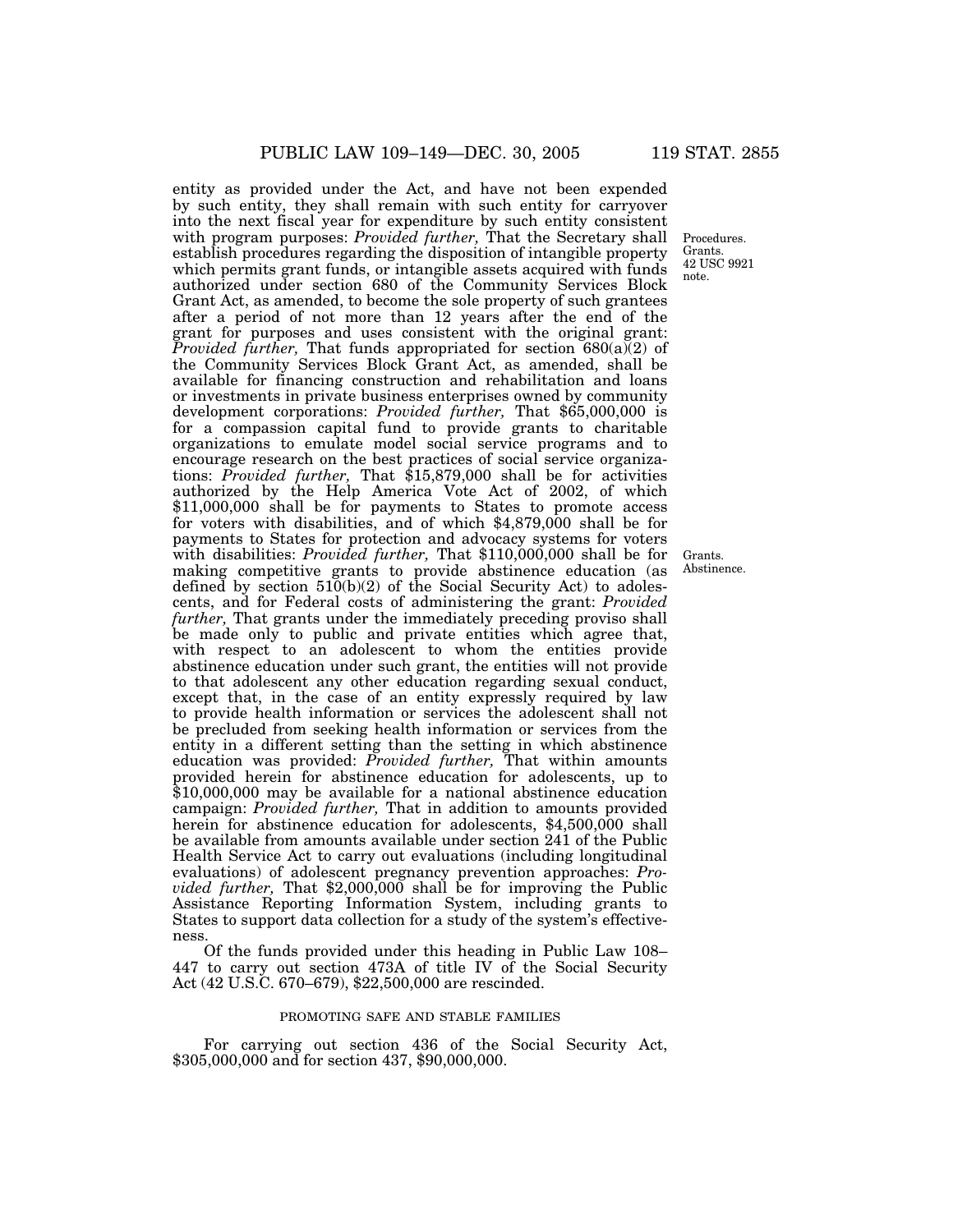### PAYMENTS TO STATES FOR FOSTER CARE AND ADOPTION ASSISTANCE

For making payments to States or other non-Federal entities under title IV–E of the Social Security Act, \$4,852,800,000.

For making payments to States or other non-Federal entities under title IV–E of the Act, for the first quarter of fiscal year 2007, \$1,730,000,000.

For making, after May 31 of the current fiscal year, payments to States or other non-Federal entities under section 474 of title IV–E, for the last 3 months of the current fiscal year for unanticipated costs, incurred for the current fiscal year, such sums as may be necessary.

#### ADMINISTRATION ON AGING

#### AGING SERVICES PROGRAMS

For carrying out, to the extent not otherwise provided, the Older Americans Act of 1965, as amended, and section 398 of the Public Health Service Act, \$1,376,624,000, of which \$5,500,000 shall be available for activities regarding medication management, screening, and education to prevent incorrect medication and adverse drug reactions.

### OFFICE OF THE SECRETARY

#### GENERAL DEPARTMENTAL MANAGEMENT

For necessary expenses, not otherwise provided, for general departmental management, including hire of six sedans, and for carrying out titles III, XVII, XX, and XXI of the Public Health Service Act, the United States-Mexico Border Health Commission Act, and research studies under section 1110 of the Social Security Act, \$352,703,000, together with \$5,851,000 to be transferred and expended as authorized by section  $201(g)(1)$  of the Social Security Act from the Hospital Insurance Trust Fund and the Supplemental Medical Insurance Trust Fund, and \$39,552,000 from the amounts available under section 241 of the Public Health Service Act to carry out national health or human services research and evaluation activities: *Provided,* That of the funds made available under this heading for carrying out title XX of the Public Health Service Act, \$13,120,000 shall be for activities specified under section 2003(b)(2), all of which shall be for prevention service demonstration grants under section 510(b)(2) of title V of the Social Security Act, as amended, without application of the limitation of section 2010(c) of said title XX: *Provided further,* That of this amount, \$52,415,000 shall be for minority AIDS prevention and treatment activities; and \$5,952,000 shall be to assist Afghanistan in the development of maternal and child health clinics, consistent with section 103(a)(4)(H) of the Afghanistan Freedom Support Act of 2002: *Provided further,* That specific information requests from the chairmen and ranking members of the Subcommittees on Labor, Health and Human Services, and Education, and Related Agencies, on scientific research or any other matter, shall be transmitted to the Committees on Appropriations in a prompt professional manner and within the time frame specified in the request: *Provided further,* That scientific information requested by the Committees on Appropriations and prepared by government researchers and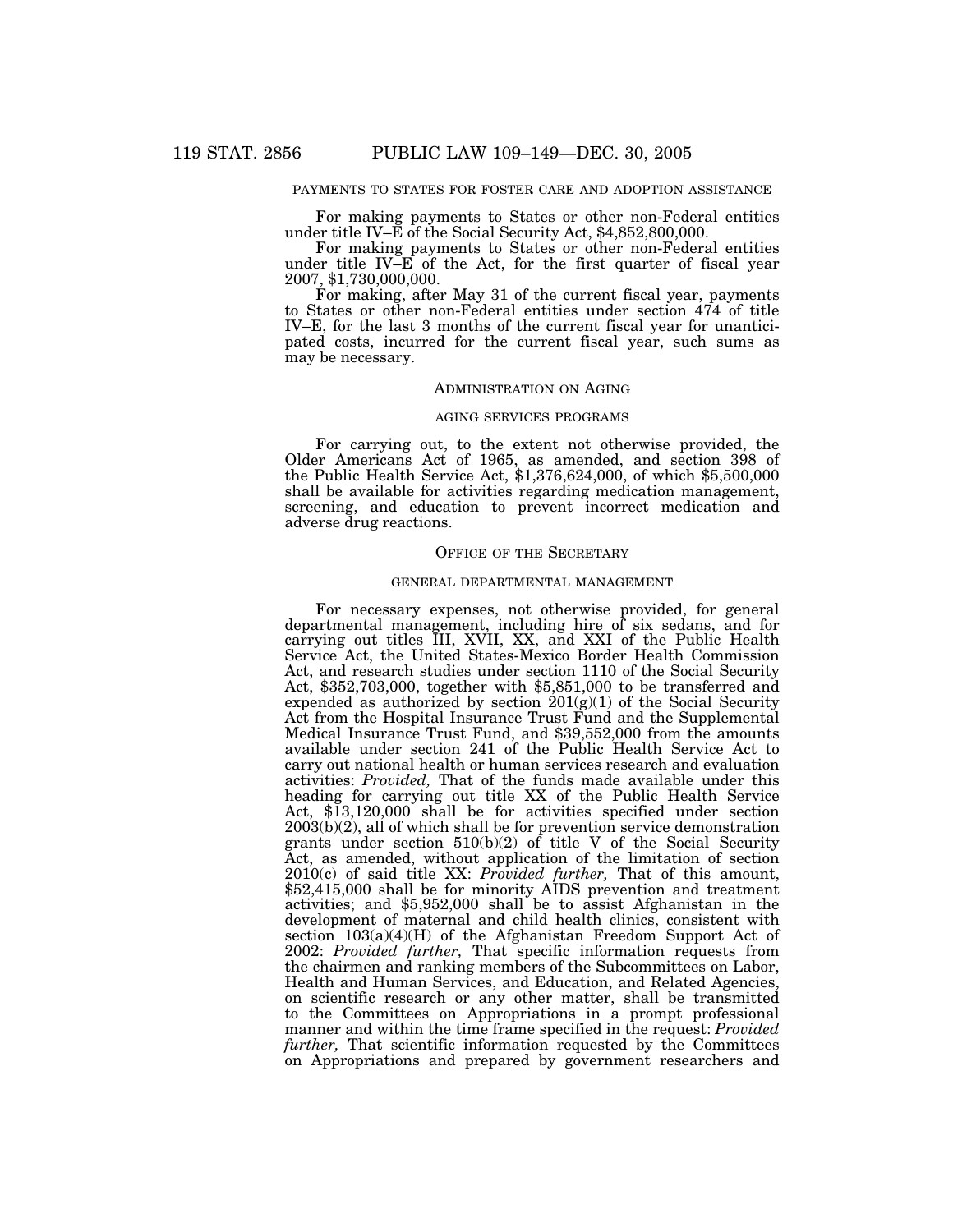scientists shall be transmitted to the Committees on Appropriations, uncensored and without delay.

## OFFICE OF MEDICARE HEARINGS AND APPEALS

For expenses necessary for administrative law judges responsible for hearing cases under title XVIII of the Social Security Act (and related provisions of title XI of such Act), \$60,000,000, to be transferred in appropriate part from the Federal Hospital Insurance and the Federal Supplementary Medical Insurance Trust Funds.

#### OFFICE OF THE NATIONAL COORDINATOR FOR HEALTH INFORMATION **TECHNOLOGY**

For expenses necessary for the Office of the National Coordinator for Health Information Technology, including grants, contracts and cooperative agreements for the development and advancement of an interoperable national health information technology infrastructure, \$42,800,000: *Provided,* That in addition to amounts provided herein, \$18,900,000 shall be available from amounts available under section 241 of the Public Health Service Act to carry out health information technology network development.

### OFFICE OF INSPECTOR GENERAL

For expenses necessary for the Office of Inspector General, including the hire of passenger motor vehicles for investigations, in carrying out the provisions of the Inspector General Act of 1978, as amended, \$39,813,000: *Provided,* That of such amount, necessary sums are available for providing protective services to the Secretary and investigating non-payment of child support cases for which non-payment is a Federal offense under 18 U.S.C. 228.

#### OFFICE FOR CIVIL RIGHTS

For expenses necessary for the Office for Civil Rights, \$31,682,000, together with not to exceed \$3,314,000 to be transferred and expended as authorized by section  $201(g)(1)$  of the Social Security Act from the Hospital Insurance Trust Fund and the Supplemental Medical Insurance Trust Fund.

## RETIREMENT PAY AND MEDICAL BENEFITS FOR COMMISSIONED **OFFICERS**

For retirement pay and medical benefits of Public Health Service Commissioned Officers as authorized by law, for payments under the Retired Serviceman's Family Protection Plan and Survivor Benefit Plan, for medical care of dependents and retired personnel under the Dependents' Medical Care Act (10 U.S.C. chapter 55), such amounts as may be required during the current fiscal year.

### PUBLIC HEALTH AND SOCIAL SERVICES EMERGENCY FUND

For expenses necessary to support activities related to countering potential biological, disease, nuclear, radiological and chemical threats to civilian populations, and to ensure a year-round influenza vaccine production capacity, the development and implementation of rapidly expandable influenza vaccine production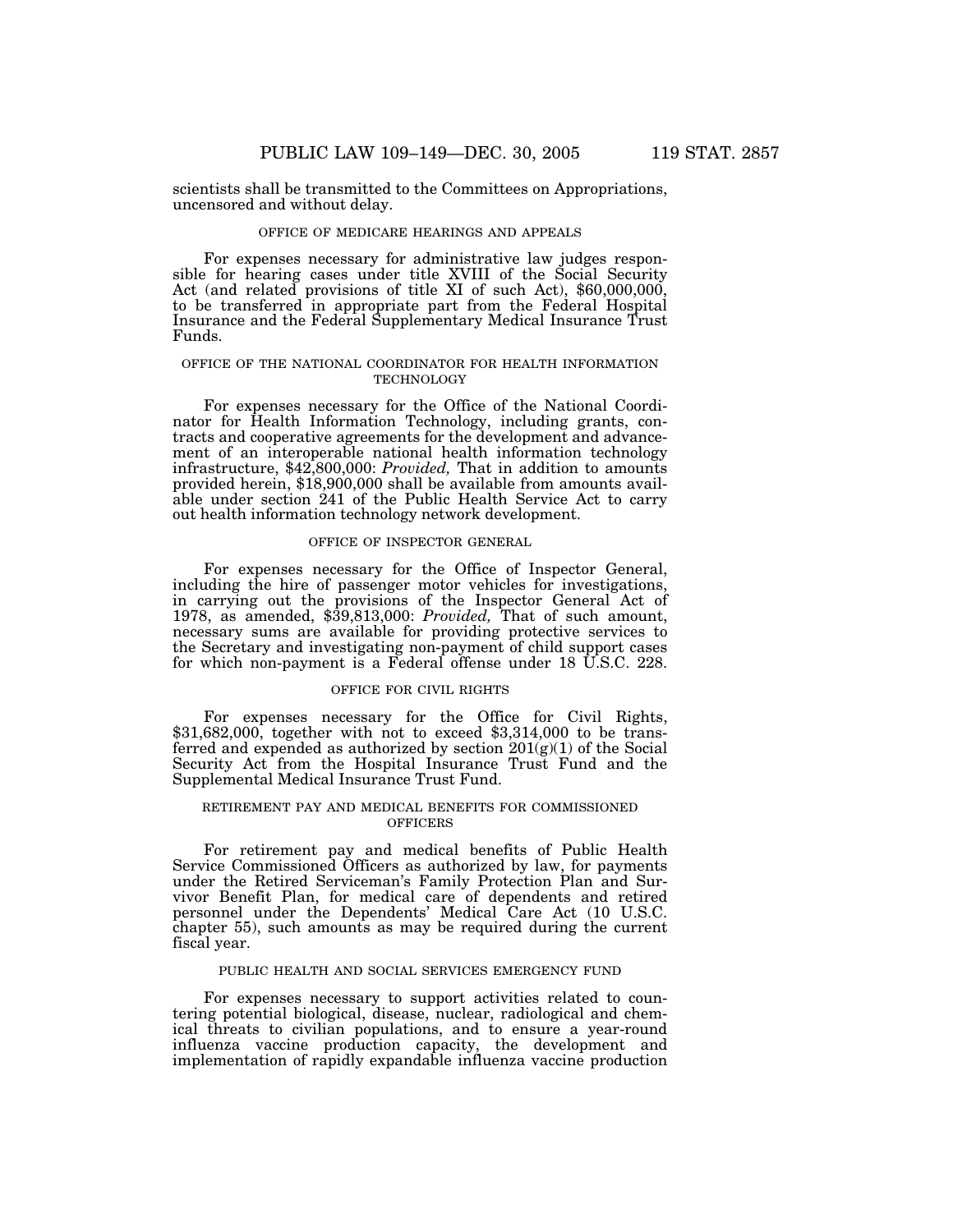technologies, and if determined necessary by the Secretary, the purchase of influenza vaccine, \$63,589,000.

#### GENERAL PROVISIONS

SEC. 201. Funds appropriated in this title shall be available for not to exceed \$50,000 for official reception and representation expenses when specifically approved by the Secretary.

SEC. 202. The Secretary shall make available through assignment not more than 60 employees of the Public Health Service to assist in child survival activities and to work in AIDS programs through and with funds provided by the Agency for International Development, the United Nations International Children's Emergency Fund or the World Health Organization.

SEC. 203. None of the funds appropriated in this Act may be used to implement section 399F(b) of the Public Health Service Act or section 1503 of the National Institutes of Health Revitalization Act of 1993, Public Law 103–43.

SEC. 204. None of the funds appropriated in this Act for the National Institutes of Health, the Agency for Healthcare Research and Quality, and the Substance Abuse and Mental Health Services Administration shall be used to pay the salary of an individual, through a grant or other extramural mechanism, at a rate in excess of Executive Level I.

SEC. 205. None of the funds appropriated in this title for Head Start shall be used to pay the compensation of an individual, either as direct costs or any proration as an indirect cost, at a rate in excess of Executive Level II.

SEC. 206. None of the funds appropriated in this Act may be expended pursuant to section 241 of the Public Health Service Act, except for funds specifically provided for in this Act, or for other taps and assessments made by any office located in the Department of Health and Human Services, prior to the Secretary's preparation and submission of a report to the Committee on Appropriations of the Senate and of the House detailing the planned uses of such funds.

SEC. 207. Notwithstanding section 241(a) of the Public Health Service Act, such portion as the Secretary shall determine, but not more than 2.4 percent, of any amounts appropriated for programs authorized under said Act shall be made available for the evaluation (directly, or by grants or contracts) of the implementation and effectiveness of such programs.

### (TRANSFER OF FUNDS)

SEC. 208. Not to exceed 1 percent of any discretionary funds (pursuant to the Balanced Budget and Emergency Deficit Control Act of 1985, as amended) which are appropriated for the current fiscal year for the Department of Health and Human Services in this Act may be transferred between a program, project, or activity, but no such program, project, or activity shall be increased by more than 3 percent by any such transfer: *Provided,* That a program, project, or activity may be increased by up to an additional 2 percent subject to approval by the House and Senate Committees on Appropriations: *Provided further,* That the transfer authority granted by this section shall be available only to meet emergency needs and shall not be used to create any new program or to fund any project or activity for which no funds are provided in

Children and youth. HIV/AIDS.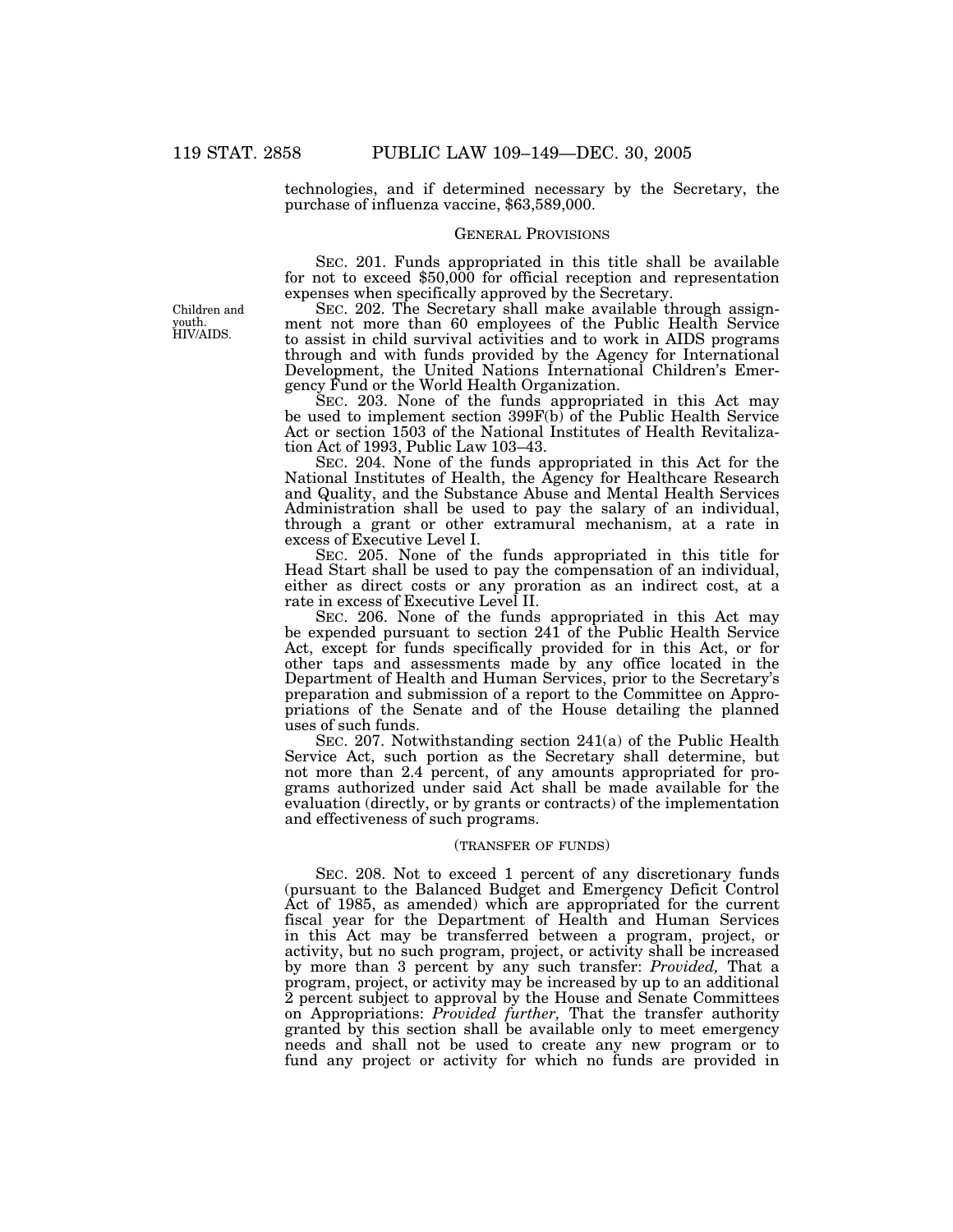this Act: *Provided further,* That the Appropriations Committees of both Houses of Congress are notified at least 15 days in advance of any transfer. Deadline.

## (TRANSFER OF FUNDS)

SEC. 209. The Director of the National Institutes of Health, jointly with the Director of the Office of AIDS Research, may transfer up to 3 percent among institutes and centers from the total amounts identified by these two Directors as funding for research pertaining to the human immunodeficiency virus: *Pro-*Notification. *vided,* That the Congress is promptly notified of the transfer.

## (TRANSFER OF FUNDS)

SEC. 210. Of the amounts made available in this Act for the HIV/AIDS. National Institutes of Health, the amount for research related to the human immunodeficiency virus, as jointly determined by the Director of the National Institutes of Health and the Director of the Office of AIDS Research, shall be made available to the ''Office of AIDS Research'' account. The Director of the Office of AIDS Research shall transfer from such account amounts necessary to carry out section 2353(d)(3) of the Public Health Service Act.

SEC. 211. None of the funds appropriated in this Act may be made available to any entity under title X of the Public Health Service Act unless the applicant for the award certifies to the Secretary that it encourages family participation in the decision of minors to seek family planning services and that it provides counseling to minors on how to resist attempts to coerce minors into engaging in sexual activities.

SEC. 212. None of the funds appropriated by this Act (including funds appropriated to any trust fund) may be used to carry out the Medicare Advantage program if the Secretary denies participation in such program to an otherwise eligible entity (including a Provider Sponsored Organization) because the entity informs the Secretary that it will not provide, pay for, provide coverage of, or provide referrals for abortions: *Provided,* That the Secretary shall make appropriate prospective adjustments to the capitation payment to such an entity (based on an actuarially sound estimate of the expected costs of providing the service to such entity's enrollees): *Provided further,* That nothing in this section shall be construed to change the Medicare program's coverage for such services and a Medicare Advantage organization described in this section shall be responsible for informing enrollees where to obtain information about all Medicare covered services.

SEC. 213. Notwithstanding any other provision of law, no provider of services under title X of the Public Health Service Act shall be exempt from any State law requiring notification or the reporting of child abuse, child molestation, sexual abuse, rape, or incest.

SEC. 214. (a) Except as provided by subsection (e) none of the funds appropriated by this Act may be used to withhold substance abuse funding from a State pursuant to section 1926 of the Public Health Service Act (42 U.S.C. 300x–26) if such State certifies to the Secretary of Health and Human Services by May 1, 2006, that the State will commit additional State funds, in accordance with subsection (b), to ensure compliance with State

Certification. Deadline. Tobacco and tobacco products.

Notification.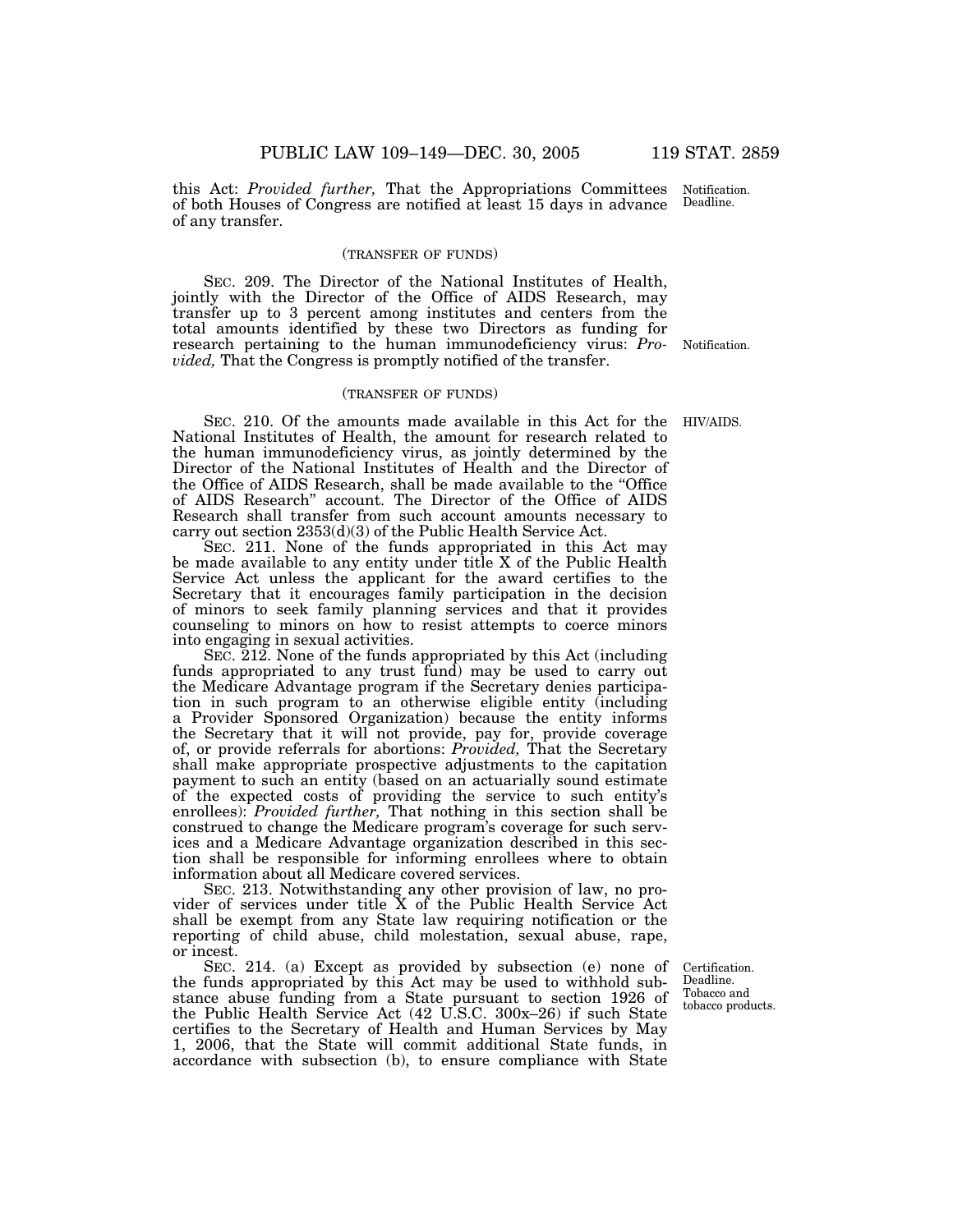laws prohibiting the sale of tobacco products to individuals under 18 years of age.

(b) The amount of funds to be committed by a State under subsection (a) shall be equal to 1 percent of such State's substance abuse block grant allocation for each percentage point by which the State misses the retailer compliance rate goal established by the Secretary of Health and Human Services under section 1926 of such Act.

(c) The State is to maintain State expenditures in fiscal year 2006 for tobacco prevention programs and for compliance activities at a level that is not less than the level of such expenditures maintained by the State for fiscal year 2005, and adding to that level the additional funds for tobacco compliance activities required under subsection (a). The State is to submit a report to the Secretary on all fiscal year 2005 State expenditures and all fiscal year 2006 obligations for tobacco prevention and compliance activities by program activity by July 31, 2006.

(d) The Secretary shall exercise discretion in enforcing the timing of the State obligation of the additional funds required by the certification described in subsection (a) as late as July 31, 2006.

(e) None of the funds appropriated by this Act may be used to withhold substance abuse funding pursuant to section 1926 from a territory that receives less than \$1,000,000.

SEC. 215. In order for the Centers for Disease Control and Prevention to carry out international health activities, including HIV/AIDS and other infectious diseases, chronic and environmental diseases, and other health activities abroad during fiscal year 2006, the Secretary of Health and Human Services—

(1) may exercise authority equivalent to that available to the Secretary of State in section 2(c) of the State Department Basic Authorities Act of 1956 (22 U.S.C. 2669(c)). The Secretary of Health and Human Services shall consult with the Secretary of State and relevant Chief of Mission to ensure that the authority provided in this section is exercised in a manner consistent with section 207 of the Foreign Service Act of 1980 (22 U.S.C. 3927) and other applicable statutes administered by the Department of State; and

(2) is authorized to provide such funds by advance or reimbursement to the Secretary of State as may be necessary to pay the costs of acquisition, lease, alteration, renovation, and management of facilities outside of the United States for the use of the Department of Health and Human Services. The Department of State shall cooperate fully with the Secretary of Health and Human Services to ensure that the Department of Health and Human Services has secure, safe, functional facilities that comply with applicable regulation governing location, setback, and other facilities requirements and serve the purposes established by this Act. The Secretary of Health and Human Services is authorized, in consultation with the Secretary of State, through grant or cooperative agreement, to make available to public or nonprofit private institutions or agencies in participating foreign countries, funds to acquire, lease, alter, or renovate facilities in those countries as necessary to conduct programs of assistance for international health activities, including activities relating to HIV/AIDS and other

Reports. Deadline.

Grants.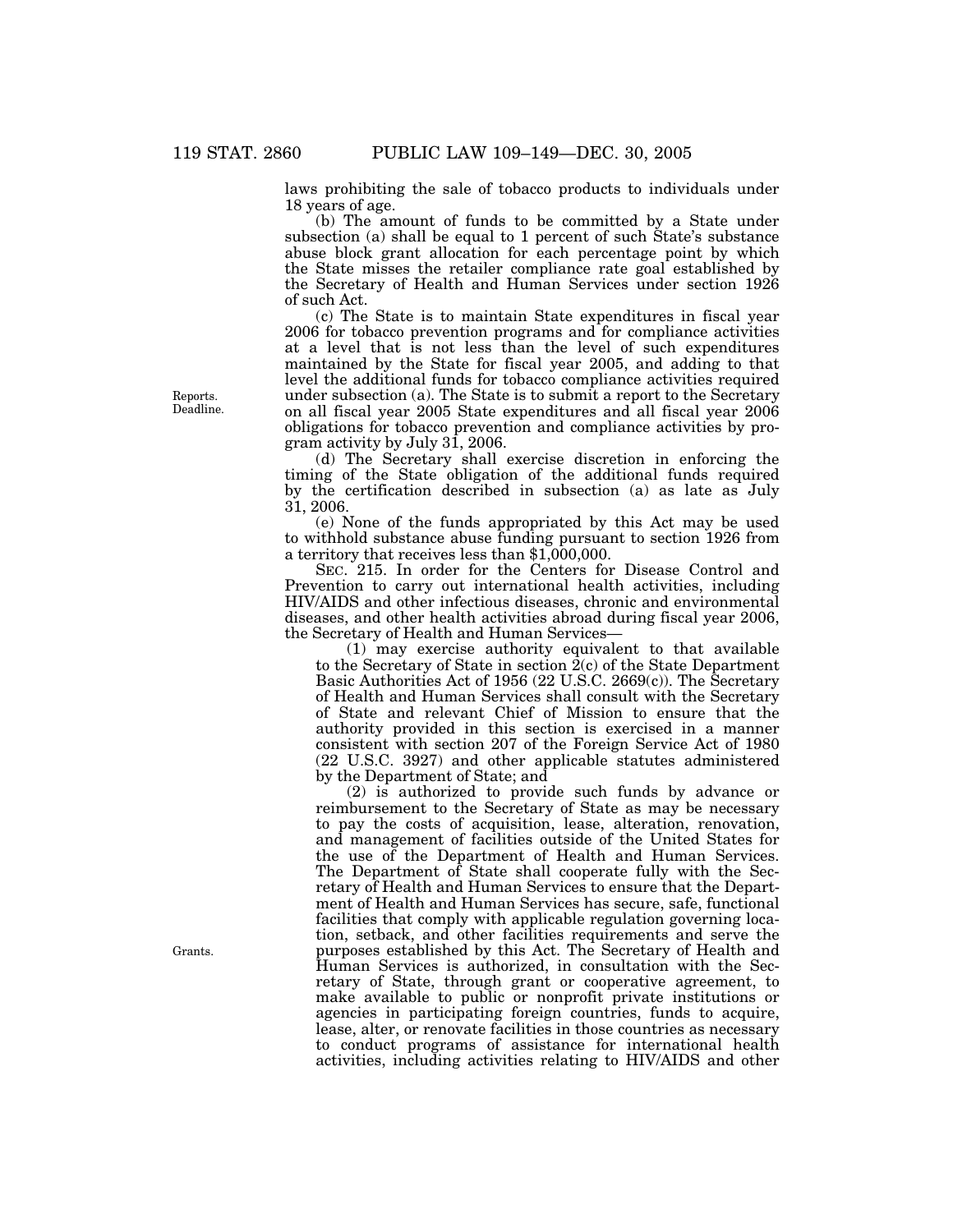infectious diseases, chronic and environmental diseases, and other health activities abroad.

SEC. 216. The Division of Federal Occupational Health hereafter may utilize personal services contracting to employ professional management/administrative and occupational health professionals.

SEC. 217. (a) AUTHORITY.—Notwithstanding any other provision of law, the Director of the National Institutes of Health may use funds available under section 402(i) of the Public Health Service Act (42 U.S.C. 282(i)) to enter into transactions (other than contracts, cooperative agreements, or grants) to carry out research in support of the NIH Roadmap for Medical Research.

(b) PEER REVIEW.—In entering into transactions under subsection (a), the Director of the National Institutes of Health may utilize such peer review procedures (including consultation with appropriate scientific experts) as the Director determines to be appropriate to obtain assessments of scientific and technical merit. Such procedures shall apply to such transactions in lieu of the peer review and advisory council review procedures that would otherwise be required under sections  $\overline{301(a)(3)}$ ,  $405(b)(1)(B)$ ,  $405(b)(2)$ ,  $406(a)(3)(A)$ ,  $492$ , and  $494$  of the Public Health Service Act (42 U.S.C. 241, 284(b)(1)(B), 284(b)(2), 284a(a)(3)(A), 289a, and 289c).

SEC. 218. Funds which are available for Individual Learning Accounts for employees of the Centers for Disease Control and Prevention and the Agency for Toxic Substances and Disease Registry may be transferred to ''Disease Control, Research, and Training'', to be available only for Individual Learning Accounts: *Provided*, That such funds may be used for any individual fulltime equivalent employee while such employee is employed either by CDC or ATSDR.

SEC. 219. Notwithstanding any other provisions of law, funds made available in this Act may be used to continue operating the Council on Graduate Medical Education established by section 301 of Public Law 102–408. 42 USC 2940 note.

### (RESCISSION OF FUNDS)

SEC. 220. The unobligated balance in the amount of \$10,000,000 appropriated by Public Law 108–11 under the heading ''Public Health and Social Services Emergency Fund'' are rescinded.

SEC. 221. (a) The Headquarters and Emergency Operations Center Building (Building 21) at the Centers for Disease Control and Prevention is hereby renamed as the Arlen Specter Headquarters and Emergency Operations Center.

(b) The Global Communications Center Building (Building 19) at the Centers for Disease Control and Prevention is hereby renamed as the Thomas R. Harkin Global Communications Center.

SEC. 222. None of the funds made available under this Act may be used to implement or enforce the interim final rule published in the Federal Register by the Centers for Medicare & Medicaid Services on August 26, 2005 (70 Fed. Reg. 50940) prior to April 1, 2006.

SEC. 223. (a) For fiscal year 2006 and subject to subsection (b), the Secretary of Health and Human Services may waive the requirements of regulations promulgated under the Head Start Act (42 U.S.C. 9831 et seq.), for one or more vehicles used by a Head Start agency or an Early Head Start entity (or the designee

Federal buildings and facilities.

Applicability.

42 USC 209 note.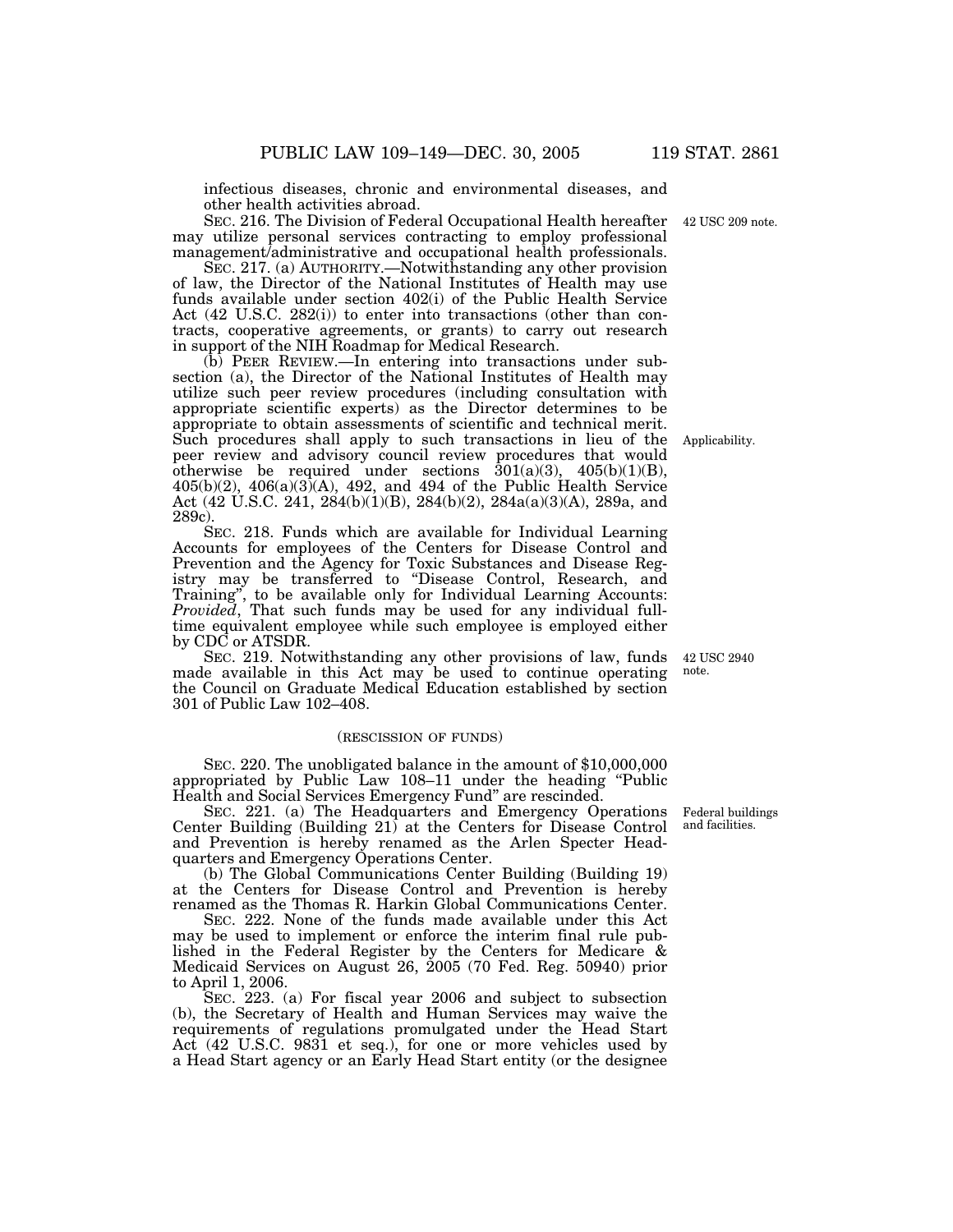of either) in transporting children enrolled in a Head Start program or an Early Head Start program if—

(1) such requirements pertain to child restraint systems or vehicle monitors;

(2) the agency or entity demonstrates that compliance with such requirements will result in a significant disruption to the Head Start program or the Early Head Start program; and

(3) waiving such requirements is in the best interest of the children involved.

(b) The Secretary of Health and Human Services may not issue any waiver under subsection (a) after September 30, 2006, or the date of the enactment of a statute that authorizes appropriations for fiscal year 2006 to carry out the Head Start Act, whichever date is earlier.

SEC. 224. Section 1310.12(a) of title 45 of the Code of Federal Regulations (October 1, 2004) shall not be effective until June 30, 2006, or 60 days after the date of the enactment of a statute that authorizes appropriations for fiscal year 2006 to carry out the Head Start Act, whichever date is earlier.

## (RESCISSION)

SEC. 225. The unobligated balance of the Health Professions Student Loan program authorized in Subpart II, Federally-Supported Student Loan Funds, of title VII of the Public Health Service Act is rescinded.

### (RESCISSION)

SEC. 226. The unobligated balance of the Nursing Student Loan program authorized by section 835 of the Public Health Service Act is rescinded.

SEC. 227. In addition to any other amounts available for such travel, and notwithstanding any other provision of law, amounts available from this or any other appropriation for the purchase, hire, maintenance, or operation of aircraft by the Centers for Disease Control and Prevention shall be available for travel by the Secretary of Health and Human Services, the Director of the Centers for Disease Control and Prevention, and employees of the Department of Health and Human Services accompanying the Secretary or the Director during such travel.

This title may be cited as the ''Department of Health and Human Services Appropriations Act, 2006''.

## TITLE III—DEPARTMENT OF EDUCATION

#### Education Appropriations Act, 2006.

Department of

## EDUCATION FOR THE DISADVANTAGED

For carrying out title I of the Elementary and Secondary Education Act of 1965 (''ESEA'') and section 418A of the Higher Education Act of 1965, \$14,627,435,000, of which \$7,073,126,000 shall become available on July 1, 2006, and shall remain available through September 30, 2007, and of which \$7,383,301,000 shall become available on October 1, 2006, and shall remain available through September 30, 2007, for academic year 2006–2007: *Provided,* That \$6,934,854,000 shall be for basic grants under section 1124: *Provided further,* That up to \$3,472,000 of these funds shall

Effective date.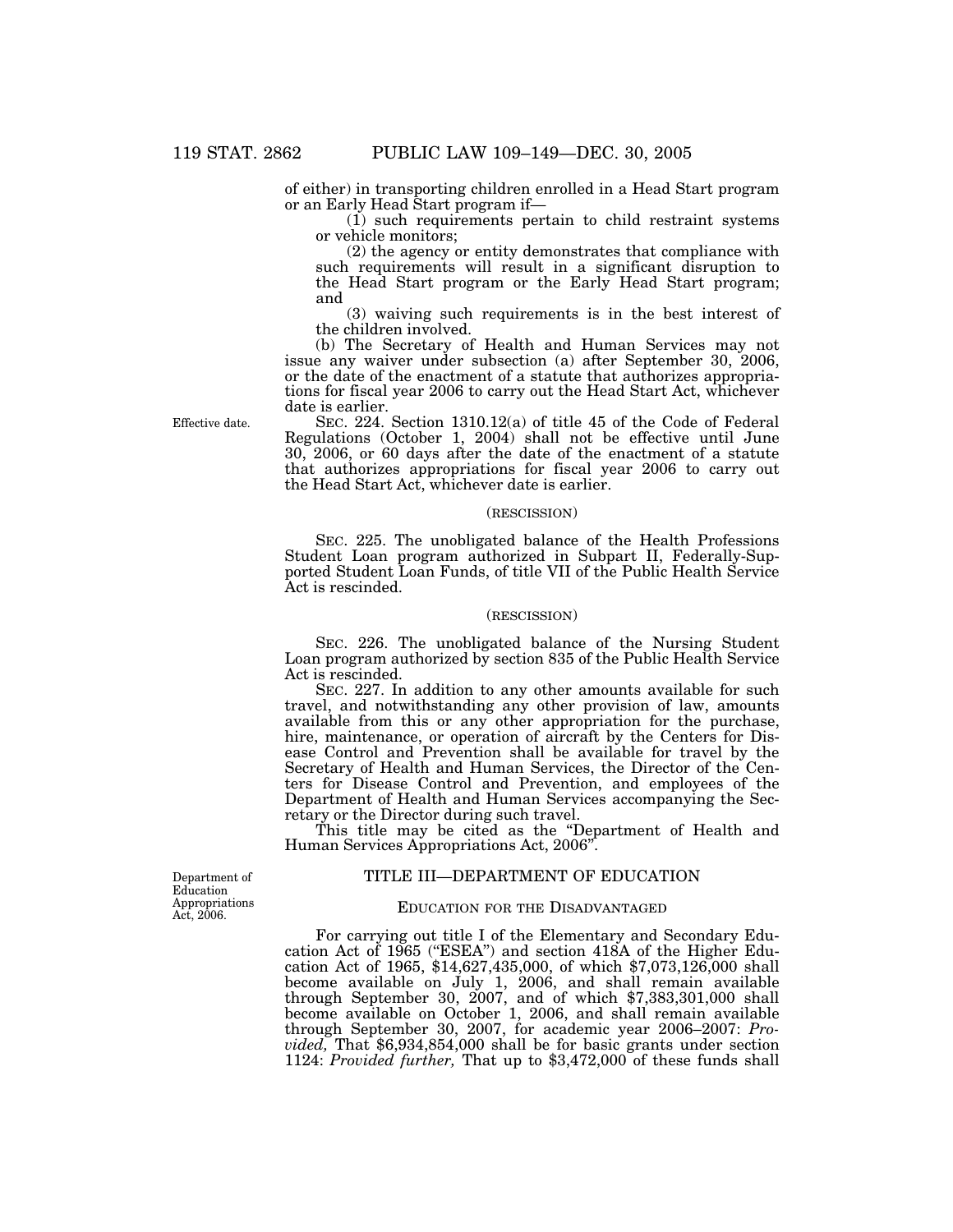be available to the Secretary of Education on October 1, 2005, to obtain annually updated educational-agency-level census poverty data from the Bureau of the Census: *Provided further,* That \$1,365,031,000 shall be for concentration grants under section 1124A: *Provided further,* That \$2,269,843,000 shall be for targeted grants under section 1125: *Provided further,* That \$2,269,843,000 shall be for education finance incentive grants under section 1125A: *Provided further,* That \$9,424,000 shall be to carry out part E of title I: *Provided further,* That \$8,000,000 shall be available for section 1608 of the ESEA, of which \$1,465,000 shall be available for a continuation award for the comprehensive school reform clearinghouse previously funded under the heading ''Innovation and Improvement'' in title III of division F of Public Law 108–447.

### IMPACT AID

For carrying out programs of financial assistance to federally affected schools authorized by title VIII of the Elementary and Secondary Education Act of 1965, \$1,240,862,000, of which \$1,102,896,000 shall be for basic support payments under section 8003(b), \$49,966,000 shall be for payments for children with disabilities under section 8003(d), \$18,000,000 shall be for construction under section 8007(a), \$65,000,000 shall be for Federal property payments under section 8002, and \$5,000,000, to remain available until expended, shall be for facilities maintenance under section 8008: *Provided,* That for purposes of computing the amount of a payment for an eligible local educational agency under section 8003(a) of the Elementary and Secondary Education Act (20 U.S.C. 7703(a)) for school year 2005–2006, children enrolled in a school of such agency that would otherwise be eligible for payment under section  $8003(a)(1)(B)$  of such Act, but due to the deployment of both parents or legal guardians, or a parent or legal guardian having sole custody of such children, or due to the death of a military parent or legal guardian while on active duty (so long as such children reside on Federal property as described in section  $8003(a)(1)(B)$ , are no longer eligible under such section, shall be considered as eligible students under such section, provided such students remain in average daily attendance at a school in the same local educational agency they attended prior to their change in eligibility status.

## SCHOOL IMPROVEMENT PROGRAMS

For carrying out school improvement activities authorized by title II, part B of title IV, part A and subparts 6 and 9 of part D of title V, parts A and B of title VI, and parts B and C of title VII of the Elementary and Secondary Education Act of 1965 (''ESEA''); the McKinney-Vento Homeless Assistance Act; section 203 of the Educational Technical Assistance Act of 2002; the Compact of Free Association Amendments Act of 2003; and the Civil Rights Act of 1964, \$5,308,564,000, of which \$3,676,482,000 shall become available on July 1, 2006, and remain available through September 30, 2007, and of which \$1,435,000,000 shall become available on October 1, 2006, and shall remain available through September 30, 2007, for academic year 2006–2007: *Provided,* That funds made available to carry out part B of title VII of the ESEA may be used for construction, renovation and modernization of any elementary school, secondary school, or structure related to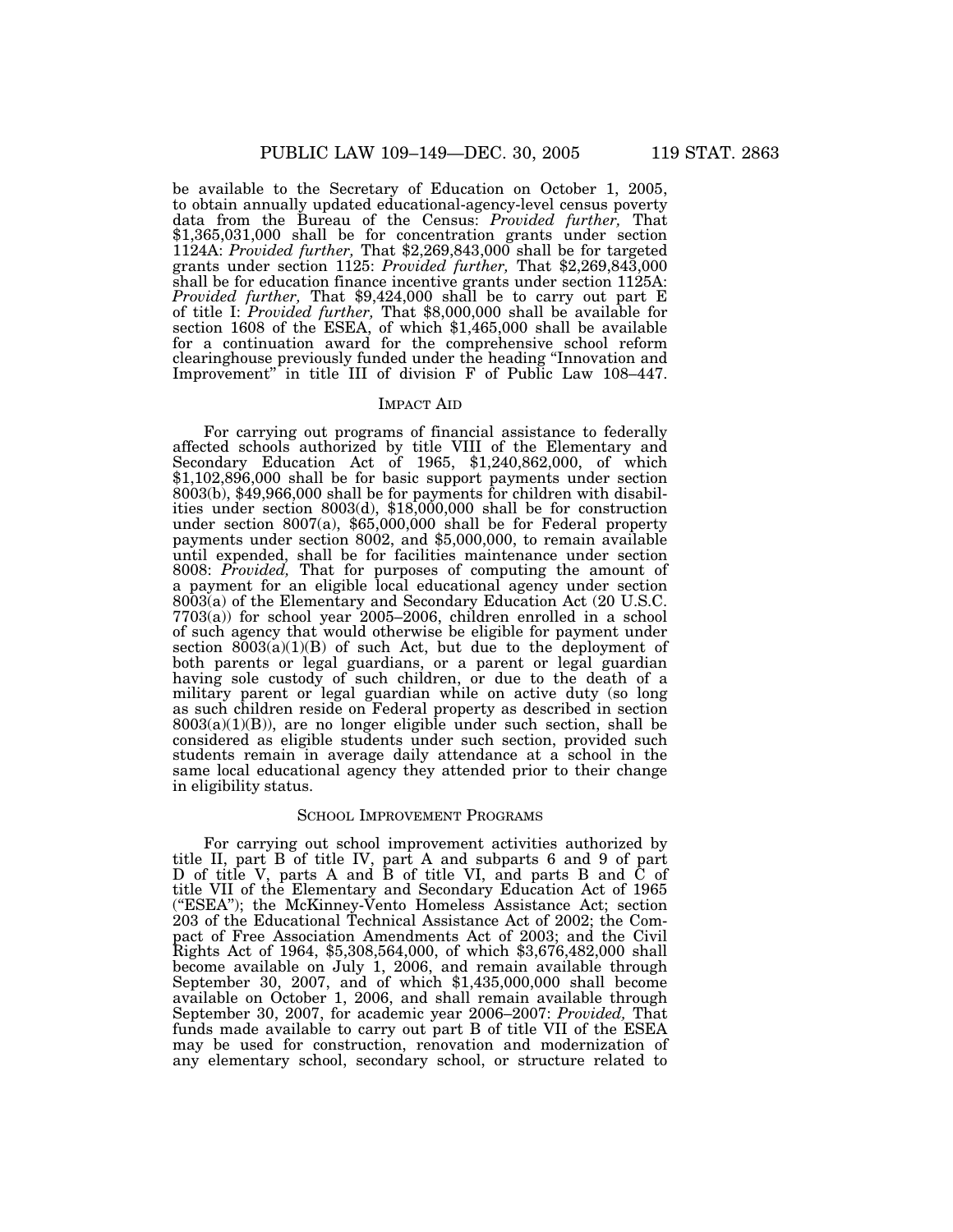an elementary school or secondary school, run by the Department of Education of the State of Hawaii, that serves a predominantly Native Hawaiian student body: *Provided further,* That from the funds referred to in the preceding proviso, not less than \$1,250,000 shall be for a grant to the Department of Education of the State of Hawaii for the activities described in such proviso, and \$1,250,000 shall be for a grant to the University of Hawaii School of Law for a Center of Excellence in Native Hawaiian law: *Provided further,* That funds made available to carry out part C of title VII of the ESEA may be used for construction: *Provided further*, That up to 100 percent of the funds available to a State educational agency under part D of title II of the ESEA may be used for subgrants described in section 2412(a)(2)(B) of such Act: *Provided further,* That \$411,680,000 shall be for State assessments and related activities authorized under sections 6111 and 6112 of the ESEA: *Provided further,* That \$56,825,000 shall be available to carry out section 203 of the Educational Technical Assistance Act of 2002: *Provided further,* That \$31,693,000 shall be available to carry out part D of title V of the ESEA: *Provided further,* That no funds appropriated under this heading may be used to carry out section 5494 under the ESEA: *Provided further,* That \$12,132,000 shall be available to carry out the Supplemental Education Grants program for the Federated States of Micronesia, and \$6,051,000 shall be available to carry out the Supplemental Education Grants program for the Republic of the Marshall Islands: *Provided further,* That up to 5 percent of these amounts may be reserved by the Federated States of Micronesia and the Republic of the Marshall Islands to administer the Supplemental Education Grants programs and to obtain technical assistance, oversight and consultancy services in the administration of these grants and to reimburse the United States Departments of Labor, Health and Human Services, and Education for such services.

### INDIAN EDUCATION

For expenses necessary to carry out, to the extent not otherwise provided, title VII, part A of the Elementary and Secondary Education Act of 1965, \$119,889,000.

#### INNOVATION AND IMPROVEMENT

For carrying out activities authorized by parts G and H of title I, subpart 5 of part A and parts C and D of title II, parts B, C, and D of title V, and section 1504 of the Elementary and Secondary Education Act of 1965 ("ESEA"), \$945,947,000, of which \$95,000,000 shall become available on July 1, 2006, and remain available until September 30, 2007: *Provided,* That \$16,864,000 shall be available to carry out section 2151(c) of the ESEA, of which not less than \$9,920,000 shall be provided to the National Board for Professional Teaching Standards, and not less than \$6,944,000 shall be provided to the American Board for the Certification of Teacher Excellence: *Provided further,* That from funds for subpart 4, part C of title II, up to 3 percent shall be available to the Secretary for technical assistance and dissemination of information: *Provided further,* That \$36,981,000 shall be for subpart 2 of part B of title V: *Provided further,* That \$260,111,000 shall be available to carry out part D of title V of the ESEA, of which \$100,000,000 of the funds for subpart 1 shall be for competitive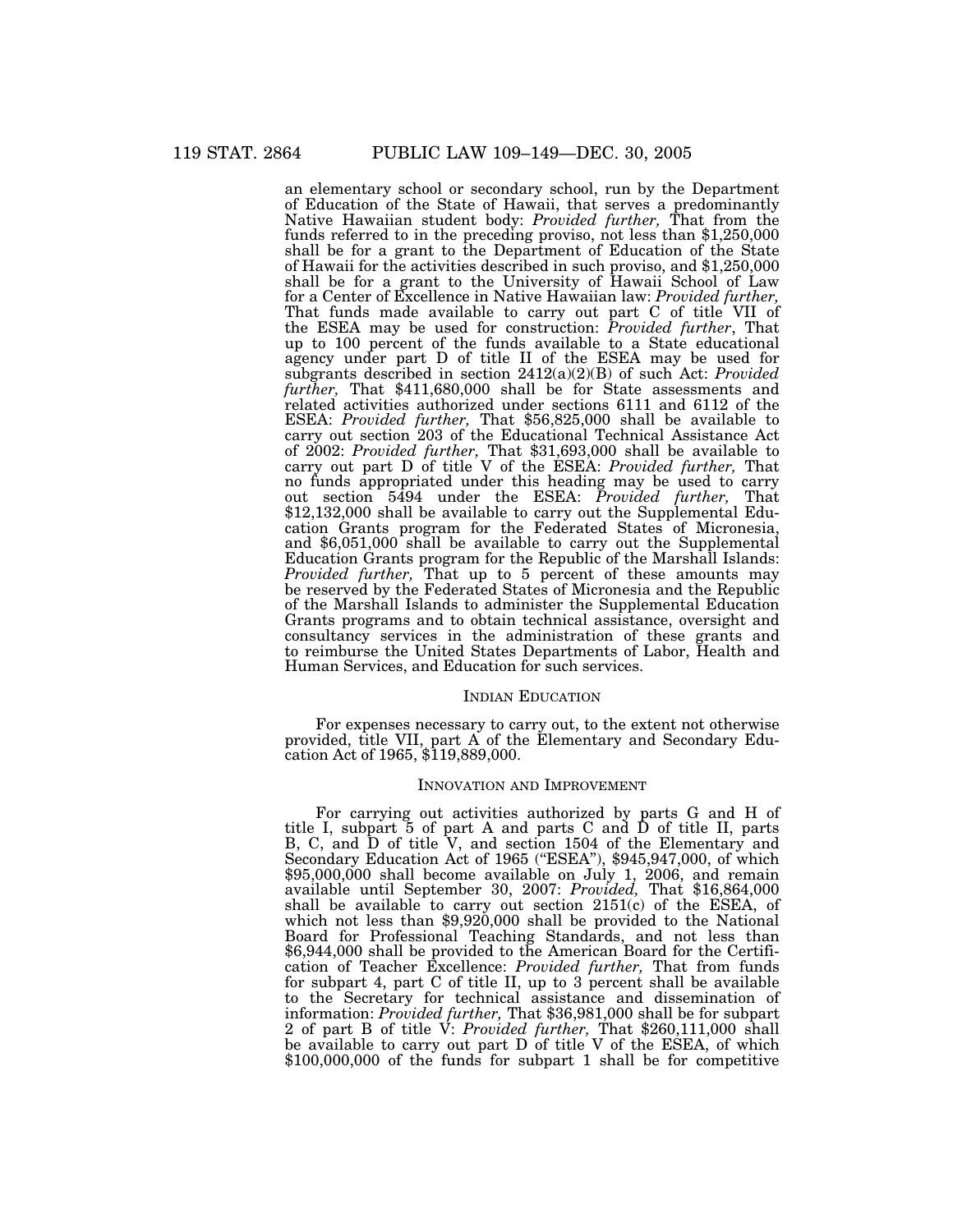grants to local educational agencies, including charter schools that are local educational agencies, or States, or partnerships of: (1) a local educational agency, a State, or both; and (2) at least one non-profit organization to develop and implement performancebased teacher and principal compensation systems in high-need schools: *Provided further,* That such performance-based compensation systems must consider gains in student academic achievement as well as classroom evaluations conducted multiple times during each school year among other factors and provide educators with incentives to take on additional responsibilities and leadership roles: *Provided further,* That five percent of such funds for competitive grants shall become available on October 1, 2005, for technical assistance, training, peer review of applications, program outreach and evaluation activities and that 95 percent shall become available on July 1, 2006, and remain available through September 30, 2007, for competitive grants.

#### SAFE SCHOOLS AND CITIZENSHIP EDUCATION

For carrying out activities authorized by subpart 3 of part C of title II, part A of title IV, and subparts 2, 3, and 10 of part D of title V of the Elementary and Secondary Education Act of 1965 (''ESEA''), \$736,886,000, of which \$350,000,000 shall become available on July 1, 2006, and remain available through September 30, 2007: *Provided,* That of the amount available for subpart 2 of part A of title IV of the ESEA, \$850,000 shall be used to continue the National Recognition Awards program under the same guidelines outlined by section 120(f) of Public Law 105– 244: *Provided further,* That \$350,000,000 shall be available for subpart 1 of part A of title IV and \$224,580,000 shall be available for subpart 2 of part A of title IV, of which not less than \$1,449,000, to remain available until expended, shall be for the Project School Emergency Response to Violence program to provide educationrelated services to local educational agencies in which the learning environment has been disrupted due to a violent or traumatic crisis: *Provided further,* That \$132,901,000 shall be available to carry out part D of title V of the ESEA: *Provided further,* That of the funds available to carry out subpart 3 of part C of title II, up to \$12,194,000 may be used to carry out section 2345 and \$3,025,000 shall be used by the Center for Civic Education to implement a comprehensive program to improve public knowledge, understanding, and support of the Congress and the State legislatures.

## ENGLISH LANGUAGE ACQUISITION

For carrying out part A of title III of the ESEA, \$675,765,000, which shall become available on July 1, 2006, and shall remain available through September 30, 2007, except that 6.5 percent of such amount shall be available on October 1, 2005, and shall remain available through September 30, 2007, to carry out activities under section  $3111(c)(1)(C)$ .

## SPECIAL EDUCATION

For carrying out the Individuals with Disabilities Education Act, \$11,770,607,000, of which \$6,141,604,000 shall become available on July 1, 2006, and shall remain available through September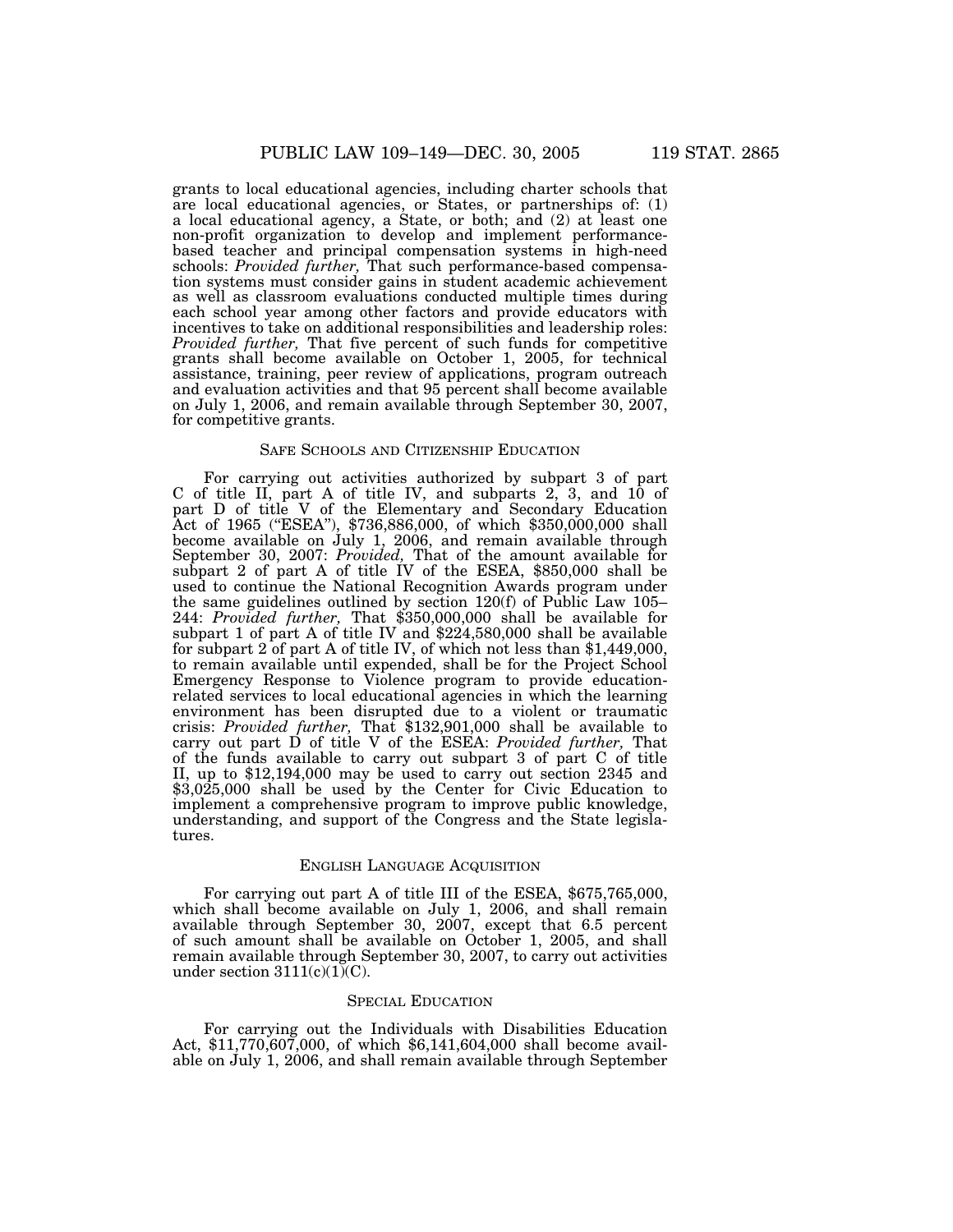30, 2007, and of which \$5,424,200,000 shall become available on October 1, 2006, and shall remain available through September 30, 2007, for academic year 2006–2007: *Provided,* That \$12,000,000 shall be for Recording for the Blind and Dyslexic, Inc., to support the development, production, and circulation of recorded educational materials: *Provided further,* That \$1,500,000 shall be for the recipient of funds provided by Public Law 105–78 under section 687(b)(2)(G) of the Act (as in effect prior to the enactment of the Individuals with Disabilities Education Improvement Act of 2004) to provide information on diagnosis, intervention, and teaching strategies for children with disabilities: *Provided further,* That the amount for section  $611(b)(2)$  of the Act shall be equal to the amount available for that activity during fiscal year 2005, increased by the amount of inflation as specified in section  $619(d)(2)(B)$  of the Act.

#### REHABILITATION SERVICES AND DISABILITY RESEARCH

For carrying out, to the extent not otherwise provided, the Rehabilitation Act of 1973, the Assistive Technology Act of 1998 (''the AT Act''), and the Helen Keller National Center Act, \$3,129,638,000, of which \$1,000,000 shall be awarded to the American Academy of Orthotists and Prosthetists for activities that further the purposes of the grant received by the Academy for the period beginning October 1, 2003, including activities to meet the demand for orthotic and prosthetic provider services and improve patient care: *Provided,* That \$30,760,000 shall be used for carrying out the AT Act, including \$4,385,000 for State grants for protection and advocacy under section 5 of the AT Act and \$3,760,000 shall be for alternative financing programs under section 4(b)(2)(D) of the AT Act: *Provided further,* That the Federal share of grants for alternative financing programs shall not exceed 75 percent, and the requirements in section 301(c)(2) and section 302 of the AT Act (as in effect on the day before the date of enactment of the Assistive Technology Act of 2004) shall not apply to such grants.

### SPECIAL INSTITUTIONS FOR PERSONS WITH DISABILITIES

### AMERICAN PRINTING HOUSE FOR THE BLIND

For carrying out the Act of March 3, 1879, as amended (20 U.S.C. 101 et seq.), \$17,750,000.

#### NATIONAL TECHNICAL INSTITUTE FOR THE DEAF

For the National Technical Institute for the Deaf under titles I and II of the Education of the Deaf Act of 1986 (20 U.S.C. 4301 et seq.), \$56,708,000, of which \$800,000 shall be for construction and shall remain available until expended: *Provided,* That from the total amount available, the Institute may at its discretion use funds for the endowment program as authorized under section 207.

### GALLAUDET UNIVERSITY

For the Kendall Demonstration Elementary School, the Model Secondary School for the Deaf, and the partial support of Gallaudet University under titles I and II of the Education of the Deaf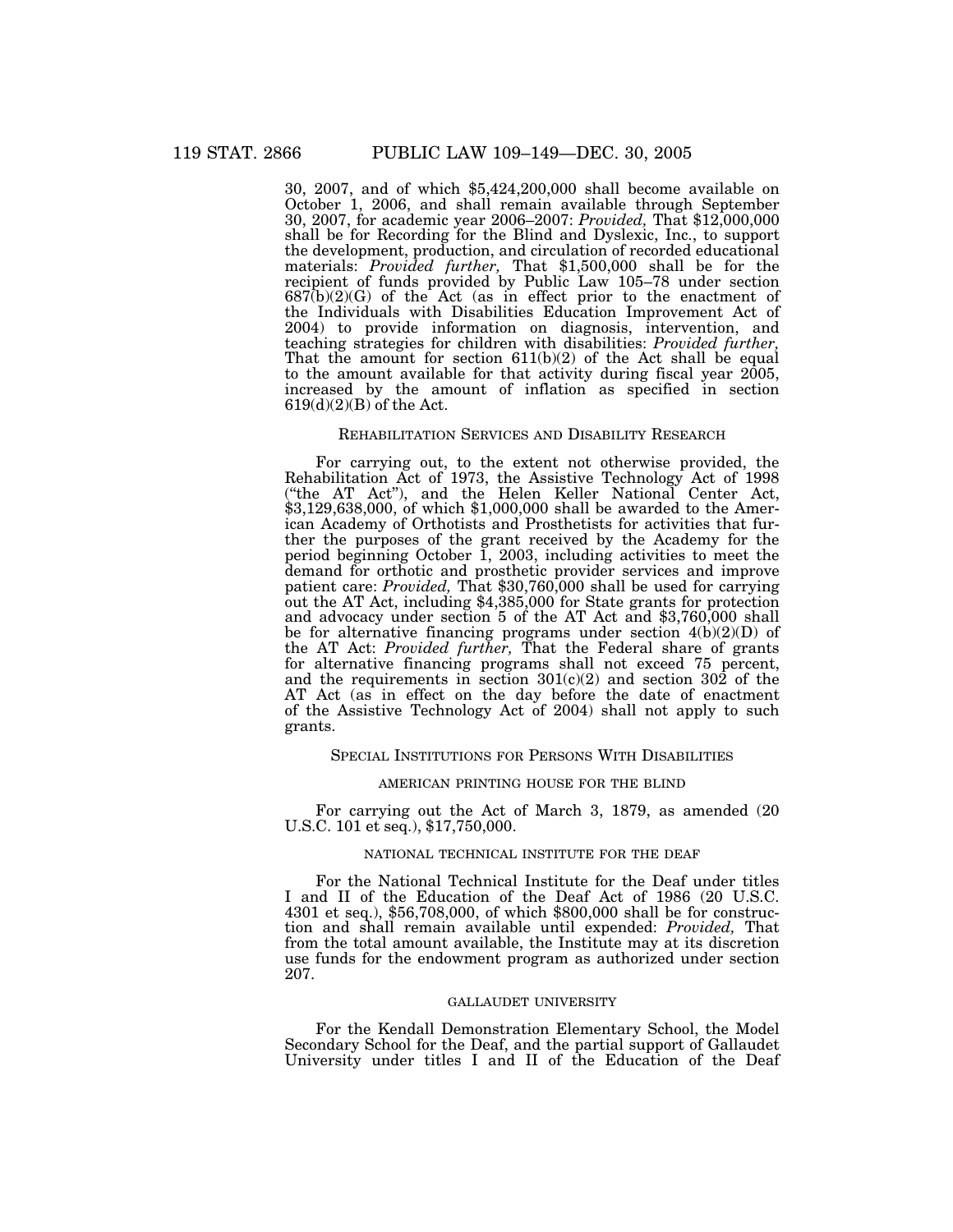Act of 1986 (20 U.S.C. 4301 et seq.), \$108,079,000: *Provided,* That from the total amount available, the University may at its discretion use funds for the endowment program as authorized under section 207.

### VOCATIONAL AND ADULT EDUCATION

For carrying out, to the extent not otherwise provided, the Carl D. Perkins Vocational and Technical Education Act of 1998, the Adult Education and Family Literacy Act, title VIII–D of the Higher Education Amendments of 1998, and subpart 4 of part D of title V of the Elementary and Secondary Education Act of 1965 (''ESEA''), \$2,012,282,000, of which \$1,216,558,000 shall become available on July 1, 2006, and shall remain available through September 30, 2007, and of which \$791,000,000 shall become available on October 1, 2006, and shall remain available through September 30, 2007: *Provided, T*hat of the amount provided<br>for Adult Education State Grants, \$68,582,000 shall be made available for integrated English literacy and civics education services to immigrants and other limited English proficient populations: *Provided further,* That of the amount reserved for integrated English literacy and civics education, notwithstanding section 211 of the Adult Education and Family Literacy Act, 65 percent shall be allocated to States based on a State's absolute need as determined by calculating each State's share of a 10-year average of the Immigration and Naturalization Service data for immigrants admitted for legal permanent residence for the 10 most recent years, and 35 percent allocated to States that experienced growth as measured by the average of the 3 most recent years for which Immigration and Naturalization Service data for immigrants admitted for legal permanent residence are available, except that no State shall be allocated an amount less than \$60,000: *Provided further,* That of the amounts made available for the Adult Education and Family Literacy Act, \$9,096,000 shall be for national leadership activities under section 243 and \$6,638,000 shall be for the National Institute for Literacy under section 242: *Provided further,* That \$94,476,000 shall be available to support the activities authorized under subpart 4 of part D of title  $V$  of the Elementary and Secondary Education Act of 1965, of which up to 5 percent shall become available October 1, 2005, and shall remain available through September 30, 2007, for evaluation, technical assistance, school networks, peer review of applications, and program outreach activities, and of which not less than 95 percent shall become available on July 1, 2006, and remain available through September 30, 2007, for grants to local educational agencies: *Provided further,* That funds made available to local educational agencies under this subpart shall be used only for activities related to establishing smaller learning communities within large high schools or small high schools that provide alternatives for students enrolled in large high schools: *Provided further,* That \$23,000,000 shall be for Youth Offender Grants.

### STUDENT FINANCIAL ASSISTANCE

For carrying out subparts 1, 3, and 4 of part A, part C and part E of title IV of the Higher Education Act of 1965, as amended, \$15,077,752,000, which shall remain available through September 30, 2007.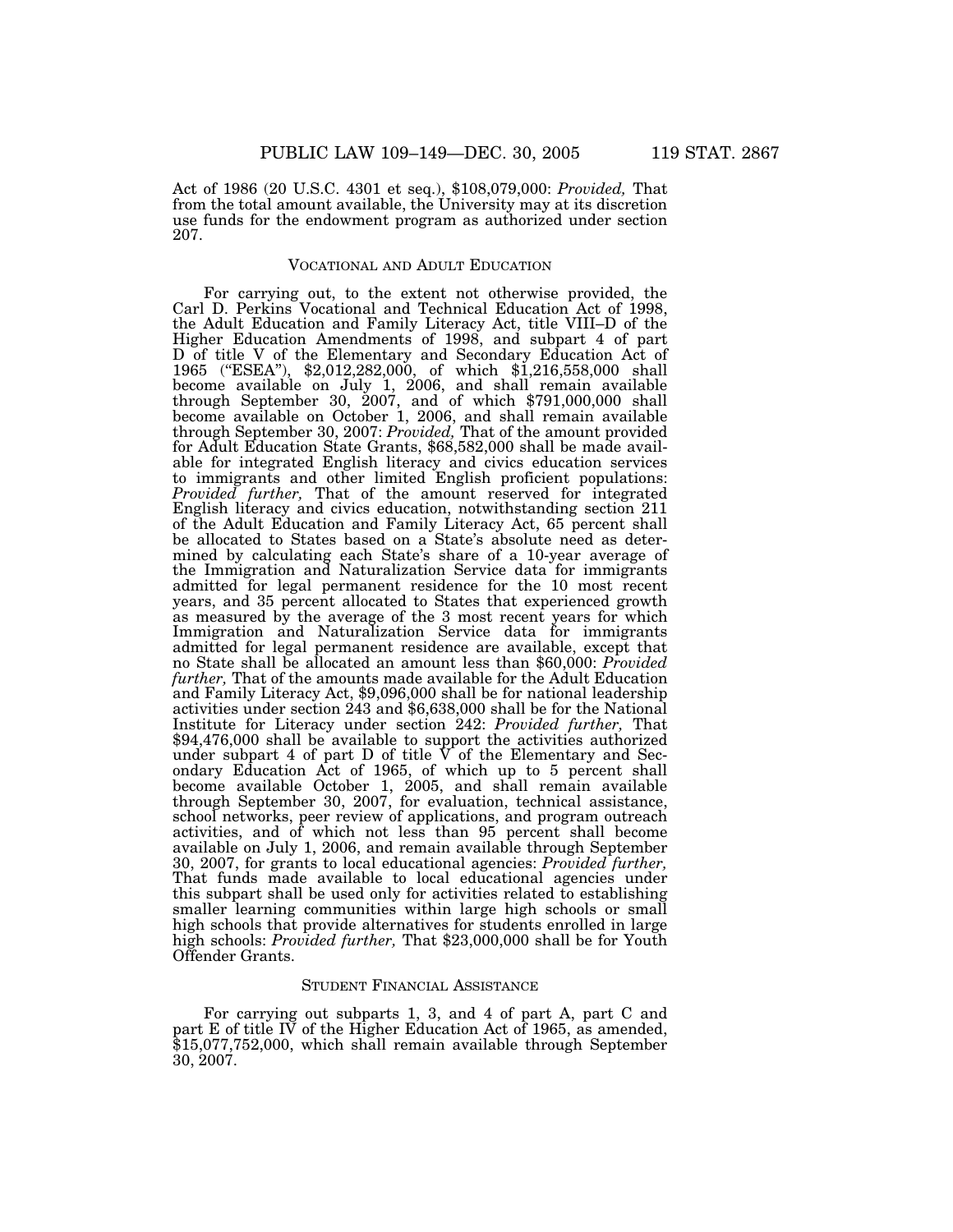20 USC 1070a note.

The maximum Pell Grant for which a student shall be eligible during award year 2006–2007 shall be \$4,050.

### STUDENT AID ADMINISTRATION

For Federal administrative expenses (in addition to funds made available under section 458), to carry out part D of title I, and subparts 1, 3, and 4 of part A, and parts B, C, D, and E of title IV of the Higher Education Act of 1965, as amended, \$120,000,000.

## HIGHER EDUCATION

For carrying out, to the extent not otherwise provided, titles II, III, IV, V, VI, and VII of the Higher Education Act of 1965 (''HEA''), as amended, section 1543 of the Higher Education Amendments of 1992, the Mutual Educational and Cultural Exchange Act of 1961, title VIII of the Higher Education Amendments of 1998, and section 117 of the Carl D. Perkins Vocational and Technical Education Act, \$1,970,760,000: *Provided*, That \$9,797,000, to remain available through September 30, 2007, shall be available to fund fellowships for academic year 2007–2008 under part A, subpart 1 of title VII of said Act, under the terms and conditions of part A, subpart 1: *Provided further*, That notwithstanding any other provision of law or any regulation, the Secretary of Education shall not require the use of a restricted indirect cost rate for grants issued pursuant to section 117 of the Carl D. Perkins Vocational and Technical Education Act of 1998: *Provided further*, That \$980,000 is for data collection and evaluation activities for programs under the HEA, including such activities needed to comply with the Government Performance and Results Act of 1993: *Provided further,* That notwithstanding any other provision of law, funds made available in this Act to carry out title VI of the HEA and section 102(b)(6) of the Mutual Educational and Cultural Exchange Act of 1961 may be used to support visits and study in foreign countries by individuals who are participating in advanced foreign language training and international studies in areas that are vital to United States national security and who plan to apply their language skills and knowledge of these countries in the fields of government, the professions, or international development: *Provided further*, That of the funds referred to in the preceding proviso up to 1 percent may be used for program evaluation, national outreach, and information dissemination activities: *Provided further,* That the funds provided for title II of the HEA shall be allocated notwithstanding section 210 of such Act.

#### HOWARD UNIVERSITY

For partial support of Howard University (20 U.S.C. 121 et seq.), \$239,790,000, of which not less than \$3,562,000 shall be for a matching endowment grant pursuant to the Howard University Endowment Act (Public Law 98–480) and shall remain available until expended.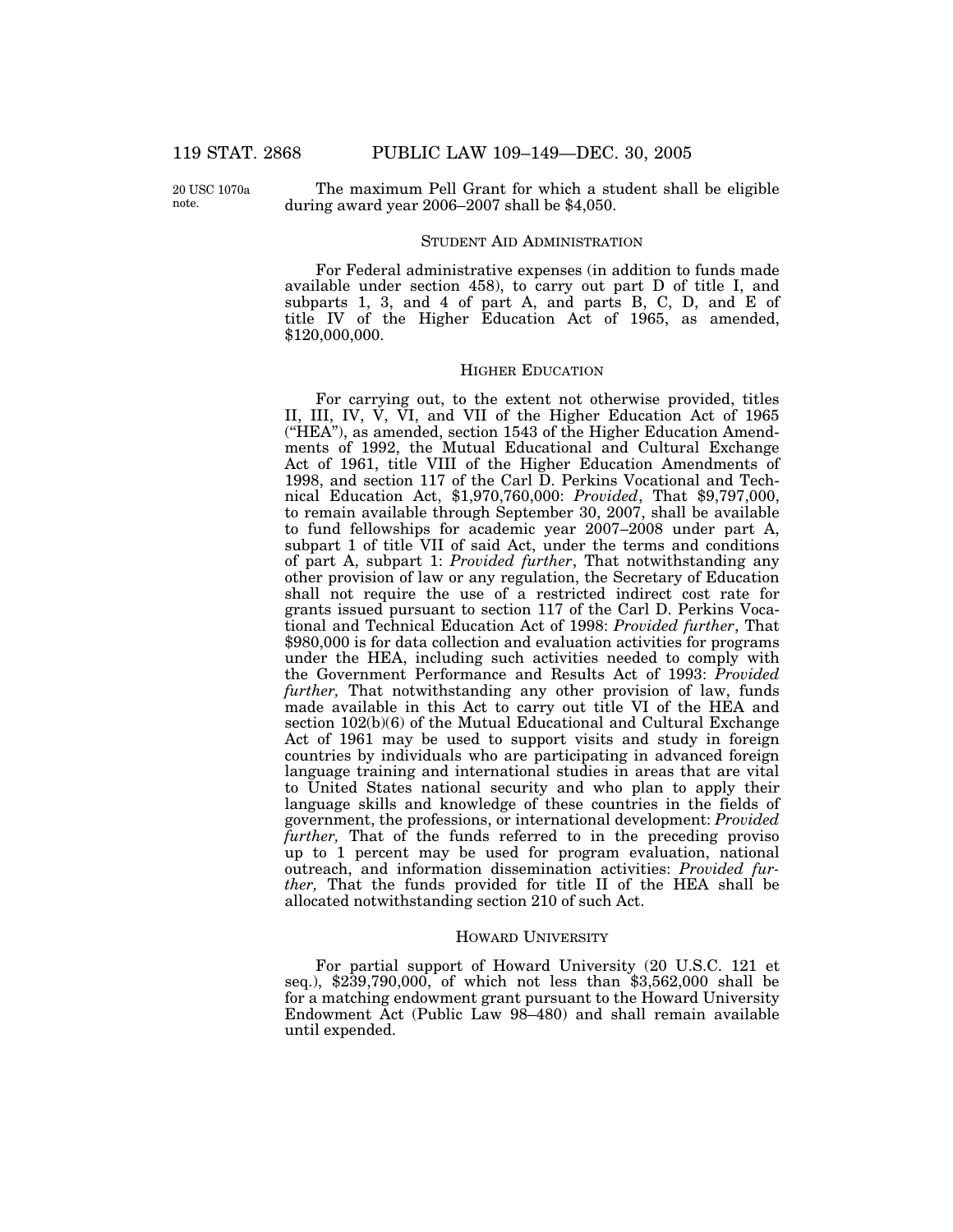### COLLEGE HOUSING AND ACADEMIC FACILITIES LOANS PROGRAM

For Federal administrative expenses to carry out activities related to existing facility loans pursuant to section 121 of the Higher Education Act of 1965, as amended \$573,000.

## HISTORICALLY BLACK COLLEGE AND UNIVERSITY CAPITAL FINANCING PROGRAM ACCOUNT

The aggregate principal amount of outstanding bonds insured pursuant to section 344 of title III, part D of the Higher Education Act of 1965, shall not exceed  $$357,000,000$ , and the cost, as defined in section 502 of the Congressional Budget Act of 1974, of such bonds shall not exceed zero.

For administrative expenses to carry out the Historically Black College and University Capital Financing Program entered into pursuant to title III, part D of the Higher Education Act of 1965, as amended, \$210,000.

### INSTITUTE OF EDUCATION SCIENCES

For carrying out activities authorized by the Education Sciences Reform Act of 2002, as amended, the National Assessment of Educational Progress Authorization Act, section 208 of the Educational Technical Assistance Act of 2002, and section 664 of the Individuals with Disabilities Education Act, \$522,695,000, of which \$271,560,000 shall be available until September 30, 2007: *Provided,* That of the amount provided to carry out title I, parts B and D of Public Law 107–279, not less than \$25,257,000 shall be for the national research and development centers authorized under section 133(c).

## DEPARTMENTAL MANAGEMENT

#### PROGRAM ADMINISTRATION

For carrying out, to the extent not otherwise provided, the Department of Education Organization Act, including rental of conference rooms in the District of Columbia and hire of three passenger motor vehicles, \$415,303,000.

#### OFFICE FOR CIVIL RIGHTS

For expenses necessary for the Office for Civil Rights, as authorized by section 203 of the Department of Education Organization Act, \$91,526,000.

#### OFFICE OF THE INSPECTOR GENERAL

For expenses necessary for the Office of the Inspector General, as authorized by section 212 of the Department of Education Organization Act, \$49,000,000.

### GENERAL PROVISIONS

SEC. 301. No funds appropriated in this Act may be used School busing. for the transportation of students or teachers (or for the purchase of equipment for such transportation) in order to overcome racial imbalance in any school or school system, or for the transportation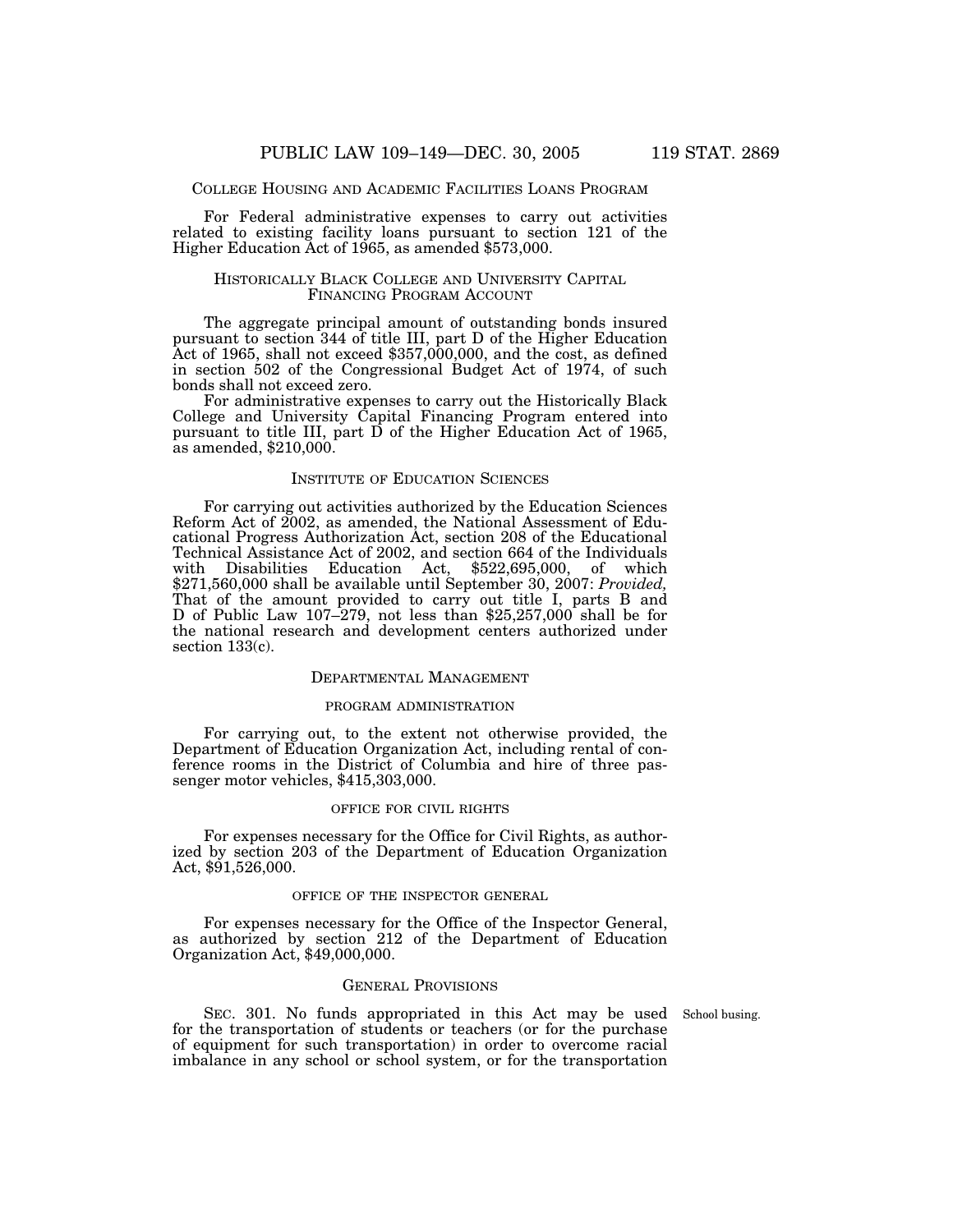of students or teachers (or for the purchase of equipment for such transportation) in order to carry out a plan of racial desegregation of any school or school system.

SEC. 302. None of the funds contained in this Act shall be used to require, directly or indirectly, the transportation of any student to a school other than the school which is nearest the student's home, except for a student requiring special education, to the school offering such special education, in order to comply with title VI of the Civil Rights Act of 1964. For the purpose of this section an indirect requirement of transportation of students includes the transportation of students to carry out a plan involving the reorganization of the grade structure of schools, the pairing of schools, or the clustering of schools, or any combination of grade restructuring, pairing or clustering. The prohibition described in this section does not include the establishment of magnet schools.

SEC. 303. No funds appropriated in this Act may be used to prevent the implementation of programs of voluntary prayer and meditation in the public schools.

## (TRANSFER OF FUNDS)

SEC. 304. Not to exceed 1 percent of any discretionary funds (pursuant to the Balanced Budget and Emergency Deficit Control Act of 1985, as amended) which are appropriated for the Department of Education in this Act may be transferred between appropriations, but no such appropriation shall be increased by more than 3 percent by any such transfer: *Provided,* That the Appropriations Committees of both Houses of Congress are notified at least 15 days in advance of any transfer.

SEC. 305. For an additional amount to carry out subpart 1 of part A of title IV of the Higher Education Act of 1965 for the purpose of eliminating the estimated accumulated shortfall of budget authority for such subpart, \$4,300,000,000, pursuant to section 303 of H. Con. Res. 95 (109th Congress), the concurrent resolution on the budget for fiscal year 2006.

SEC. 306. Subpart 12 of part D of title V of the Elementary and Secondary Education Act of 1965 (20 U.S.C. 7265 et seq.) is amended—

(1) in section 5522(b) (20 U.S.C. 7265a(b)), by adding at the end the following:

"(4) To authorize and develop cultural and educational programs relating to any Federally recognized Indian tribe in Mississippi.'';

(2) in section 5523 (20 U.S.C. 7265b)—

(A) in subsection (a)—

(i) by redesignating paragraphs (6) through (8) as paragraphs (7) through (9), respectively; and

(ii) by inserting after paragraph (5) the following: ''(6) The Mississippi Band of Choctaw Indians in Choctaw, Mississippi.''; and

 $\overline{B}$ ) in subsection (b), by adding at the end the following: "(7) Cultural and educational programs relating to any Federally recognized Indian tribe in Mississippi.''; and

 $(3)$  in section 5525(1) (20 U.S.C. 7265d(1))–

 $(A)$  in subparagraph  $(a)$ , by striking "and" after the semicolon;

(B) in subparagraph (B), by striking the period and inserting "; and"; and

Voluntary prayer. Meditation.

Notification. Deadline.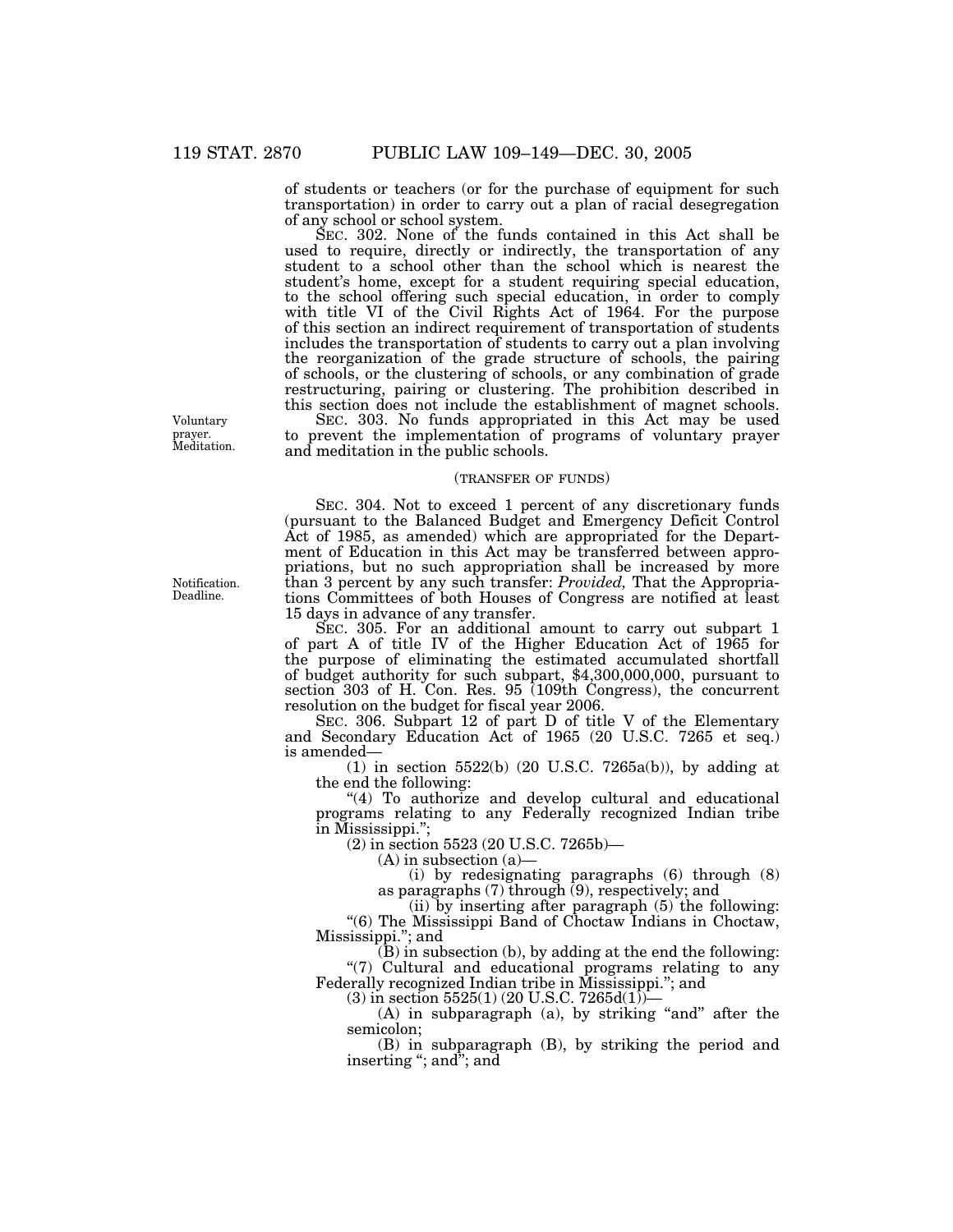(C) by adding at the end the following:

''(C) the Mississippi Band of Choctaw Indians in Choctaw, Mississippi.''.

This title may be cited as the "Department of Education Appropriations Act, 2006''.

## TITLE IV—RELATED AGENCIES

#### COMMITTEE FOR PURCHASE FROM PEOPLE WHO ARE BLIND OR SEVERELY DISABLED

## SALARIES AND EXPENSES

For expenses necessary of the Committee for Purchase From People Who Are Blind or Severely Disabled established by Public Law 92–28, \$4,669,000.

#### CORPORATION FOR NATIONAL AND COMMUNITY SERVICE

### DOMESTIC VOLUNTEER SERVICE PROGRAMS, OPERATING EXPENSES

For expenses necessary for the Corporation for National and Community Service to carry out the provisions of the Domestic Volunteer Service Act of 1973, as amended, \$316,212,000: *Provided,* That none of the funds made available to the Corporation for National and Community Service in this Act for activities authorized by section 122 of part C of title I and part E of title II of the Domestic Volunteer Service Act of 1973 shall be used to provide stipends or other monetary incentives to volunteers or volunteer leaders whose incomes exceed 125 percent of the national poverty level.

#### NATIONAL AND COMMUNITY SERVICE PROGRAMS, OPERATING EXPENSES

#### (INCLUDING TRANSFER OF FUNDS)

For necessary expenses for the Corporation for National and Community Service (the "Corporation") in carrying out programs, activities, and initiatives under the National and Community Service Act of 1990 (the "Act") (42 U.S.C. 12501 et seq.), \$520,087,000, to remain available until September 30, 2007: *Provided*, That not more than \$267,500,000 of the amount provided under this heading shall be available for grants under the National Service Trust Program authorized under subtitle C of title I of the Act (42 U.S.C. 12571 et seq.) (relating to activities of the AmeriCorps program), including grants to organizations operating projects under the AmeriCorps Education Awards Program (without regard to the requirements of sections 121(d) and (e), section 131(e), section 132, and sections 140(a), (d), and (e) of the Act: *Provided further,* That not less than \$140,000,000 of the amount provided under this heading, to remain available without fiscal year limitation, shall be transferred to the National Service Trust for educational awards authorized under subtitle D of title I of the Act (42 U.S.C. 12601), of which up to \$4,000,000 shall be available to support national service scholarships for high school students performing community service, and of which \$7,000,000 shall be held in reserve as defined in Public Law 108–45: *Provided further,* That in addition to amounts otherwise provided to the National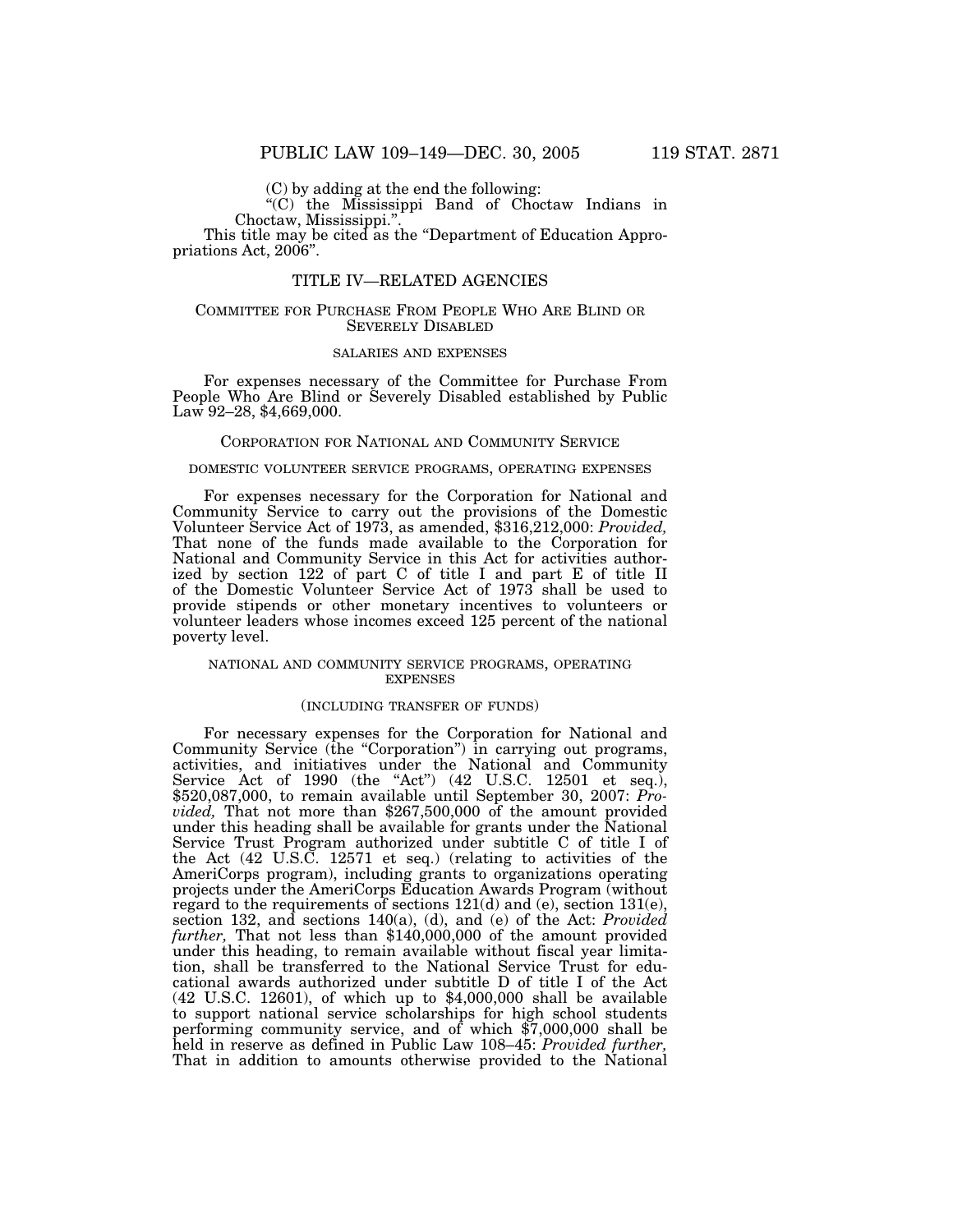Service Trust under the second proviso, the Corporation may transfer funds from the amount provided under the first proviso, to the National Service Trust authorized under subtitle D of title I of the Act (42 U.S.C. 12601) upon determination that such transfer is necessary to support the activities of national service participants and after notice is transmitted to Congress: *Provided further,* That of the amount provided under this heading for grants under the National Service Trust program authorized under subtitle C of title I of the Act, not more than \$55,000,000 may be used to administer, reimburse, or support any national service program authorized under section  $121(d)(2)$  of such Act  $(42 \text{ U.S.C.})$ 12581(d)(2)): *Provided further,* That not more than \$16,445,000 shall be available for quality and innovation activities authorized under subtitle H of title I of the Act (42 U.S.C. 12853 et seq.): *Provided further,* That notwithstanding subtitle H of title I of the Act (42 U.S.C. 12853), none of the funds provided under the previous proviso shall be used to support salaries and related expenses (including travel) attributable to Corporation employees: *Provided further,* That to the maximum extent feasible, funds appropriated under subtitle C of title I of the Act shall be provided in a manner that is consistent with the recommendations of peer review panels in order to ensure that priority is given to programs that demonstrate quality, innovation, replicability, and sustainability: *Provided further,* That \$27,000,000 of the funds made available under this heading shall be available for the Civilian Community Corps authorized under subtitle E of title I of the Act (42 U.S.C. 12611 et seq.): *Provided further,* That \$37,500,000 shall be available for school-based and community-based service-learning programs authorized under subtitle B of title I of the Act (42 U.S.C. 12521 et seq.): *Provided further,* That \$4,000,000 shall be available for audits and other evaluations authorized under section 179 of the Act (42 U.S.C. 12639): *Provided further,* That \$10,000,000 of the funds made available under this heading shall be made available for the Points of Light Foundation for activities authorized under title III of the Act (42 U.S.C. 12661 et seq.), of which not more than \$2,500,000 may be used to support an endowment fund, the corpus of which shall remain intact and the interest income from which shall be used to support activities described in title III of the Act, provided that the Foundation may invest the corpus and income in federally insured bank savings accounts or comparable interest bearing accounts, certificates of deposit, money market funds, mutual funds, obligations of the United States, and other market instruments and securities but not in real estate investments: *Provided further,* That no funds shall be available for national service programs run by Federal agencies authorized under section 121(b) of such Act (42 U.S.C. 12571(b)): *Provided further,* That \$5,000,000 of the funds made available under this heading shall be made available to America's Promise—The Alliance for Youth, Inc.: *Provided further,* That to the maximum extent practicable, the Corporation shall increase significantly the level of matching funds and in-kind contributions provided by the private sector, and shall reduce the total Federal costs per participant in all programs: *Provided further,* That notwithstanding section  $501(a)(4)$  of the Act, of the funds provided under this heading, not more than \$12,642,000 shall be made available to provide assistance to state commissions on national and community service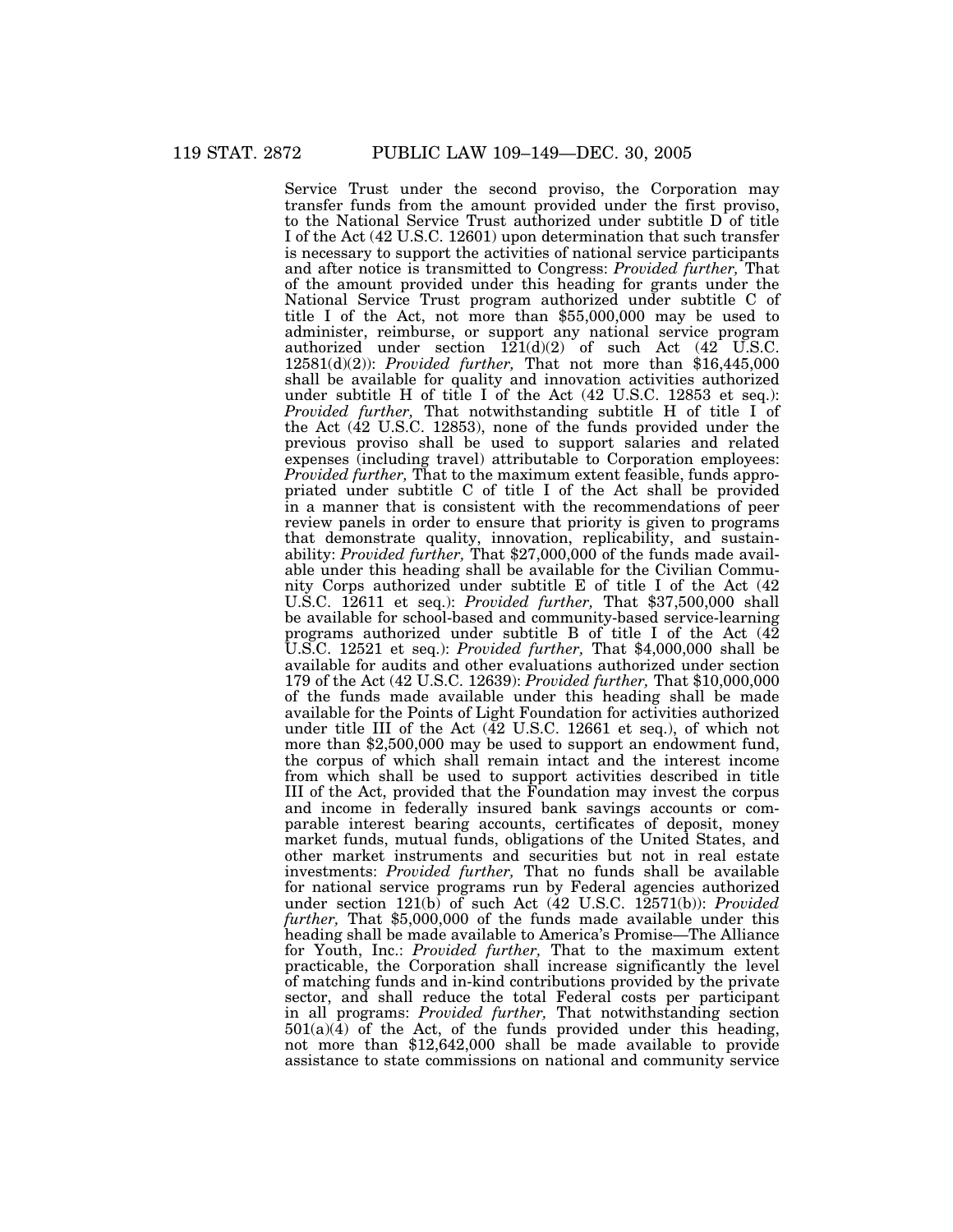under section 126(a) of the Act: *Provided further,* That the Corporation may use up to 1 percent of program grant funds made available under this heading to defray its costs of conducting grant application reviews, including the use of outside peer reviewers.

#### SALARIES AND EXPENSES

For necessary expenses of administration as provided under section 501(a)(4) of the National and Community Service Act of 1990 (42 U.S.C. 12501 et seq.) and under section 504(a) of the Domestic Volunteer Service Act of 1973, including payment of salaries, authorized travel, hire of passenger motor vehicles, the rental of conference rooms in the District of Columbia, the employment of experts and consultants authorized under 5 U.S.C. 3109, and not to exceed \$2,500 for official reception and representation expenses, \$66,750,000.

#### OFFICE OF INSPECTOR GENERAL

For necessary expenses of the Office of Inspector General in carrying out the Inspector General Act of 1978, as amended, \$6,000,000, to remain available until September 30, 2007.

# ADMINISTRATIVE PROVISIONS

Notwithstanding any other provision of law, the term ''qualified student loan'' with respect to national service education awards shall mean any loan determined by an institution of higher education to be necessary to cover a student's cost of attendance at such institution and made, insured, or guaranteed directly to a student by a State agency, in addition to other meanings under section 148(b)(7) of the National and Community Service Act.

Notwithstanding any other provision of law, funds made available under section  $129(d)(5)(B)$  of the National and Community Service Act to assist entities in placing applicants who are individuals with disabilities may be provided to any entity that receives a grant under section 121 of the Act.

The Inspector General of the Corporation for National and Audits. Community Service shall conduct random audits of the grantees that administer activities under the AmeriCorps programs and shall levy sanctions in accordance with standard Inspector General audit resolution procedures which include, but are not limited to, debarment of any grantee (or successor in interest or any entity with substantially the same person or persons in control) that has been determined to have committed any substantial violations of the requirements of the AmeriCorps programs, including any grantee that has been determined to have violated the prohibition of using Federal funds to lobby the Congress: *Provided,* That the Inspector General shall obtain reimbursements in the amount of any misused funds from any grantee that has been determined to have committed any substantial violations of the requirements of the AmeriCorps programs.

For fiscal year 2006, the Corporation shall make any significant changes to program requirements or policy only through public notice and comment rulemaking. For fiscal year 2006, during any grant selection process, no officer or employee of the Corporation shall knowingly disclose any covered grant selection information regarding such selection, directly or indirectly, to any person other

Public notice and comments.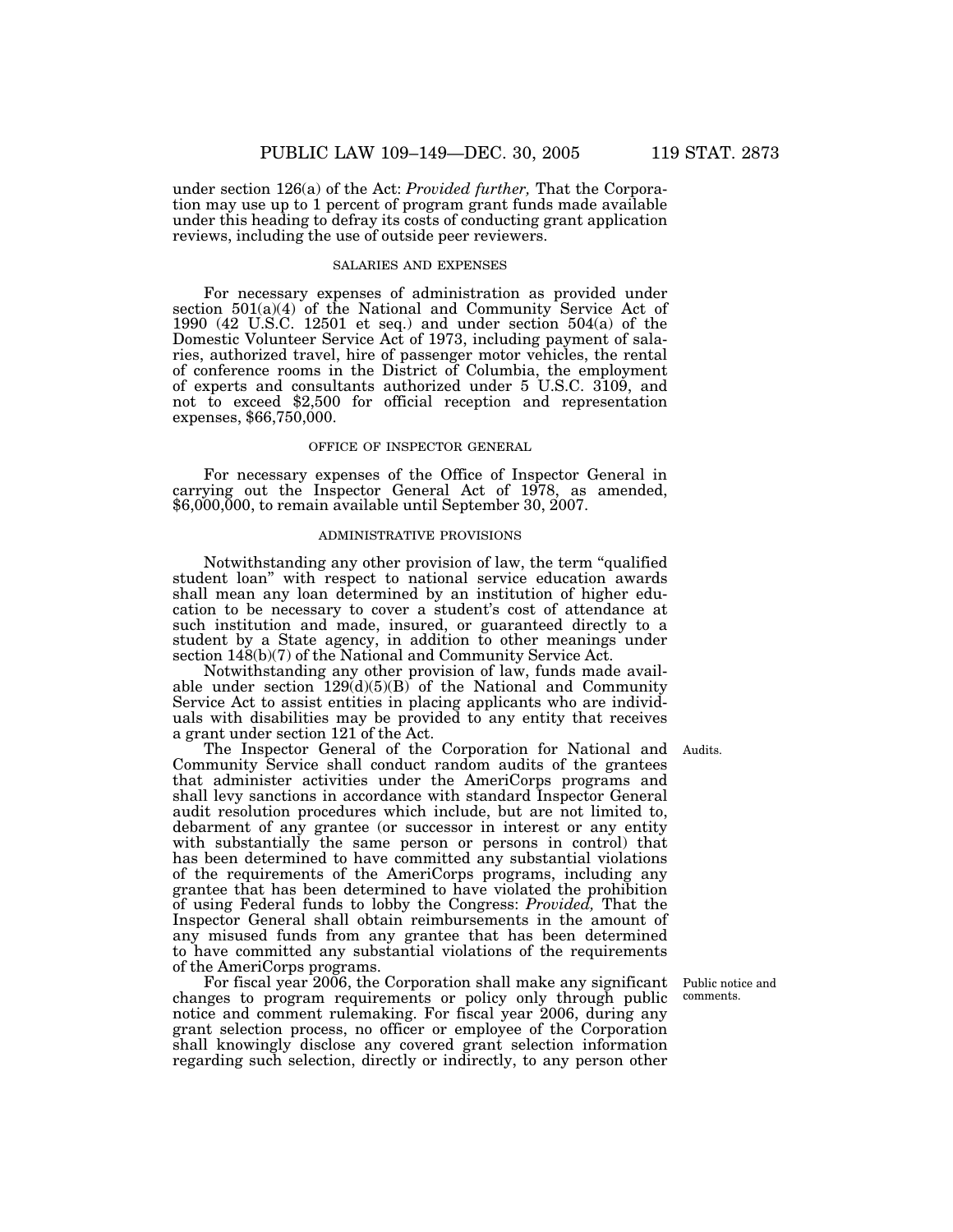than an officer or employee of the Corporation that is authorized by the Corporation to receive such information.

## CORPORATION FOR PUBLIC BROADCASTING

Discrimination.

For payment to the Corporation for Public Broadcasting, as authorized by the Communications Act of 1934, an amount which shall be available within limitations specified by that Act, for the fiscal year 2008, \$400,000,000: *Provided,* That no funds made available to the Corporation for Public Broadcasting by this Act shall be used to pay for receptions, parties, or similar forms of entertainment for Government officials or employees: *Provided further,* That none of the funds contained in this paragraph shall be available or used to aid or support any program or activity from which any person is excluded, or is denied benefits, or is discriminated against, on the basis of race, color, national origin, religion, or sex: *Provided further,* That for fiscal year 2006, in addition to the amounts provided above, \$30,000,000 shall be for costs related to digital program production, development, and distribution, associated with the transition of public broadcasting to digital broadcasting, to be awarded as determined by the Corporation in consultation with public radio and television licensees or permittees, or their designated representatives: *Provided further,* That for fiscal year 2006, in addition to the amounts provided above, \$35,000,000 shall be for the costs associated with replacement and upgrade of the public television interconnection system: *Provided further,* That none of the funds made available to the Corporation for Public Broadcasting by this Act, Public Law 108–199 or Public Law 108–7, shall be used to support the Television Future Fund or any similar purpose.

## FEDERAL MEDIATION AND CONCILIATION SERVICE

#### SALARIES AND EXPENSES

For expenses necessary for the Federal Mediation and Conciliation Service to carry out the functions vested in it by the Labor Management Relations Act, 1947 (29 U.S.C. 171–180, 182–183), including hire of passenger motor vehicles; for expenses necessary for the Labor-Management Cooperation Act of 1978 (29 U.S.C. 175a); and for expenses necessary for the Service to carry out the functions vested in it by the Civil Service Reform Act, Public Law 95–454 (5 U.S.C. chapter 71), \$43,031,000, including \$400,000, to remain available through September 30, 2007, for activities authorized by the Labor-Management Cooperation Act of 1978 (29 U.S.C. 175a): *Provided,* That notwithstanding 31 U.S.C. 3302, fees charged, up to full-cost recovery, for special training activities and other conflict resolution services and technical assistance, including those provided to foreign governments and international organizations, and for arbitration services shall be credited to and merged with this account, and shall remain available until expended: *Provided further,* That fees for arbitration services shall be available only for education, training, and professional development of the agency workforce: *Provided further,* That the Director of the Service is authorized to accept and use on behalf of the United States gifts of services and real, personal, or other property in the aid of any projects or functions within the Director's jurisdiction.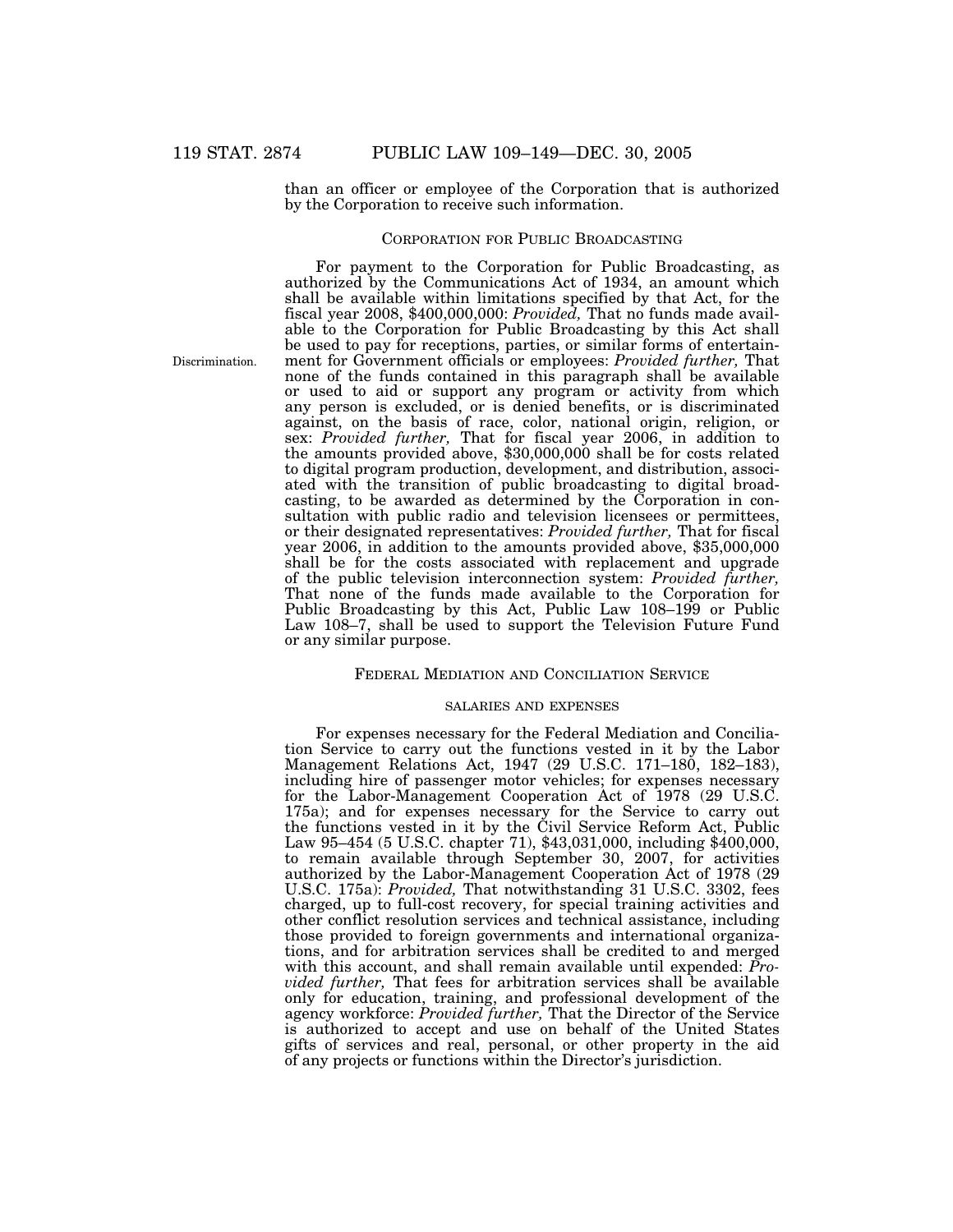## FEDERAL MINE SAFETY AND HEALTH REVIEW COMMISSION

#### SALARIES AND EXPENSES

For expenses necessary for the Federal Mine Safety and Health Review Commission (30 U.S.C. 801 et seq.), \$7,809,000.

# INSTITUTE OF MUSEUM AND LIBRARY SERVICES

### OFFICE OF MUSEUM AND LIBRARY SERVICES: GRANTS AND ADMINISTRATION

For carrying out the Museum and Library Services Act of 1996, \$249,640,000, to remain available until expended.

## MEDICARE PAYMENT ADVISORY COMMISSION

#### SALARIES AND EXPENSES

For expenses necessary to carry out section 1805 of the Social Security Act, \$10,168,000, to be transferred to this appropriation from the Federal Hospital Insurance and the Federal Supplementary Medical Insurance Trust Funds.

## NATIONAL COMMISSION ON LIBRARIES AND INFORMATION SCIENCE

### SALARIES AND EXPENSES

For necessary expenses for the National Commission on Libraries and Information Science, established by the Act of July 20, 1970 (Public Law 91–345, as amended), \$993,000.

## NATIONAL COUNCIL ON DISABILITY

#### SALARIES AND EXPENSES

For expenses necessary for the National Council on Disability as authorized by title IV of the Rehabilitation Act of 1973, as amended, \$3,144,000.

## NATIONAL LABOR RELATIONS BOARD

### SALARIES AND EXPENSES

Agricultural laborers.

For expenses necessary for the National Labor Relations Board to carry out the functions vested in it by the Labor-Management Relations Act, 1947, as amended (29 U.S.C. 141–167), and other laws, \$252,268,000: *Provided,* That no part of this appropriation shall be available to organize or assist in organizing agricultural laborers or used in connection with investigations, hearings, directives, or orders concerning bargaining units composed of agricultural laborers as referred to in section 2(3) of the Act of July 5, 1935 (29 U.S.C. 152), and as amended by the Labor-Management Relations Act, 1947, as amended, and as defined in section 3(f) of the Act of June 25, 1938 (29 U.S.C. 203), and including in said definition employees engaged in the maintenance and operation of ditches, canals, reservoirs, and waterways when maintained or operated on a mutual, nonprofit basis and at least 95 percent of the water stored or supplied thereby is used for farming purposes.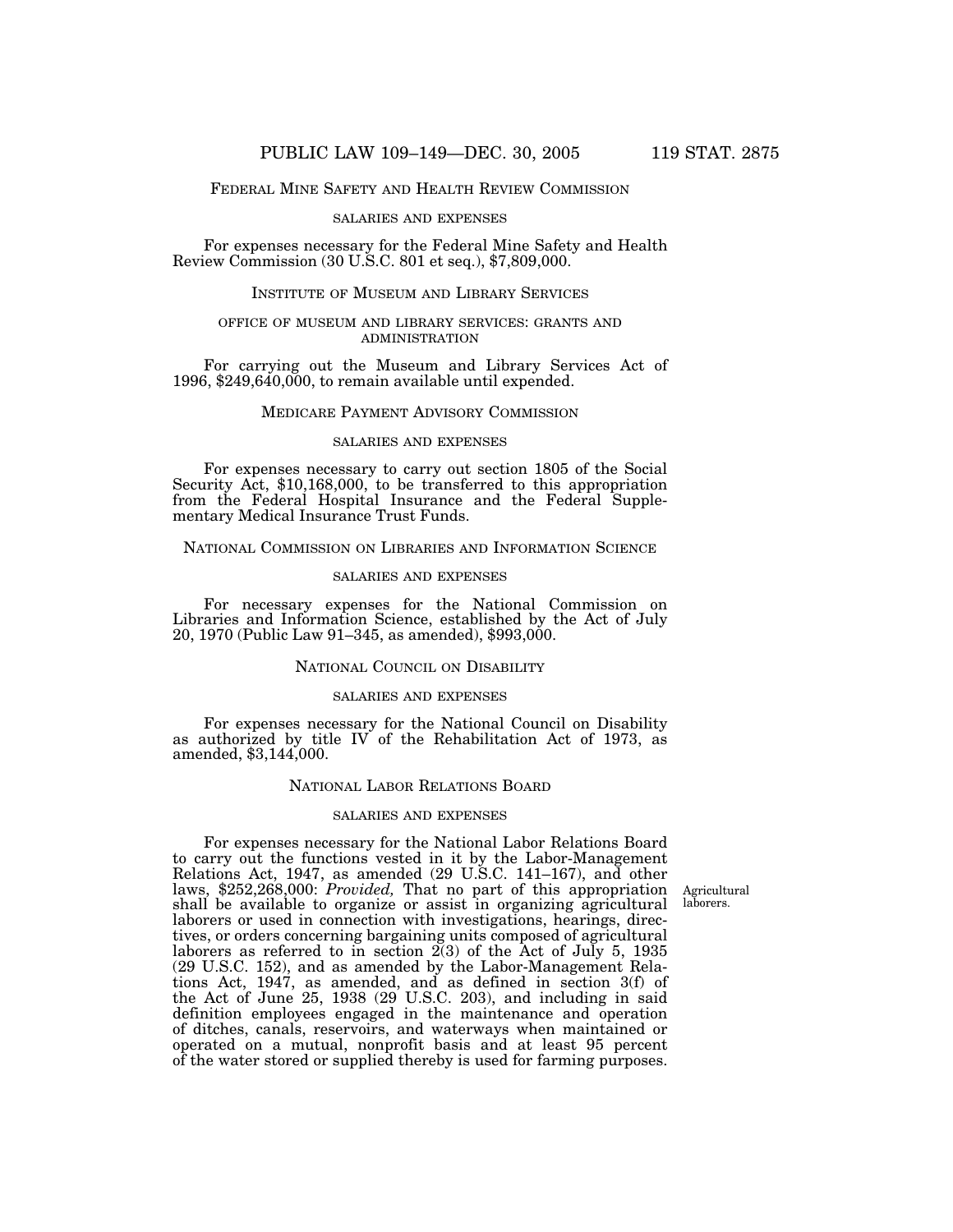## NATIONAL MEDIATION BOARD

#### SALARIES AND EXPENSES

For expenses necessary to carry out the provisions of the Railway Labor Act, as amended (45 U.S.C. 151–188), including emergency boards appointed by the President, \$11,628,000.

## OCCUPATIONAL SAFETY AND HEALTH REVIEW COMMISSION

### SALARIES AND EXPENSES

For expenses necessary for the Occupational Safety and Health Review Commission (29 U.S.C. 661), \$10,510,000.

### RAILROAD RETIREMENT BOARD

## DUAL BENEFITS PAYMENTS ACCOUNT

For payment to the Dual Benefits Payments Account, authorized under section 15(d) of the Railroad Retirement Act of 1974, \$97,000,000, which shall include amounts becoming available in fiscal year 2006 pursuant to section  $224(c)(1)(B)$  of Public Law 98–76; and in addition, an amount, not to exceed 2 percent of the amount provided herein, shall be available proportional to the amount by which the product of recipients and the average benefit received exceeds \$97,000,000: *Provided,* That the total amount provided herein shall be credited in 12 approximately equal amounts on the first day of each month in the fiscal year.

#### FEDERAL PAYMENTS TO THE RAILROAD RETIREMENT ACCOUNTS

For payment to the accounts established in the Treasury for the payment of benefits under the Railroad Retirement Act for interest earned on unnegotiated checks, \$150,000, to remain available through September 30, 2007, which shall be the maximum amount available for payment pursuant to section 417 of Public Law 98–76.

### LIMITATION ON ADMINISTRATION

For necessary expenses for the Railroad Retirement Board for administration of the Railroad Retirement Act and the Railroad Unemployment Insurance Act, \$102,543,000, to be derived in such amounts as determined by the Board from the railroad retirement accounts and from moneys credited to the railroad unemployment insurance administration fund.

#### LIMITATION ON THE OFFICE OF INSPECTOR GENERAL

For expenses necessary for the Office of Inspector General for audit, investigatory and review activities, as authorized by the Inspector General Act of 1978, as amended, not more than \$7,196,000, to be derived from the railroad retirement accounts and railroad unemployment insurance account: *Provided,* That none of the funds made available in any other paragraph of this Act may be transferred to the Office; used to carry out any such transfer; used to provide any office space, equipment, office supplies, communications facilities or services, maintenance services, or administrative services for the Office; used to pay any salary, benefit, or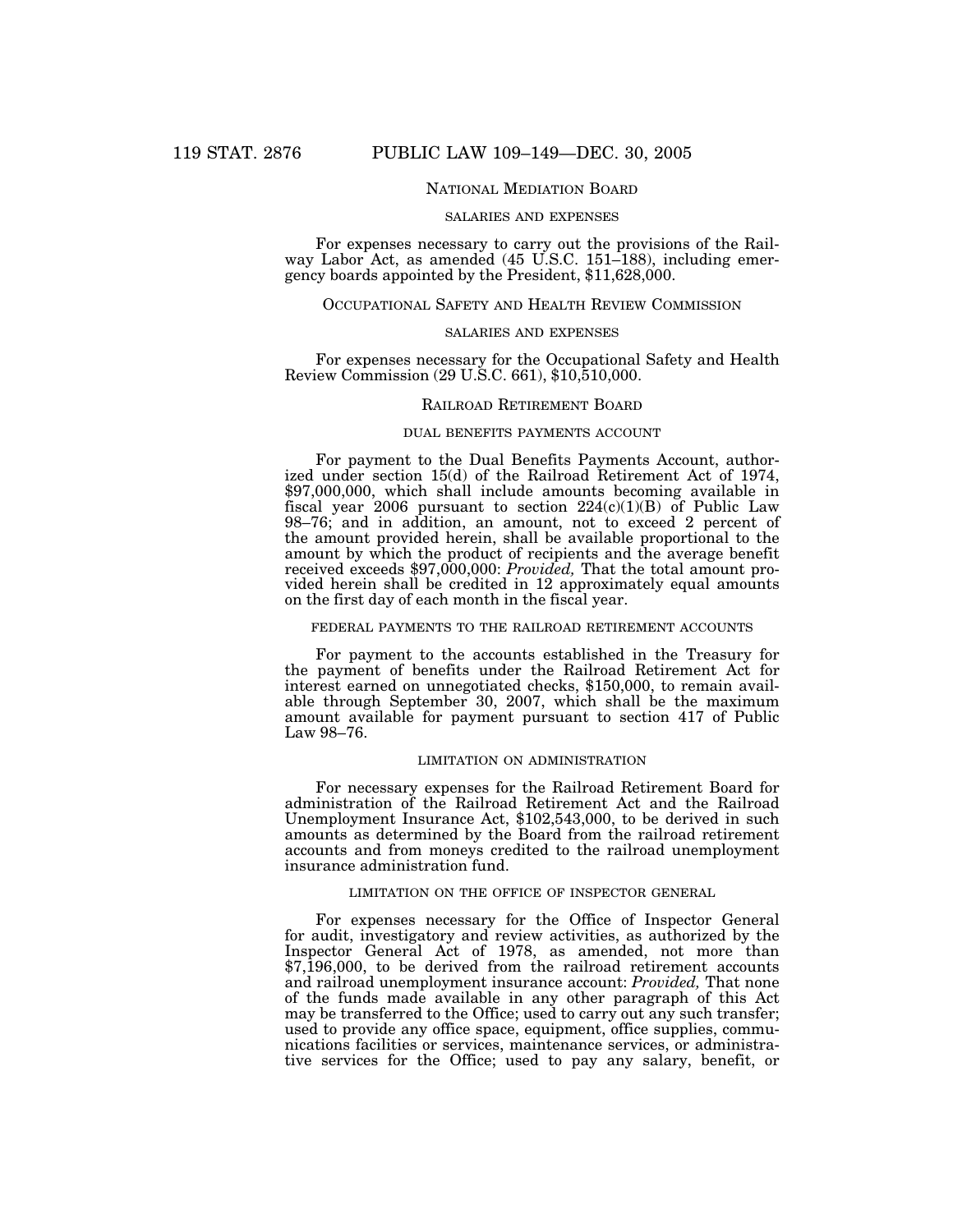award for any personnel of the Office; used to pay any other operating expense of the Office; or used to reimburse the Office for any service provided, or expense incurred, by the Office.

## SOCIAL SECURITY ADMINISTRATION

### PAYMENTS TO SOCIAL SECURITY TRUST FUNDS

For payment to the Federal Old-Age and Survivors Insurance and the Federal Disability Insurance trust funds, as provided under sections 201(m), 228(g), and 1131(b)(2) of the Social Security Act, \$20,470,000.

### SUPPLEMENTAL SECURITY INCOME PROGRAM

For carrying out titles XI and XVI of the Social Security Act, section 401 of Public Law 92–603, section 212 of Public Law 93– 66, as amended, and section 405 of Public Law 95–216, including payment to the Social Security trust funds for administrative expenses incurred pursuant to section  $201(g)(1)$  of the Social Security Act, \$29,369,174,000, to remain available until expended: *Provided,* That any portion of the funds provided to a State in the current fiscal year and not obligated by the State during that year shall be returned to the Treasury.

For making, after June 15 of the current fiscal year, benefit payments to individuals under title XVI of the Social Security Act, for unanticipated costs incurred for the current fiscal year, such sums as may be necessary.

For making benefit payments under title XVI of the Social Security Act for the first quarter of fiscal year 2007, \$11,110,000,000, to remain available until expended.

#### LIMITATION ON ADMINISTRATIVE EXPENSES

For necessary expenses, including the hire of two passenger motor vehicles, and not to exceed \$15,000 for official reception and representation expenses, not more than \$9,079,400,000 may be expended, as authorized by section  $201(g)(1)$  of the Social Security Act, from any one or all of the trust funds referred to therein: *Provided,* That not less than \$2,000,000 shall be for the Social Security Advisory Board: *Provided further,* That unobligated balances of funds provided under this paragraph at the end of fiscal year 2006 not needed for fiscal year 2006 shall remain available until expended to invest in the Social Security Administration information technology and telecommunications hardware and software infrastructure, including related equipment and non-payroll administrative expenses associated solely with this information technology and telecommunications infrastructure: *Provided further,* That reimbursement to the trust funds under this heading for expenditures for official time for employees of the Social Security Administration pursuant to section 7131 of title 5, United States Code, and for facilities or support services for labor organizations pursuant to policies, regulations, or procedures referred to in section 7135(b) of such title shall be made by the Secretary of the Treasury, with interest, from amounts in the general fund not otherwise appropriated, as soon as possible after such expenditures are made.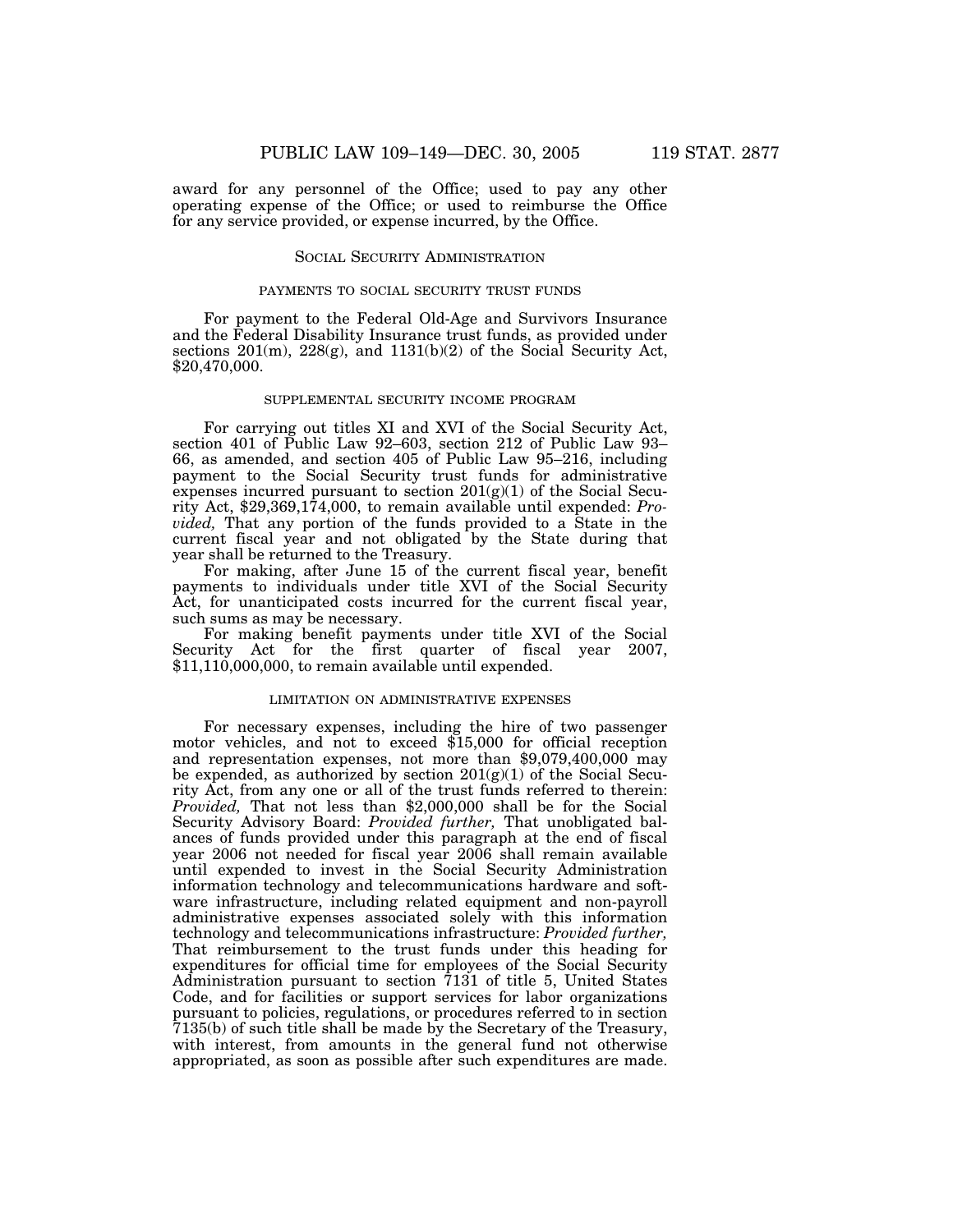In addition, \$119,000,000 to be derived from administration fees in excess of \$5.00 per supplementary payment collected pursuant to section 1616(d) of the Social Security Act or section  $212(b)(3)$ of Public Law 93–66, which shall remain available until expended. To the extent that the amounts collected pursuant to such section 1616(d) or 212(b)(3) in fiscal year 2006 exceed \$119,000,000, the amounts shall be available in fiscal year 2007 only to the extent provided in advance in appropriations Acts.

In addition, up to  $\overline{\$1,000,000\}$  to be derived from fees collected pursuant to section 303(c) of the Social Security Protection Act (Public Law 108–203), which shall remain available until expended.

#### OFFICE OF INSPECTOR GENERAL

#### (INCLUDING TRANSFER OF FUNDS)

For expenses necessary for the Office of Inspector General in carrying out the provisions of the Inspector General Act of 1978, as amended, \$26,000,000, together with not to exceed \$66,400,000, to be transferred and expended as authorized by section  $201(g)(1)$  of the Social Security Act from the Federal Old-Age and Survivors Insurance Trust Fund and the Federal Disability Insurance Trust Fund.

In addition, an amount not to exceed 3 percent of the total provided in this appropriation may be transferred from the ''Limitation on Administrative Expenses'', Social Security Administration, to be merged with this account, to be available for the time and purposes for which this account is available: *Provided,* That notice of such transfers shall be transmitted promptly to the Committees on Appropriations of the House and Senate.

## TITLE V—GENERAL PROVISIONS

SEC. 501. The Secretaries of Labor, Health and Human Services, and Education are authorized to transfer unexpended balances of prior appropriations to accounts corresponding to current appropriations provided in this Act: *Provided,* That such transferred balances are used for the same purpose, and for the same periods of time, for which they were originally appropriated.

SEC. 502. No part of any appropriation contained in this Act shall remain available for obligation beyond the current fiscal year unless expressly so provided herein.

SEC. 503. (a) No part of any appropriation contained in this Act shall be used, other than for normal and recognized executivelegislative relationships, for publicity or propaganda purposes, for the preparation, distribution, or use of any kit, pamphlet, booklet, publication, radio, television, or video presentation designed to support or defeat legislation pending before the Congress or any State legislature, except in presentation to the Congress or any State legislature itself.

(b) No part of any appropriation contained in this Act shall be used to pay the salary or expenses of any grant or contract recipient, or agent acting for such recipient, related to any activity designed to influence legislation or appropriations pending before the Congress or any State legislature.

SEC. 504. The Secretaries of Labor and Education are authorized to make available not to exceed \$28,000 and \$20,000, respectively, from funds available for salaries and expenses under titles

Notice.

Lobbying.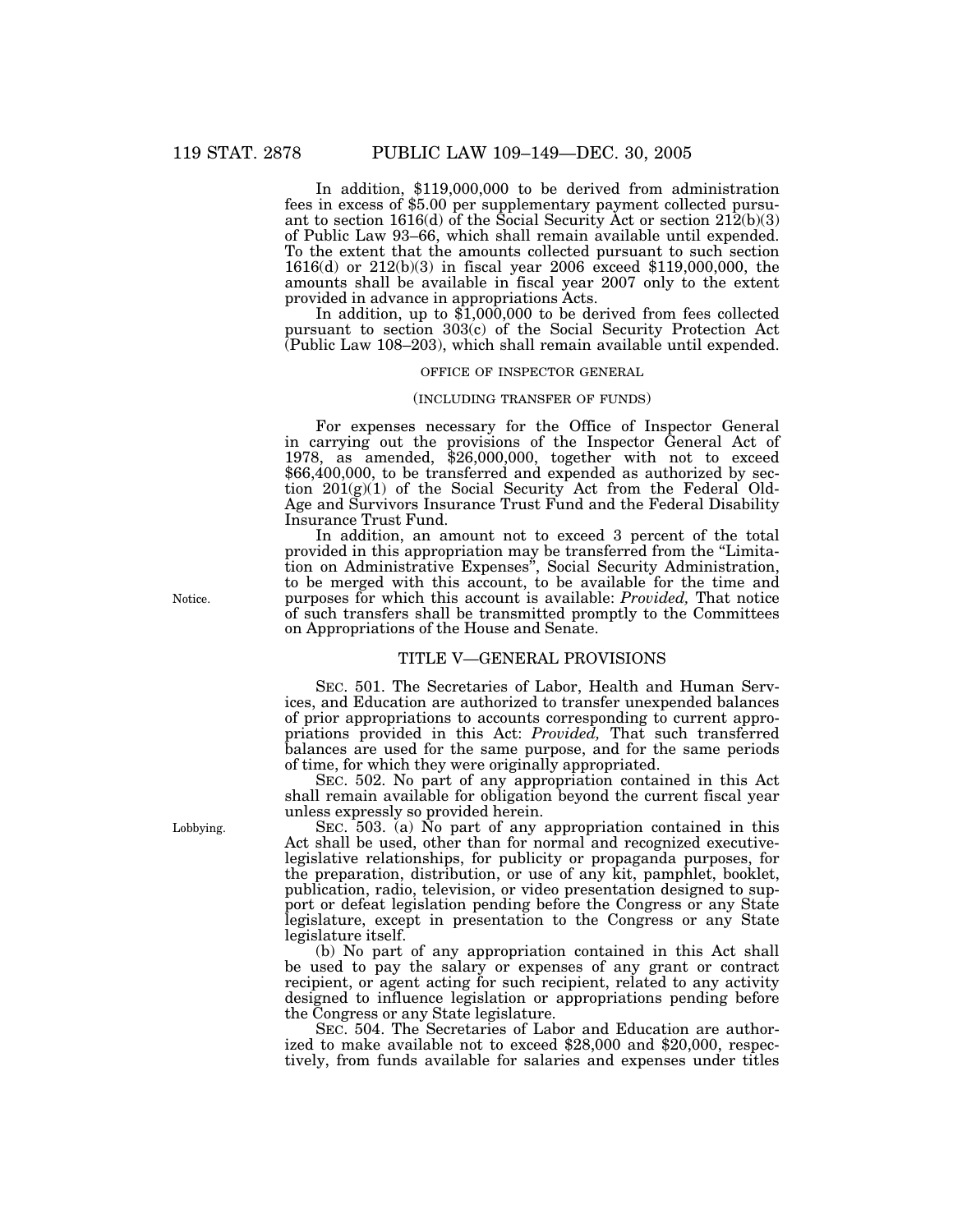I and III, respectively, for official reception and representation expenses; the Director of the Federal Mediation and Conciliation Service is authorized to make available for official reception and representation expenses not to exceed \$5,000 from the funds available for ''Salaries and expenses, Federal Mediation and Conciliation Service''; and the Chairman of the National Mediation Board is authorized to make available for official reception and representation expenses not to exceed \$5,000 from funds available for ''Salaries and expenses, National Mediation Board''.

SEC. 505. Notwithstanding any other provision of this Act, no funds appropriated in this Act shall be used to carry out any program of distributing sterile needles or syringes for the hypodermic injection of any illegal drug.

SEC. 506. When issuing statements, press releases, requests for proposals, bid solicitations and other documents describing projects or programs funded in whole or in part with Federal money, all grantees receiving Federal funds included in this Act, including but not limited to State and local governments and recipients of Federal research grants, shall clearly state—

(1) the percentage of the total costs of the program or project which will be financed with Federal money;

(2) the dollar amount of Federal funds for the project or program; and

(3) percentage and dollar amount of the total costs of the project or program that will be financed by non-governmental sources.

SEC. 507. (a) None of the funds appropriated in this Act, and Abortion. none of the funds in any trust fund to which funds are appropriated in this Act, shall be expended for any abortion.

(b) None of the funds appropriated in this Act, and none of the funds in any trust fund to which funds are appropriated in this Act, shall be expended for health benefits coverage that includes coverage of abortion.

(c) The term ''health benefits coverage'' means the package of services covered by a managed care provider or organization pursuant to a contract or other arrangement.

SEC. 508. (a) The limitations established in the preceding section shall not apply to an abortion—

(1) if the pregnancy is the result of an act of rape or incest; or

(2) in the case where a woman suffers from a physical disorder, physical injury, or physical illness, including a lifeendangering physical condition caused by or arising from the pregnancy itself, that would, as certified by a physician, place the woman in danger of death unless an abortion is performed.

(b) Nothing in the preceding section shall be construed as prohibiting the expenditure by a State, locality, entity, or private person of State, local, or private funds (other than a State's or locality's contribution of Medicaid matching funds).

(c) Nothing in the preceding section shall be construed as restricting the ability of any managed care provider from offering abortion coverage or the ability of a State or locality to contract separately with such a provider for such coverage with State funds (other than a State's or locality's contribution of Medicaid matching funds).

 $(d)(1)$  None of the funds made available in this Act may be made available to a Federal agency or program, or to a State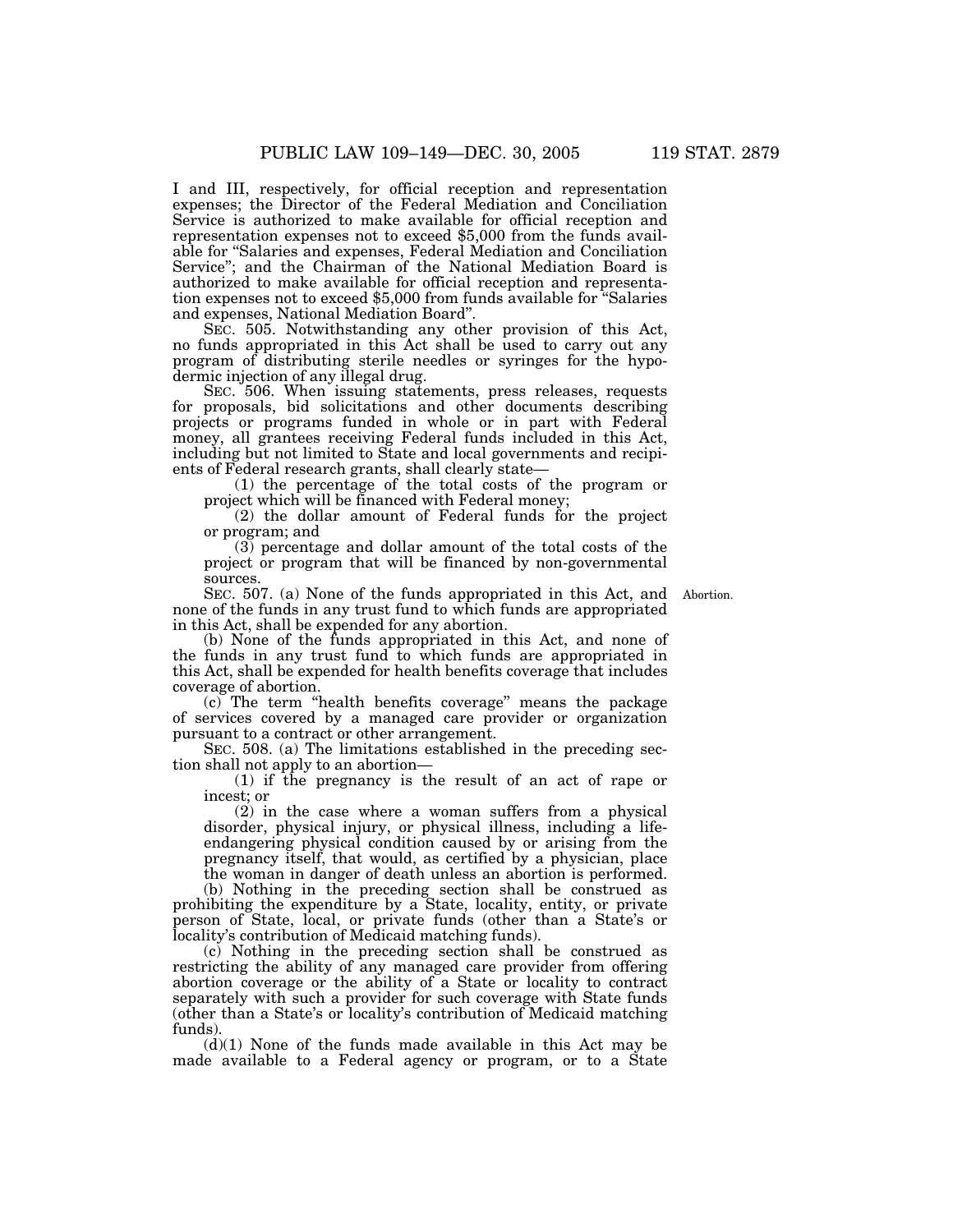or local government, if such agency, program, or government subjects any institutional or individual health care entity to discrimination on the basis that the health care entity does not provide, pay for, provide coverage of, or refer for abortions.

(2) In this subsection, the term ''health care entity'' includes an individual physician or other health care professional, a hospital, a provider-sponsored organization, a health maintenance organization, a health insurance plan, or any other kind of health care facility, organization, or plan.

Human embryos.

SEC. 509. (a) None of the funds made available in this Act may be used for—

(1) the creation of a human embryo or embryos for research purposes; or

(2) research in which a human embryo or embryos are destroyed, discarded, or knowingly subjected to risk of injury or death greater than that allowed for research on fetuses in utero under 45 CFR 46.204(b) and section 498(b) of the Public Health Service Act (42 U.S.C. 289g(b)).

(b) For purposes of this section, the term ''human embryo or embryos'' includes any organism, not protected as a human subject under 45 CFR 46 as of the date of the enactment of this Act, that is derived by fertilization, parthenogenesis, cloning, or any other means from one or more human gametes or human diploid cells.

SEC. 510. (a) None of the funds made available in this Act may be used for any activity that promotes the legalization of any drug or other substance included in schedule I of the schedules of controlled substances established by section 202 of the Controlled Substances Act (21 U.S.C. 812).

(b) The limitation in subsection (a) shall not apply when there is significant medical evidence of a therapeutic advantage to the use of such drug or other substance or that federally sponsored clinical trials are being conducted to determine therapeutic advantage.

SEC. 511. None of the funds made available in this Act may be used to promulgate or adopt any final standard under section 1173(b) of the Social Security Act (42 U.S.C. 1320d–2(b)) providing for, or providing for the assignment of, a unique health identifier for an individual (except in an individual's capacity as an employer or a health care provider), until legislation is enacted specifically approving the standard.

SEC. 512. None of the funds made available in this Act may be obligated or expended to enter into or renew a contract with an entity if—

(1) such entity is otherwise a contractor with the United States and is subject to the requirement in section 4212(d) of title 38, United States Code, regarding submission of an annual report to the Secretary of Labor concerning employment of certain veterans; and

(2) such entity has not submitted a report as required by that section for the most recent year for which such requirement was applicable to such entity.

SEC. 513. None of the funds made available in this Act may be transferred to any department, agency, or instrumentality of the United States Government, except pursuant to a transfer made by, or transfer authority provided in, this Act or any other appropriation Act.

Drugs and drug abuse.

Health identifier.

Contracts.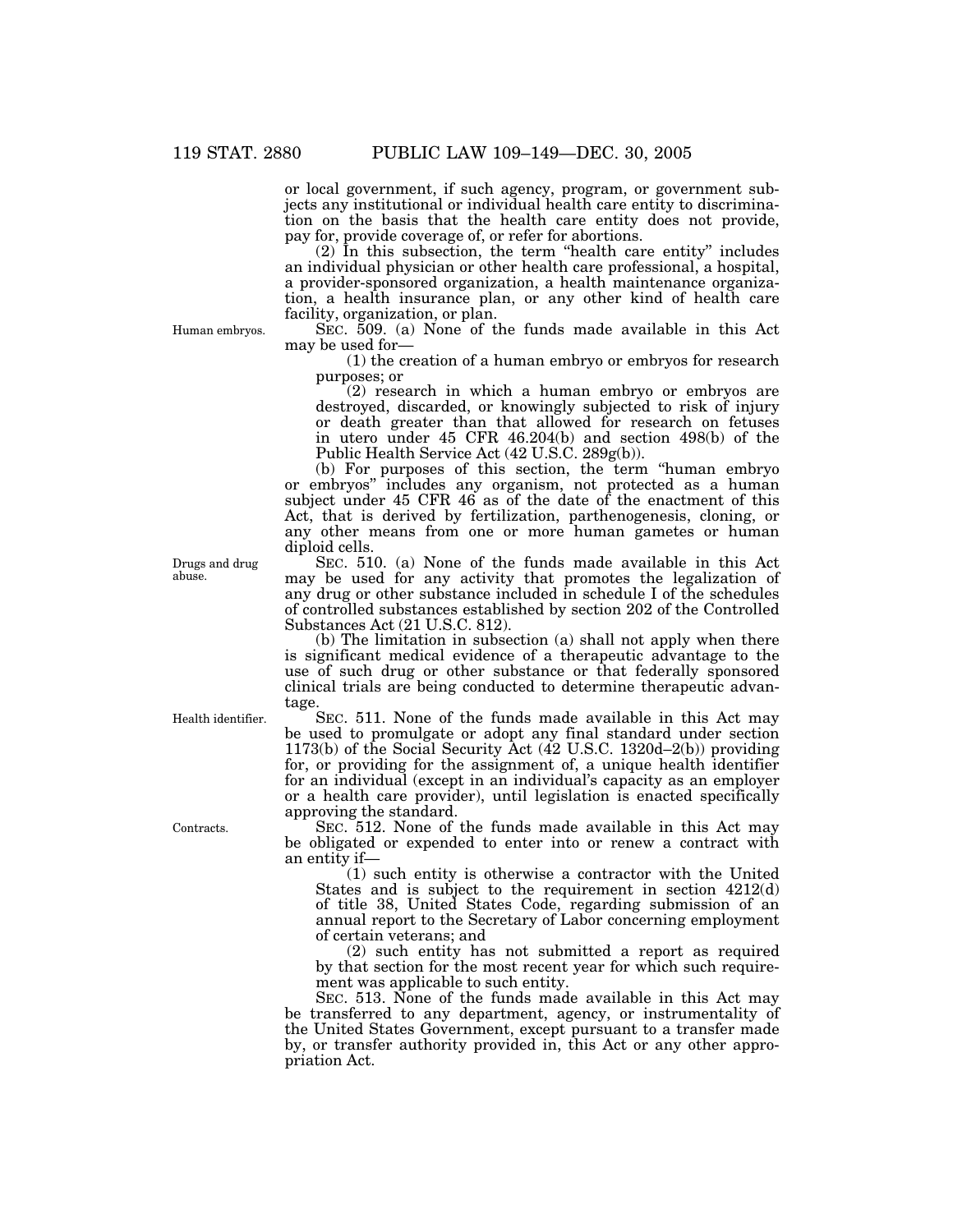SEC. 514. None of the funds made available by this Act to carry out the Library Services and Technology Act may be made available to any library covered by paragraph (1) of section 224(f) of such Act (20 U.S.C. 9134(f)), as amended by the Children's Internet Protections Act, unless such library has made the certifications required by paragraph (4) of such section.

SEC. 515. None of the funds made available by this Act to carry out part D of title II of the Elementary and Secondary Education Act of 1965 may be made available to any elementary or secondary school covered by paragraph (1) of section 2441(a) of such Act (20 U.S.C. 6777(a)), as amended by the Children's Internet Protections Act and the No Child Left Behind Act, unless the local educational agency with responsibility for such covered school has made the certifications required by paragraph (2) of such section.

SEC. 516. None of the funds appropriated in this Act may be used to enter into an arrangement under section  $7(b)(4)$  of the Railroad Retirement Act of  $1974$  (45 U.S.C. 231f(b)(4)) with a nongovernmental financial institution to serve as disbursing agent for benefits payable under the Railroad Retirement Act of 1974.

SEC. 517. (a) None of the funds provided under this Act, or provided under previous appropriations Acts to the agencies funded by this Act that remain available for obligation or expenditure in fiscal year 2006, or provided from any accounts in the Treasury of the United States derived by the collection of fees available to the agencies funded by this Act, shall be available for obligation or expenditure through a reprogramming of funds that—

(1) creates new programs;

(2) eliminates a program, project, or activity;

(3) increases funds or personnel by any means for any project or activity for which funds have been denied or restricted;

(4) relocates an office or employees;

(5) reorganizes or renames offices;

(6) reorganizes programs or activities; or

(7) contracts out or privatizes any functions or activities presently performed by Federal employees;

unless the Appropriations Committees of both Houses of Congress are notified 15 days in advance of such reprogramming or of an announcement of intent relating to such reprogramming, whichever occurs earlier.

(b) None of the funds provided under this Act, or provided under previous appropriations Acts to the agencies funded by this Act that remain available for obligation or expenditure in fiscal year 2006, or provided from any accounts in the Treasury of the United States derived by the collection of fees available to the agencies funded by this Act, shall be available for obligation or expenditure through a reprogramming of funds in excess of \$500,000 or 10 percent, whichever is less, that—

(1) augments existing programs, projects (including construction projects), or activities;

(2) reduces by 10 percent funding for any existing program, project, or activity, or numbers of personnel by 10 percent as approved by Congress; or

(3) results from any general savings from a reduction in personnel which would result in a change in existing programs, activities, or projects as approved by Congress;

**Notifications** Deadlines.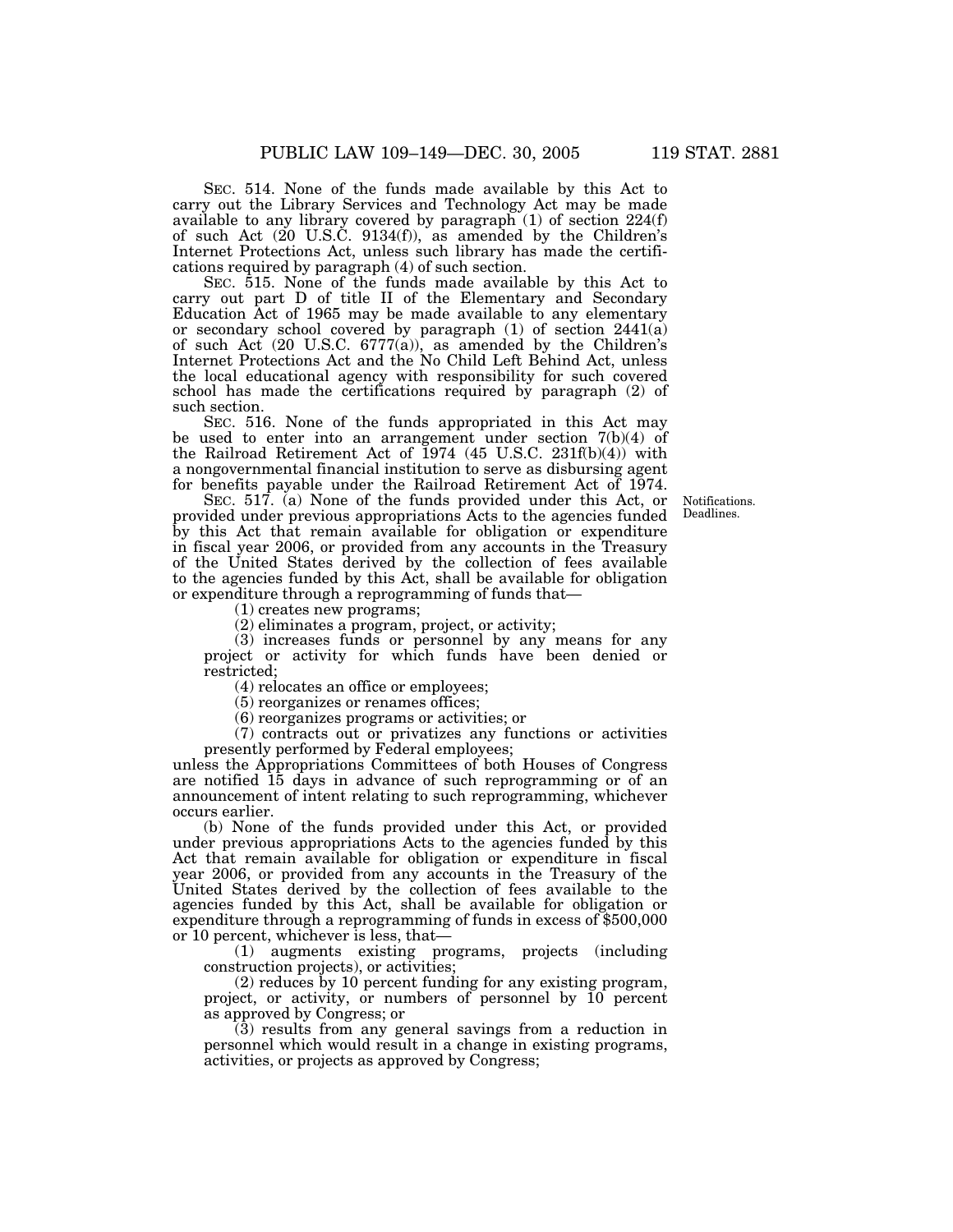unless the Appropriations Committees of both Houses of Congress are notified 15 days in advance of such reprogramming or of an announcement of intent relating to such reprogramming, whichever occurs earlier.

SEC. 518. (a) Section 316 of the Immigration and Nationality Act (8 U.S.C. 1427), is amended by adding at the end the following:

 $\mathcal{L}(g)(1)$  The continuous residency requirement under subsection (a) may be reduced to 3 years for an applicant for naturalization if—

''(A) the applicant is the beneficiary of an approved petition for classification under section  $204(a)(1)(E)$ ;

''(B) the applicant has been approved for adjustment of status under section 245(a); and

''(C) such reduction is necessary for the applicant to represent the United States at an international event.

"(2) The Secretary of Homeland Security shall adjudicate an application for naturalization under this section not later than 30 days after the submission of such application if the applicant—

''(A) requests such expedited adjudication in order to represent the United States at an international event; and

''(B) demonstrates that such expedited adjudication is related to such representation.

''(3) An applicant is ineligible for expedited adjudication under paragraph  $(2)$  if the Secretary of Homeland Security determines that such expedited adjudication poses a risk to national security. Such a determination by the Secretary shall not be subject to review.

 $"(4)(A)$  In addition to any other fee authorized by law, the Secretary of Homeland Security shall charge and collect a \$1,000 premium processing fee from each applicant described in this subsection to offset the additional costs incurred to expedite the processing of applications under this subsection.

 $\sqrt{\text{B}}$ ) The fee collected under subparagraph (A) shall be deposited as offsetting collections in the Immigration Examinations Fee Account."

(b) The amendment made by subsection (a) is repealed on January 1, 2006.

SEC. 519. (a) None of the funds made available in this Act may be used to request that a candidate for appointment to a Federal scientific advisory committee disclose the political affiliation or voting history of the candidate or the position that the candidate holds with respect to political issues not directly related to and necessary for the work of the committee involved.

(b) None of the funds made available in this Act may be used to disseminate scientific information that is deliberately false or misleading.

SEC. 520. The \$3,170,927,000 made available under this Act under the heading Program Management under the heading Centers for Medicare and Medicaid Services shall be reduced by \$60,000,000: *Provided*, That none of the reduction shall be taken from research, demonstration, and evaluation activities or from State survey and certification activities: *Provided further*, That notwithstanding the amounts specified under such heading for the Centers for Medicare and Medicaid Services System Revitalization Plan and for contract costs for the Healthcare Integrated General Ledger Accounting System, such amounts may be reduced by the Secretary.

Repeal. 8 USC 1427 and note.

Fees.

Deadline.